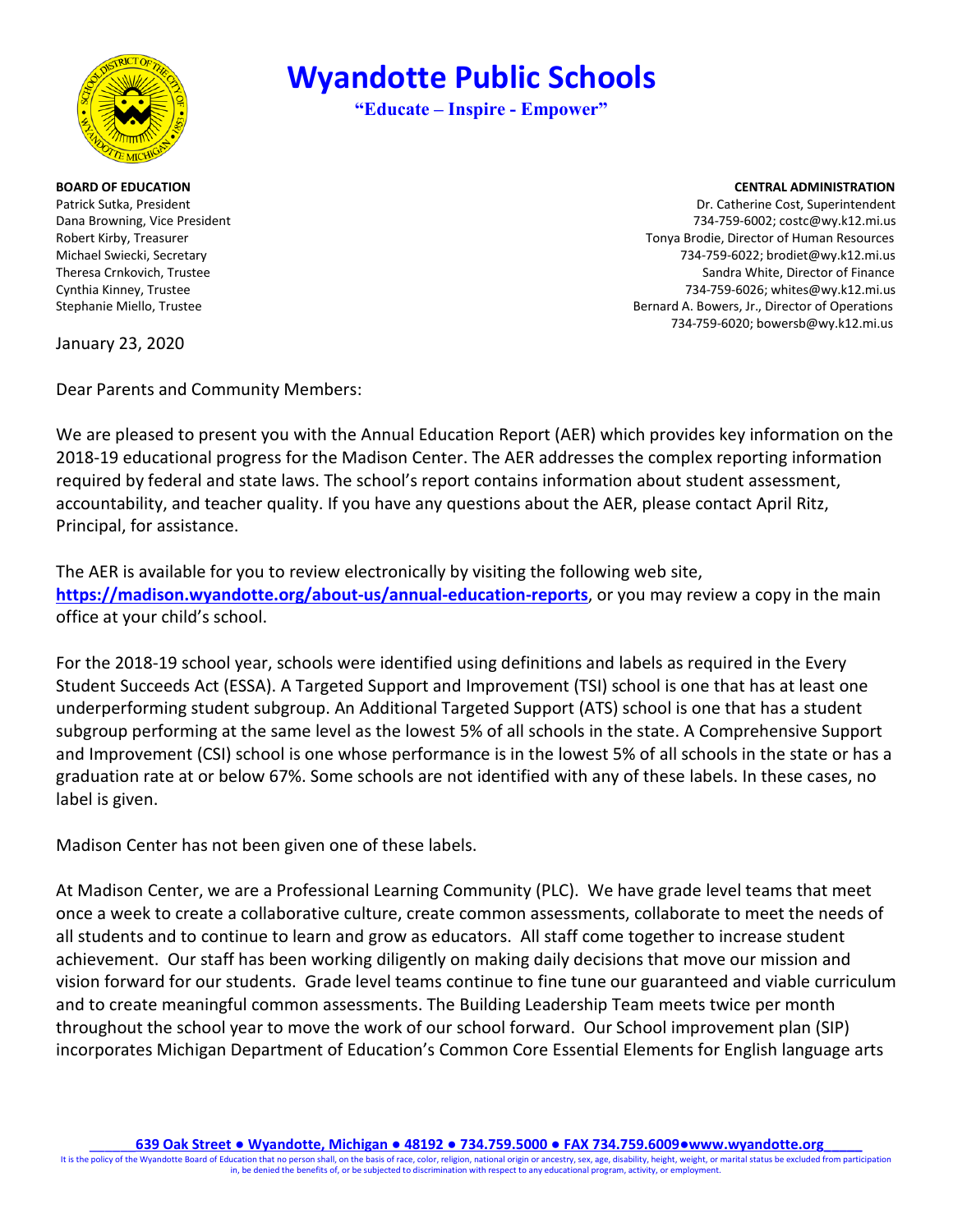and mathematics. This information can be found at [https://www.michigan.gov/mde/0,4615,7-140-](https://www.michigan.gov/mde/0,4615,7-140-22709_28463-410070--,00.html) 22709 28463-410070--,00.html. Additionally, the SIP includes assistive technology support. All teachers receive training in the Four Blocks Framework for teaching Literacy. Furthermore, staff our teachers continue to receive ongoing training and support in the First Author Writing Curriculum which focuses on studentselected writing which is also included in our SIP.

The Madison Center services students with severe cognitive impairments, severe multiple impairments and moderate cognitive impairments. Services are provided for students ranging from 3 to 26 years of age. Staff work with students and families to develop an individualized educational plan (IEP) to meet the needs of each student and address each student's individualized goals and objectives.

Student achievement is measured in many ways by the Madison Center staff. All of our 3rd - 8th and 11th grade students participate in the MI-Access assessment. Our 3rd grade students are assessed in the areas of ELA and math; our 5th grade students are assessed in the areas of ELA, math, and social studies; our 6th grades are assessed in the areas of ELA, and math; our 7th graders are assessed in the areas of ELA, math, and science; our 8th graders are assessed in the areas of ELA, math, and social studies. Our 11th grade students are assessed in all subject areas: reading, math, science and social studies. Another way student achievement is measured is progress on all student's IEP goals and objectives in the areas of reading, math, prevocational/functional, affective, speech and language, speaking and mobility. This progress is communicated quarterly to parents via IEP progress reports.

For the past three school years, 90-93% of parents/guardians attended the annual IEPT meetings. There is constant communication between school staff and parents/guardians through phone, apps, email, IEPT meetings, tours and communication folders.

Madison Center continues with a school-wide positive behavior intervention support plan (PBIS). A matrix of behavior expectations was developed by staff. The behavior expectations are taught to students using lesson plans and reviewed regularly. Students are recognized and rewarded for positive behaviors. Tier 2 and Tier 3 interventions are used for students with more challenging behaviors.

The staff here at the Madison Center believe that all students can learn and we prioritize our work to ensure that we are focused on the right work that will move our mission and vision forward to ensure achievement for all students. We operate under a mutually-agreed upon set of values that focuses on students first and strive for high levels of student engagement. It is this important work and the strong relationships with students and families that continue to positively impact our students.

Sincerely,

april 12p

April Ritz Principal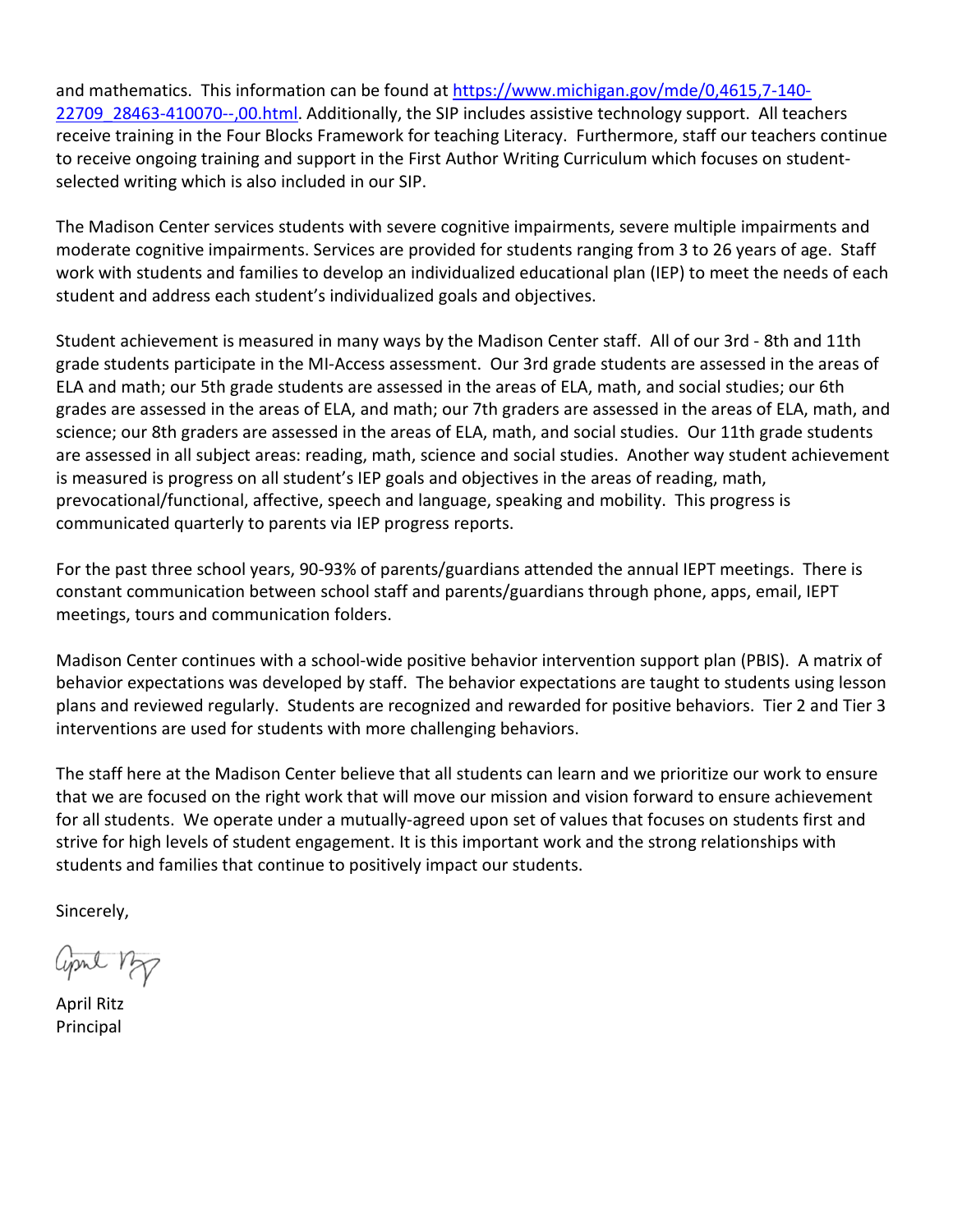

## **Annual Education Report Madison School (06726)**

## **M-STEP Grades 3-11**

|    | State District District School School Percent Number Percent Number Percent Number Percent Number                                      |
|----|----------------------------------------------------------------------------------------------------------------------------------------|
|    | <b>Not</b>                                                                                                                             |
|    | Proficie                                                                                                                               |
| nt |                                                                                                                                        |
|    |                                                                                                                                        |
|    |                                                                                                                                        |
|    | Percent Number Percent Number Percent Number Advanc Advanc Proficie Proficie Partiall Partiall Not<br>Proficie<br>Proficie Proficie nt |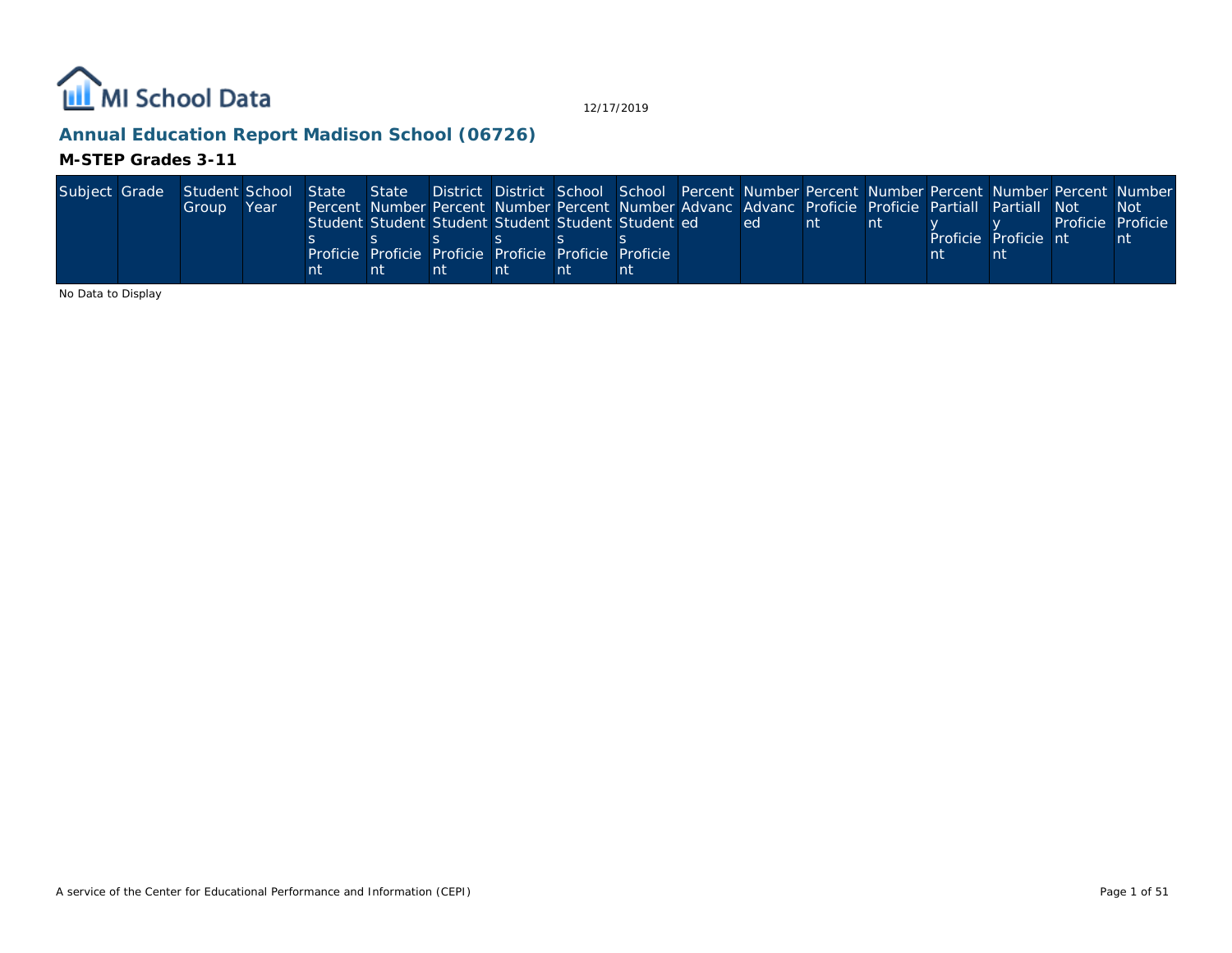

## **Annual Education Report Madison School (06726)**

#### **SAT**

| Location<br><b>Name</b>                                                                                | School Year | Subject | Student<br>Group | Mean SAT<br>Score | <b>Benchmark</b> | Met or<br>Exceeded | % Met or<br>Exceeded | Did Not Meet  % Did Not | Meet | <b>Number</b><br>Assessed |
|--------------------------------------------------------------------------------------------------------|-------------|---------|------------------|-------------------|------------------|--------------------|----------------------|-------------------------|------|---------------------------|
| $\mathbf{A}$ . $\mathbf{B}$ . $\mathbf{A}$ . $\mathbf{B}$ . $\mathbf{B}$ . $\mathbf{A}$ . $\mathbf{B}$ |             |         |                  |                   |                  |                    |                      |                         |      |                           |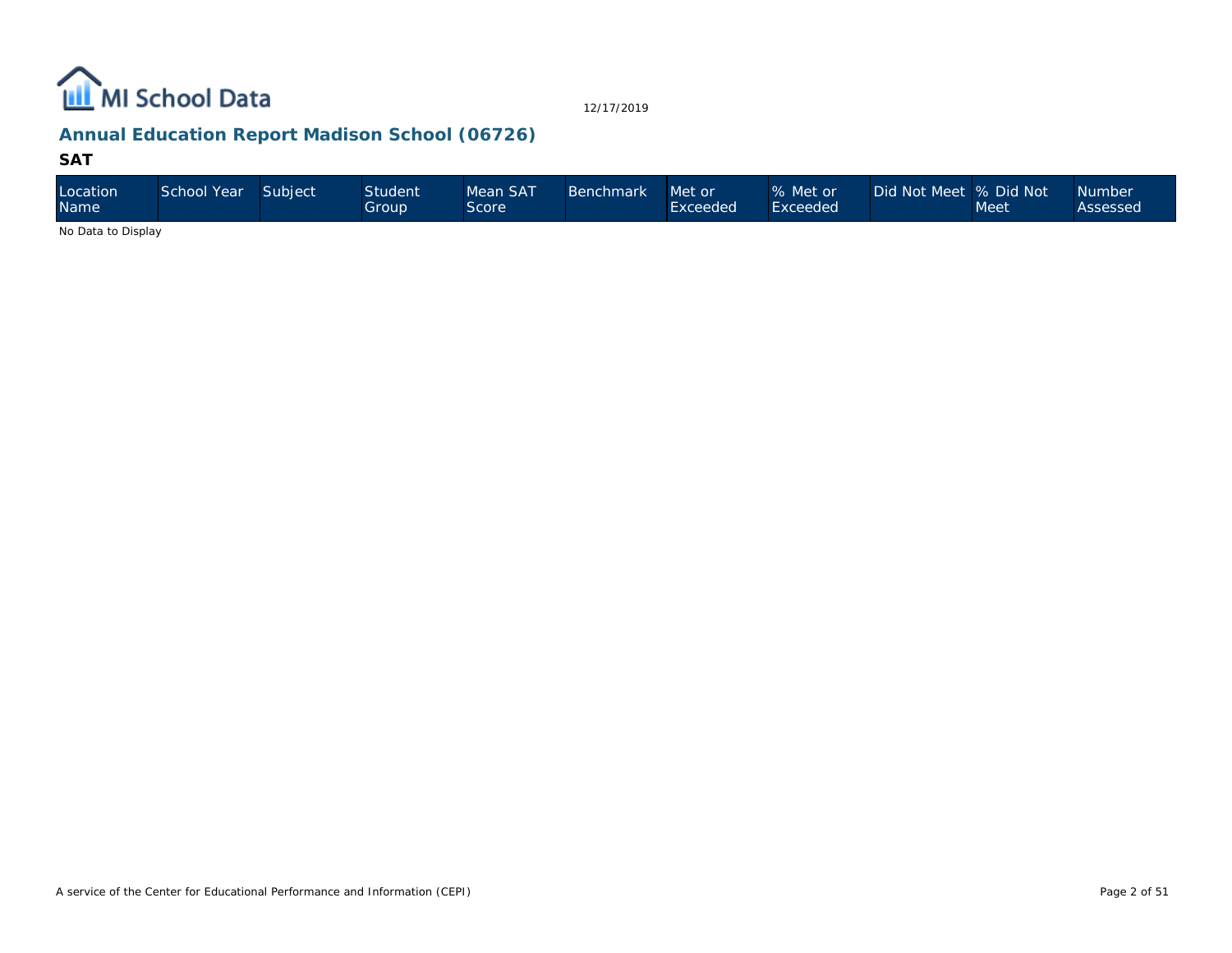

## **Annual Education Report Madison School (06726)**

#### **MI-Access Functional Independence**

| Subject | <b>Grade</b> | Student Group School Year |  | State Percent District<br><b>Students</b><br>Proficient | Percent<br><b>Students</b><br>Proficient | School Percent Percent<br><b>Students</b><br>Proficient | Surpassed | Percent<br>Attained | Percent<br>Emerging |
|---------|--------------|---------------------------|--|---------------------------------------------------------|------------------------------------------|---------------------------------------------------------|-----------|---------------------|---------------------|
|---------|--------------|---------------------------|--|---------------------------------------------------------|------------------------------------------|---------------------------------------------------------|-----------|---------------------|---------------------|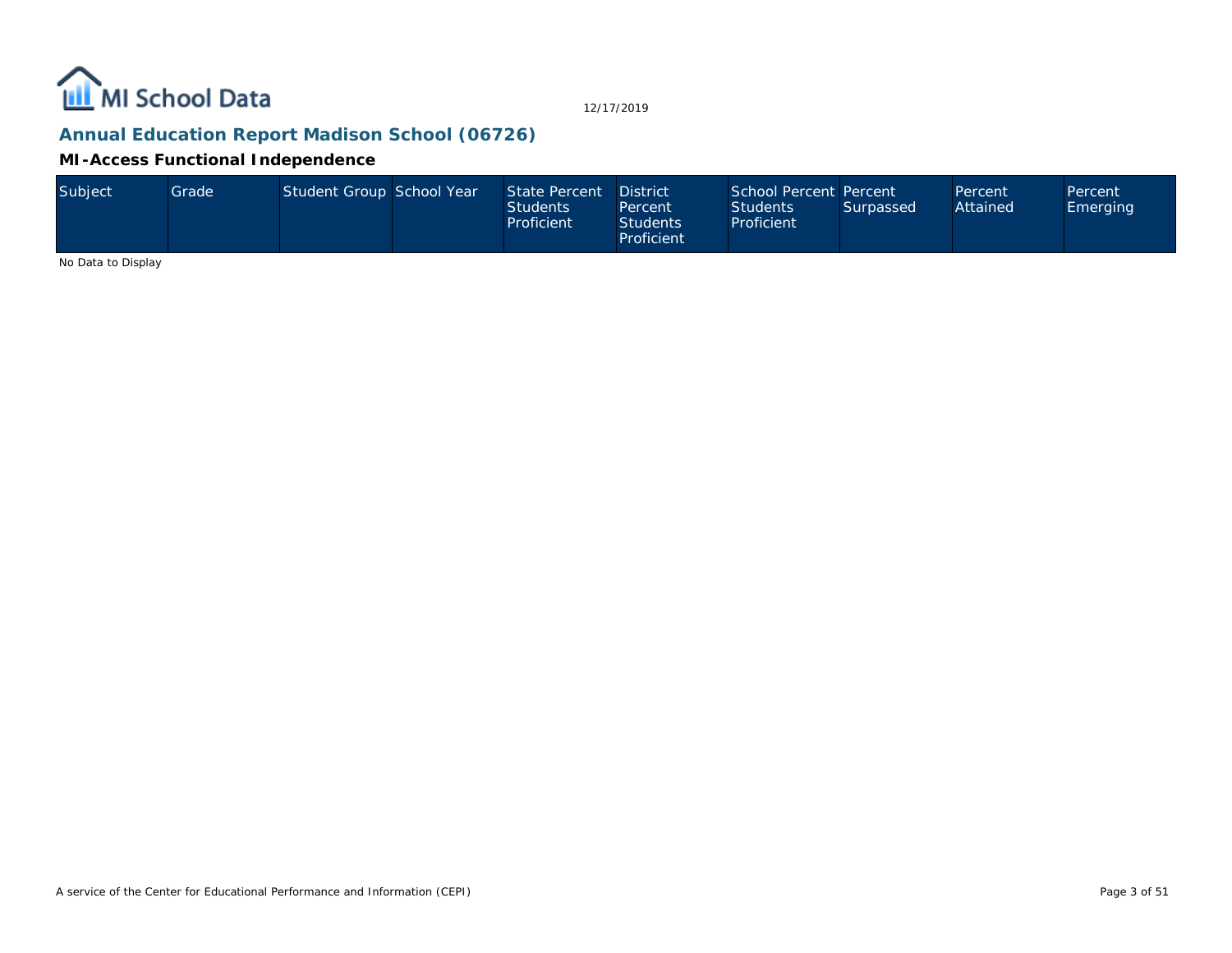

# **Annual Education Report Madison School (06726)**

| Subject     | Grade                | Student Group School Year           |         | <b>State Percent</b><br><b>Students</b><br>Proficient | <b>District</b><br>Percent<br><b>Students</b><br>Proficient | School Percent Percent<br><b>Students</b><br>Proficient | Surpassed | Percent<br>Attained | Percent<br>Emerging |
|-------------|----------------------|-------------------------------------|---------|-------------------------------------------------------|-------------------------------------------------------------|---------------------------------------------------------|-----------|---------------------|---------------------|
| <b>ELA</b>  | 3rd Grade<br>Content | <b>All Students</b>                 | 2017-18 | 82.2%                                                 | 50%                                                         | 50%                                                     | 50%       | 50%                 | 50%                 |
| <b>ELA</b>  | 3rd Grade<br>Content | All Students                        | 2018-19 | 82.8%                                                 | 50%                                                         | 50%                                                     | 50%       | 50%                 | 50%                 |
| Mathematics | 3rd Grade<br>Content | <b>All Students</b>                 | 2017-18 | 64.8%                                                 | 50%                                                         | 50%                                                     | 50%       | 50%                 | 50%                 |
| Mathematics | 3rd Grade<br>Content | All Students                        | 2018-19 | 64.9%                                                 | 50%                                                         | 50%                                                     | 50%       | 50%                 | 50%                 |
| <b>ELA</b>  | 3rd Grade<br>Content | Black or African<br>American        | 2017-18 | 81.0%                                                 | $\star$                                                     | $\star$                                                 |           |                     | $\star$             |
| <b>ELA</b>  | 3rd Grade<br>Content | <b>Black or African</b><br>American | 2018-19 | 82.8%                                                 | $\star$                                                     | $\star$                                                 |           |                     |                     |
| Mathematics | 3rd Grade<br>Content | Black or African<br>American        | 2017-18 | 56.7%                                                 | $\star$                                                     | $\star$                                                 |           |                     | $\star$             |
| Mathematics | 3rd Grade<br>Content | Black or African<br>American        | 2018-19 | 67.2%                                                 |                                                             | $\star$                                                 |           |                     |                     |
| <b>ELA</b>  | 3rd Grade<br>Content | Hispanic of Any<br>Race             | 2017-18 | 91.9%                                                 | $\star$                                                     | $\star$                                                 |           |                     | $\star$             |
| <b>ELA</b>  | 3rd Grade<br>Content | Hispanic of Any<br>Race             | 2018-19 | 78.9%                                                 | $\star$                                                     | $\star$                                                 |           |                     |                     |
| Mathematics | 3rd Grade<br>Content | Hispanic of Any<br>Race             | 2017-18 | 75.7%                                                 |                                                             | $\star$                                                 |           |                     |                     |
| Mathematics | 3rd Grade<br>Content | Hispanic of Any<br>Race             | 2018-19 | 51.4%                                                 | ÷.                                                          | $\star$                                                 | ×.        |                     | $\star$             |
| <b>ELA</b>  | 3rd Grade<br>Content | Two or More<br>Races                | 2017-18 | 87.0%                                                 | ÷                                                           | $\star$                                                 |           |                     | $\star$             |
| Mathematics | 3rd Grade<br>Content | Two or More<br>Races                | 2017-18 | 73.9%                                                 | $\star$                                                     | $\star$                                                 |           |                     | $\star$             |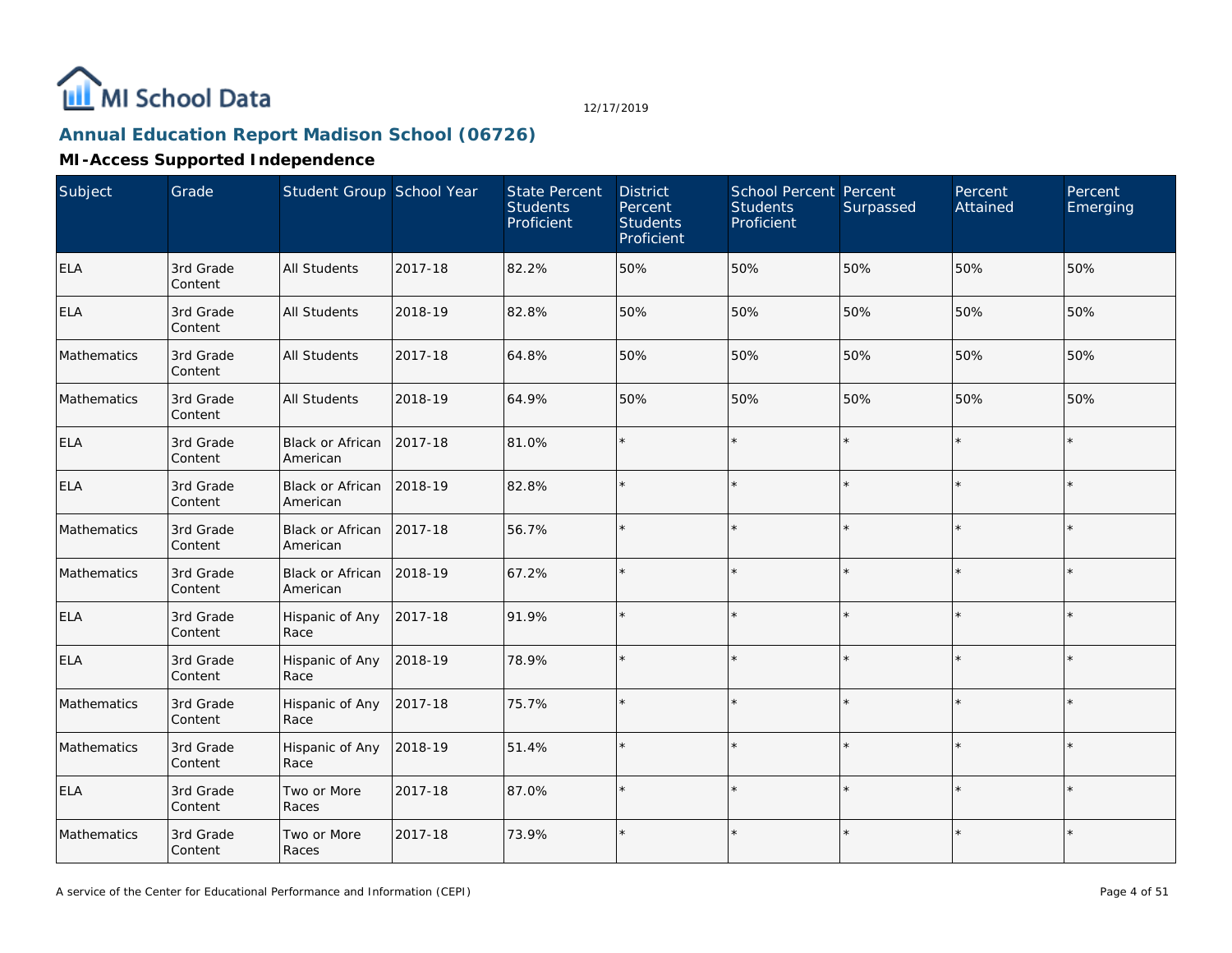

# **Annual Education Report Madison School (06726)**

| Subject     | Grade                | Student Group School Year     |         | <b>State Percent</b><br><b>Students</b><br>Proficient | <b>District</b><br>Percent<br><b>Students</b><br>Proficient | School Percent Percent<br><b>Students</b><br>Proficient | Surpassed | Percent<br>Attained | Percent<br>Emerging |
|-------------|----------------------|-------------------------------|---------|-------------------------------------------------------|-------------------------------------------------------------|---------------------------------------------------------|-----------|---------------------|---------------------|
| ELA         | 3rd Grade<br>Content | White                         | 2017-18 | 81.9%                                                 | $\star$                                                     | $\star$                                                 |           | ÷.                  | $\star$             |
| ELA         | 3rd Grade<br>Content | White                         | 2018-19 | 83.6%                                                 | $\star$                                                     | $\star$                                                 |           | $\star$             | $\star$             |
| Mathematics | 3rd Grade<br>Content | White                         | 2017-18 | 65.9%                                                 | $\star$                                                     | $\star$                                                 |           | $\star$             | $\star$             |
| Mathematics | 3rd Grade<br>Content | White                         | 2018-19 | 66.8%                                                 | $\star$                                                     | $\star$                                                 |           | $\star$             | $\star$             |
| ELA         | 3rd Grade<br>Content | Female                        | 2017-18 | 86.2%                                                 | $\star$                                                     | $\star$                                                 |           | $\star$             | $\star$             |
| ELA         | 3rd Grade<br>Content | Female                        | 2018-19 | 83.0%                                                 | $\star$                                                     | $\star$                                                 |           |                     | $\star$             |
| Mathematics | 3rd Grade<br>Content | Female                        | 2017-18 | 62.8%                                                 | $\star$                                                     | $\star$                                                 |           | $\star$             | $\star$             |
| Mathematics | 3rd Grade<br>Content | Female                        | 2018-19 | 61.8%                                                 | $\star$                                                     | $\star$                                                 |           |                     | $\star$             |
| <b>ELA</b>  | 3rd Grade<br>Content | Male                          | 2017-18 | 80.4%                                                 | 50%                                                         | 50%                                                     | 50%       | 50%                 | 50%                 |
| <b>ELA</b>  | 3rd Grade<br>Content | Male                          | 2018-19 | 82.7%                                                 | $\star$                                                     | $\star$                                                 |           | $\star$             | $\star$             |
| Mathematics | 3rd Grade<br>Content | Male                          | 2017-18 | 65.8%                                                 | 50%                                                         | 50%                                                     | 50%       | 50%                 | 50%                 |
| Mathematics | 3rd Grade<br>Content | Male                          | 2018-19 | 66.5%                                                 | $\star$                                                     | $\star$                                                 |           | $\star$             | $\star$             |
| <b>ELA</b>  | 3rd Grade<br>Content | Economically<br>Disadvantaged | 2017-18 | 86.4%                                                 | 50%                                                         | $\star$                                                 |           | $\star$             | $\star$             |
| <b>ELA</b>  | 3rd Grade<br>Content | Economically<br>Disadvantaged | 2018-19 | 82.6%                                                 | 50%                                                         | $\star$                                                 |           | $\star$             | $\star$             |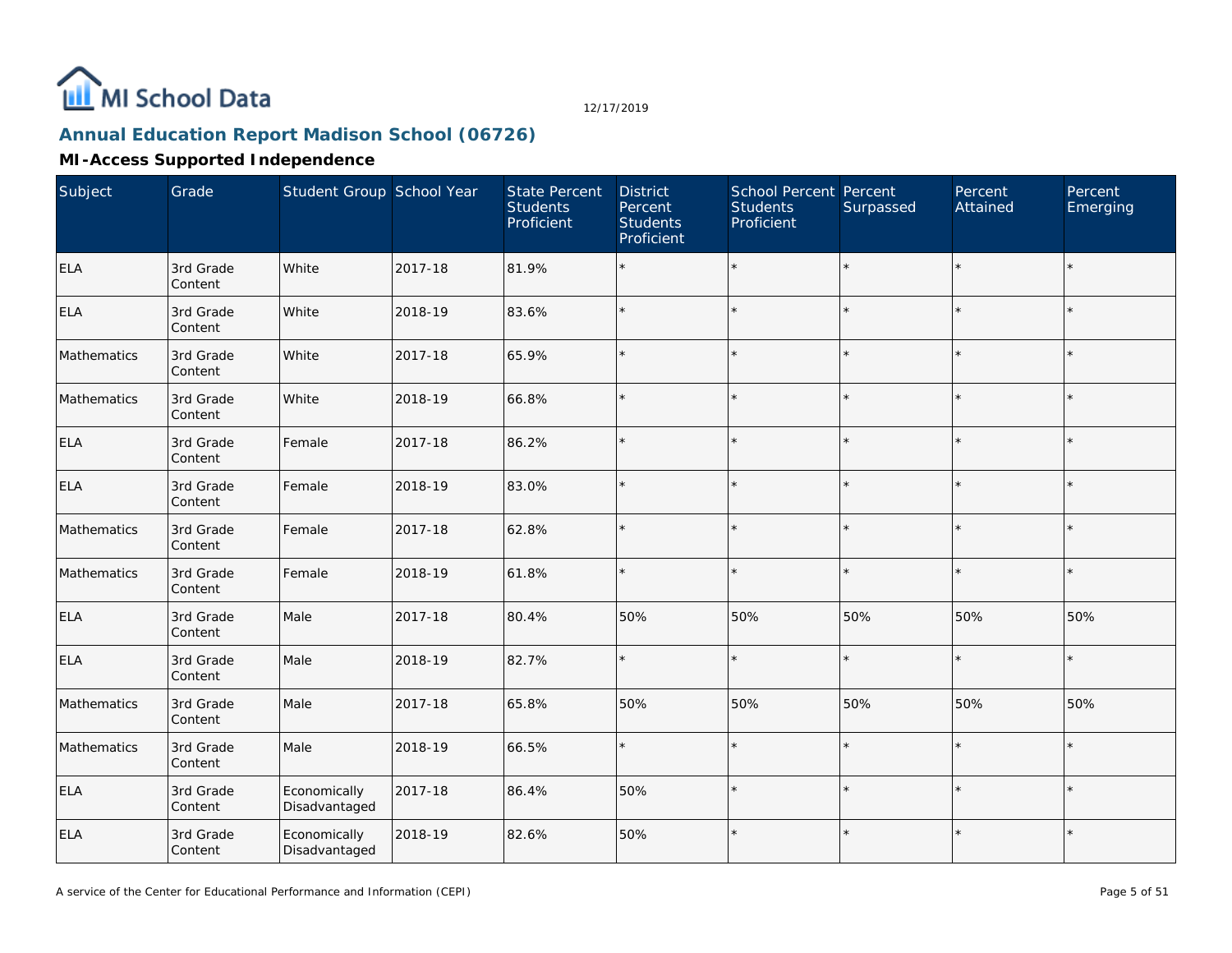

# **Annual Education Report Madison School (06726)**

| Subject     | Grade                | Student Group School Year     |         | <b>State Percent</b><br><b>Students</b><br>Proficient | <b>District</b><br>Percent<br><b>Students</b><br>Proficient | School Percent Percent<br><b>Students</b><br>Proficient | Surpassed | Percent<br>Attained | Percent<br>Emerging |
|-------------|----------------------|-------------------------------|---------|-------------------------------------------------------|-------------------------------------------------------------|---------------------------------------------------------|-----------|---------------------|---------------------|
| Mathematics | 3rd Grade<br>Content | Economically<br>Disadvantaged | 2017-18 | 68.4%                                                 | 50%                                                         | $\star$                                                 |           | $\star$             | $\star$             |
| Mathematics | 3rd Grade<br>Content | Economically<br>Disadvantaged | 2018-19 | 64.3%                                                 | 50%                                                         |                                                         |           | $\star$             |                     |
| <b>ELA</b>  | 3rd Grade<br>Content | English Learners 2018-19      |         | 79.6%                                                 | $\star$                                                     |                                                         |           | $\star$             |                     |
| Mathematics | 3rd Grade<br>Content | English Learners 2018-19      |         | 53.2%                                                 | $\star$                                                     |                                                         |           | $\star$             |                     |
| <b>ELA</b>  | 4th Grade<br>Content | <b>All Students</b>           | 2017-18 | 75.6%                                                 | $\star$                                                     |                                                         |           | $\star$             | $\star$             |
| <b>ELA</b>  | 4th Grade<br>Content | All Students                  | 2018-19 | 77.2%                                                 | 50%                                                         | $\star$                                                 |           | ÷                   |                     |
| Mathematics | 4th Grade<br>Content | All Students                  | 2017-18 | 60.9%                                                 | $\star$                                                     | $\star$                                                 |           | $\star$             | $\star$             |
| Mathematics | 4th Grade<br>Content | All Students                  | 2018-19 | 61.7%                                                 | 50%                                                         |                                                         |           |                     |                     |
| Science     | 4th Grade<br>Content | All Students                  | 2017-18 | 87.0%                                                 | $\star$                                                     | $\star$                                                 |           | $\star$             | $\star$             |
| Science     | 4th Grade<br>Content | <b>All Students</b>           | 2018-19 | 85.4%                                                 | 50%                                                         | $\star$                                                 |           | $\star$             | $\star$             |
| <b>ELA</b>  | 4th Grade<br>Content | Black or African<br>American  | 2018-19 | 70.2%                                                 | ¥                                                           | $\star$                                                 |           |                     |                     |
| Mathematics | 4th Grade<br>Content | Black or African<br>American  | 2018-19 | 64.3%                                                 | $\star$                                                     | $\star$                                                 |           | $\star$             |                     |
| Science     | 4th Grade<br>Content | Black or African<br>American  | 2018-19 | 82.9%                                                 | $\star$                                                     |                                                         |           | $\star$             |                     |
| ELA         | 4th Grade<br>Content | Hispanic of Any<br>Race       | 2018-19 | 84.8%                                                 | $\star$                                                     | $\star$                                                 |           | $\star$             |                     |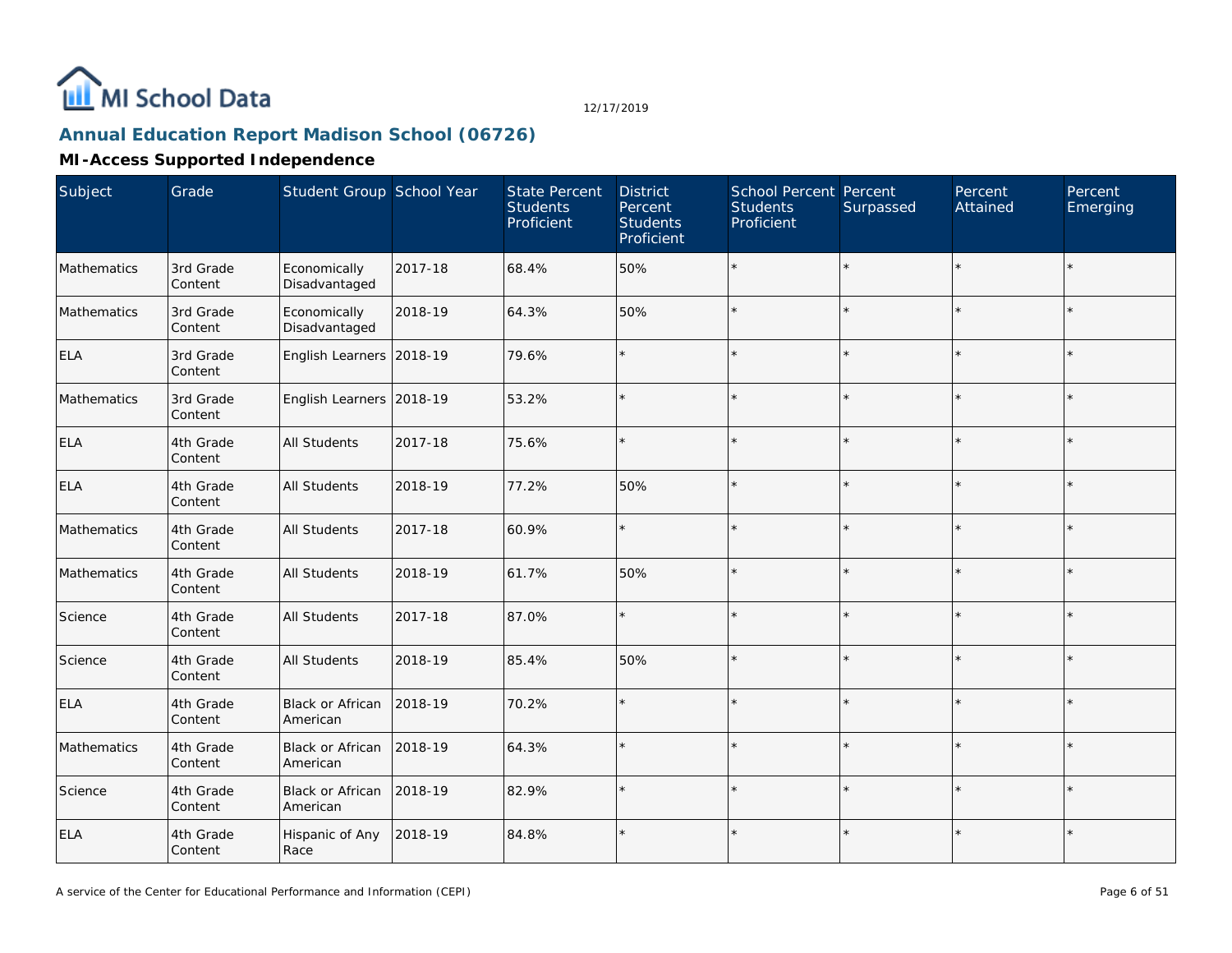

# **Annual Education Report Madison School (06726)**

| Subject     | Grade                | Student Group School Year |         | <b>State Percent</b><br><b>Students</b><br>Proficient | <b>District</b><br>Percent<br><b>Students</b><br>Proficient | School Percent Percent<br><b>Students</b><br>Proficient | Surpassed | Percent<br>Attained | Percent<br>Emerging |
|-------------|----------------------|---------------------------|---------|-------------------------------------------------------|-------------------------------------------------------------|---------------------------------------------------------|-----------|---------------------|---------------------|
| Mathematics | 4th Grade<br>Content | Hispanic of Any<br>Race   | 2018-19 | 66.7%                                                 |                                                             | $\star$                                                 |           | $\star$             | $\star$             |
| Science     | 4th Grade<br>Content | Hispanic of Any<br>Race   | 2018-19 | 88.2%                                                 | $\star$                                                     | $\star$                                                 |           | $\star$             | $\star$             |
| <b>ELA</b>  | 4th Grade<br>Content | Two or More<br>Races      | 2018-19 | 88.9%                                                 | $\star$                                                     | $\star$                                                 |           | $\star$             | $\star$             |
| Mathematics | 4th Grade<br>Content | Two or More<br>Races      | 2018-19 | 66.7%                                                 | $\star$                                                     | $\star$                                                 |           | $\star$             |                     |
| Science     | 4th Grade<br>Content | Two or More<br>Races      | 2018-19 | 89.5%                                                 | $\star$                                                     |                                                         |           | $\star$             | $\star$             |
| <b>ELA</b>  | 4th Grade<br>Content | White                     | 2017-18 | 76.0%                                                 | $\star$                                                     | $\star$                                                 |           | $\star$             |                     |
| <b>ELA</b>  | 4th Grade<br>Content | White                     | 2018-19 | 78.5%                                                 | ×.                                                          | $\star$                                                 |           | $\star$             | $\star$             |
| Mathematics | 4th Grade<br>Content | White                     | 2017-18 | 60.4%                                                 |                                                             |                                                         |           | $\star$             |                     |
| Mathematics | 4th Grade<br>Content | White                     | 2018-19 | 60.8%                                                 | $\star$                                                     | $\star$                                                 |           | $\star$             | $\star$             |
| Science     | 4th Grade<br>Content | White                     | 2017-18 | 87.8%                                                 | $\star$                                                     | $\star$                                                 |           | $\star$             |                     |
| Science     | 4th Grade<br>Content | White                     | 2018-19 | 86.2%                                                 | $\star$                                                     |                                                         |           | ÷.                  | $\star$             |
| <b>ELA</b>  | 4th Grade<br>Content | Female                    | 2017-18 | 79.4%                                                 | $\star$                                                     | $\star$                                                 |           | $\star$             |                     |
| ELA         | 4th Grade<br>Content | Female                    | 2018-19 | 81.0%                                                 | $\star$                                                     | $\star$                                                 |           | $\star$             | $\star$             |
| Mathematics | 4th Grade<br>Content | Female                    | 2017-18 | 60.6%                                                 | $\star$                                                     | $\star$                                                 |           | $\star$             |                     |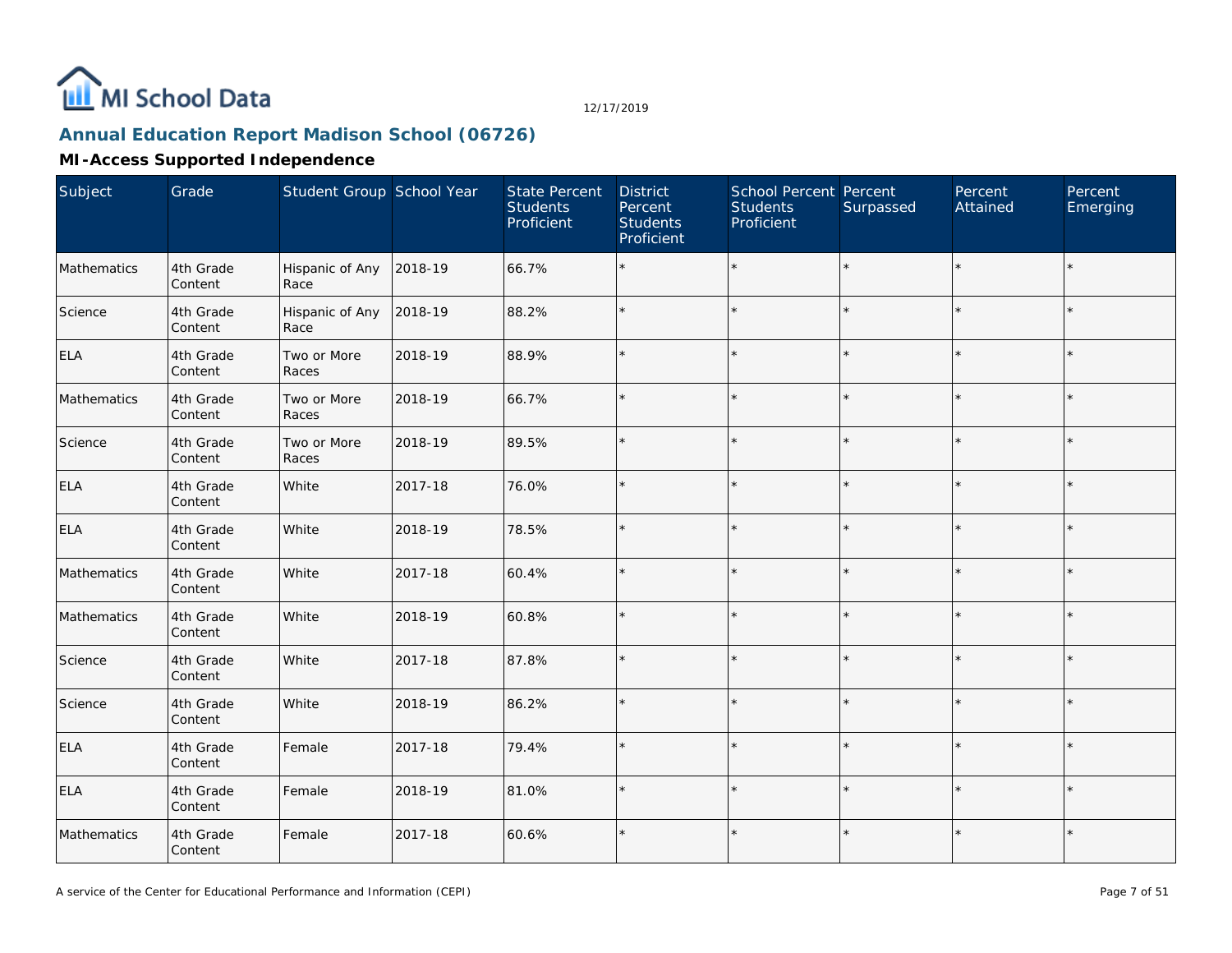

# **Annual Education Report Madison School (06726)**

| Subject     | Grade                | Student Group School Year     |         | <b>State Percent</b><br><b>Students</b><br>Proficient | <b>District</b><br>Percent<br><b>Students</b><br>Proficient | School Percent Percent<br><b>Students</b><br>Proficient | Surpassed | Percent<br>Attained | Percent<br>Emerging |
|-------------|----------------------|-------------------------------|---------|-------------------------------------------------------|-------------------------------------------------------------|---------------------------------------------------------|-----------|---------------------|---------------------|
| Mathematics | 4th Grade<br>Content | Female                        | 2018-19 | 65.3%                                                 |                                                             | $\star$                                                 | $\star$   |                     | $\star$             |
| Science     | 4th Grade<br>Content | Female                        | 2017-18 | 89.2%                                                 | $\star$                                                     | $\star$                                                 | $\star$   | $\star$             | $\star$             |
| Science     | 4th Grade<br>Content | Female                        | 2018-19 | 86.1%                                                 | $\star$                                                     | $\star$                                                 | $\star$   | $\star$             | $\star$             |
| <b>ELA</b>  | 4th Grade<br>Content | Male                          | 2017-18 | 73.8%                                                 |                                                             | $\star$                                                 | $\star$   |                     | $\star$             |
| <b>ELA</b>  | 4th Grade<br>Content | Male                          | 2018-19 | 75.4%                                                 | $\star$                                                     | $\star$                                                 | $\star$   | $\star$             | $\star$             |
| Mathematics | 4th Grade<br>Content | Male                          | 2017-18 | 61.0%                                                 | $\star$                                                     | $\star$                                                 | $\star$   |                     | $\star$             |
| Mathematics | 4th Grade<br>Content | Male                          | 2018-19 | 59.9%                                                 | $\star$                                                     | $\star$                                                 | $\star$   |                     | $\star$             |
| Science     | 4th Grade<br>Content | Male                          | 2017-18 | 86.0%                                                 |                                                             | $\star$                                                 | $\star$   |                     |                     |
| Science     | 4th Grade<br>Content | Male                          | 2018-19 | 85.1%                                                 | $\star$                                                     | $\star$                                                 | $\star$   | $\star$             | $\star$             |
| <b>ELA</b>  | 4th Grade<br>Content | Economically<br>Disadvantaged | 2017-18 | 76.8%                                                 | $\star$                                                     | $\star$                                                 | $\star$   |                     | $\star$             |
| <b>ELA</b>  | 4th Grade<br>Content | Economically<br>Disadvantaged | 2018-19 | 78.7%                                                 | $\star$                                                     | $\star$                                                 | $\star$   |                     | $\star$             |
| Mathematics | 4th Grade<br>Content | Economically<br>Disadvantaged | 2017-18 | 67.1%                                                 | ÷                                                           | $\star$                                                 | $\star$   |                     | $\star$             |
| Mathematics | 4th Grade<br>Content | Economically<br>Disadvantaged | 2018-19 | 66.0%                                                 | ÷                                                           | $\star$                                                 | $\star$   |                     | $\star$             |
| Science     | 4th Grade<br>Content | Economically<br>Disadvantaged | 2017-18 | 86.0%                                                 | $\star$                                                     | $\star$                                                 | $\star$   | $\star$             | $\star$             |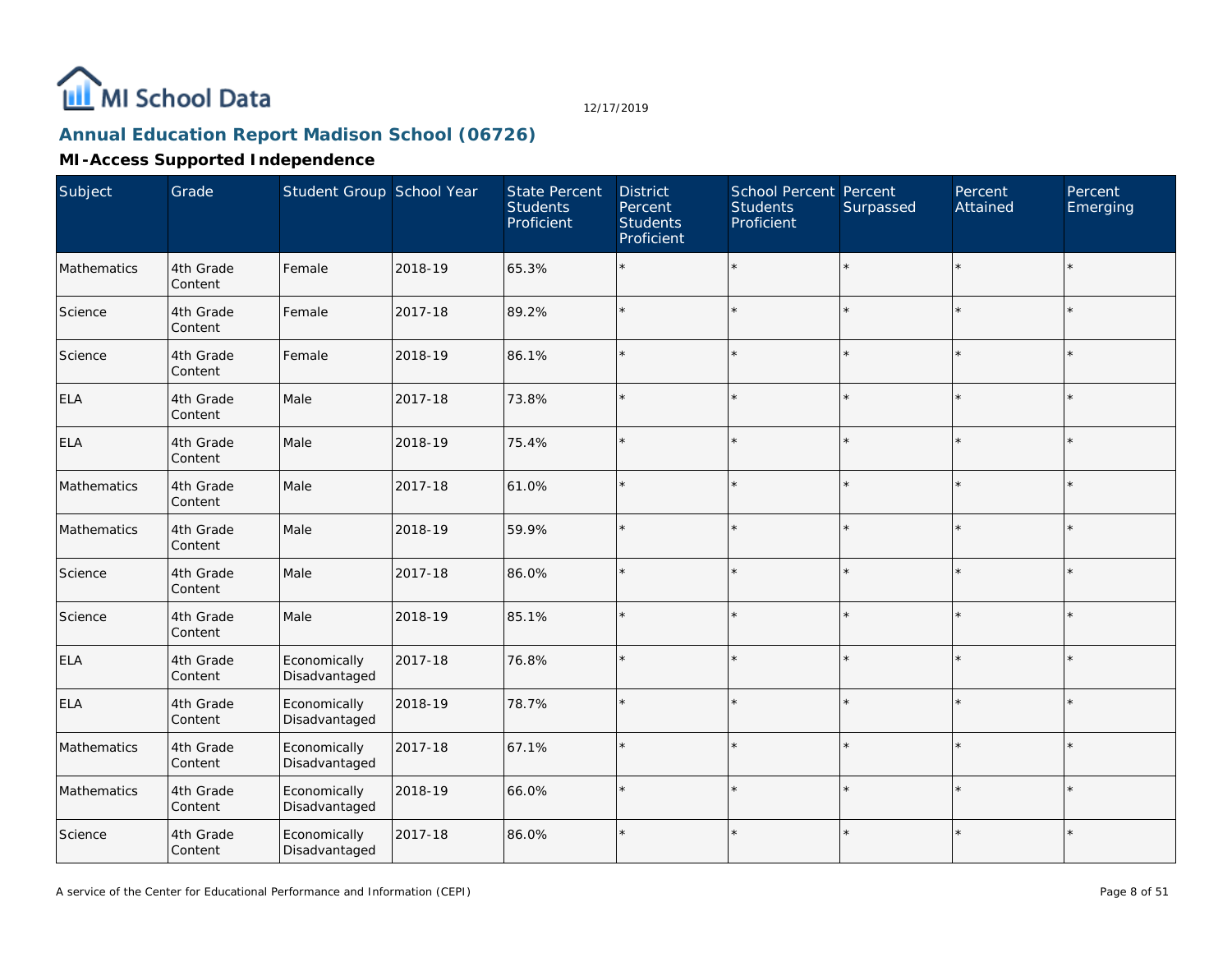

## **Annual Education Report Madison School (06726)**

| Subject     | Grade                | Student Group School Year     |         | <b>State Percent</b><br><b>Students</b><br>Proficient | <b>District</b><br>Percent<br><b>Students</b><br>Proficient | <b>School Percent Percent</b><br><b>Students</b><br>Proficient | Surpassed | Percent<br>Attained | Percent<br>Emerging |
|-------------|----------------------|-------------------------------|---------|-------------------------------------------------------|-------------------------------------------------------------|----------------------------------------------------------------|-----------|---------------------|---------------------|
| Science     | 4th Grade<br>Content | Economically<br>Disadvantaged | 2018-19 | 86.7%                                                 |                                                             | $\star$                                                        | $\star$   | $\star$             | $\star$             |
| ELA         | 5th Grade<br>Content | <b>All Students</b>           | 2018-19 | 72.3%                                                 | 50%                                                         | $\star$                                                        | $\star$   | $\star$             | $\star$             |
| Mathematics | 5th Grade<br>Content | <b>All Students</b>           | 2018-19 | 68.5%                                                 | 50%                                                         | $\star$                                                        | $\star$   | $\star$             | $\star$             |
| <b>ELA</b>  | 5th Grade<br>Content | White                         | 2018-19 | 68.1%                                                 | $\star$                                                     | $\star$                                                        | $\star$   | $\star$             | $\star$             |
| Mathematics | 5th Grade<br>Content | White                         | 2018-19 | 66.1%                                                 |                                                             | $\star$                                                        | $\star$   | $\star$             | $\star$             |
| <b>ELA</b>  | 5th Grade<br>Content | Female                        | 2018-19 | 76.3%                                                 |                                                             | $\star$                                                        | $\star$   | $\star$             | $\star$             |
| Mathematics | 5th Grade<br>Content | Female                        | 2018-19 | 67.2%                                                 |                                                             | $\star$                                                        | $\star$   | $\star$             | $\star$             |
| <b>ELA</b>  | 5th Grade<br>Content | Male                          | 2018-19 | 70.3%                                                 |                                                             | $\star$                                                        | $\star$   | $\star$             | $\star$             |
| Mathematics | 5th Grade<br>Content | Male                          | 2018-19 | 69.1%                                                 |                                                             | $\star$                                                        | $\star$   | $\star$             | $\star$             |
| <b>ELA</b>  | 5th Grade<br>Content | Economically<br>Disadvantaged | 2018-19 | 78.6%                                                 | 50%                                                         | $\star$                                                        | $\star$   | $\star$             | $\star$             |
| Mathematics | 5th Grade<br>Content | Economically<br>Disadvantaged | 2018-19 | 75.4%                                                 | 50%                                                         | $\star$                                                        | $\star$   | $\star$             | $\star$             |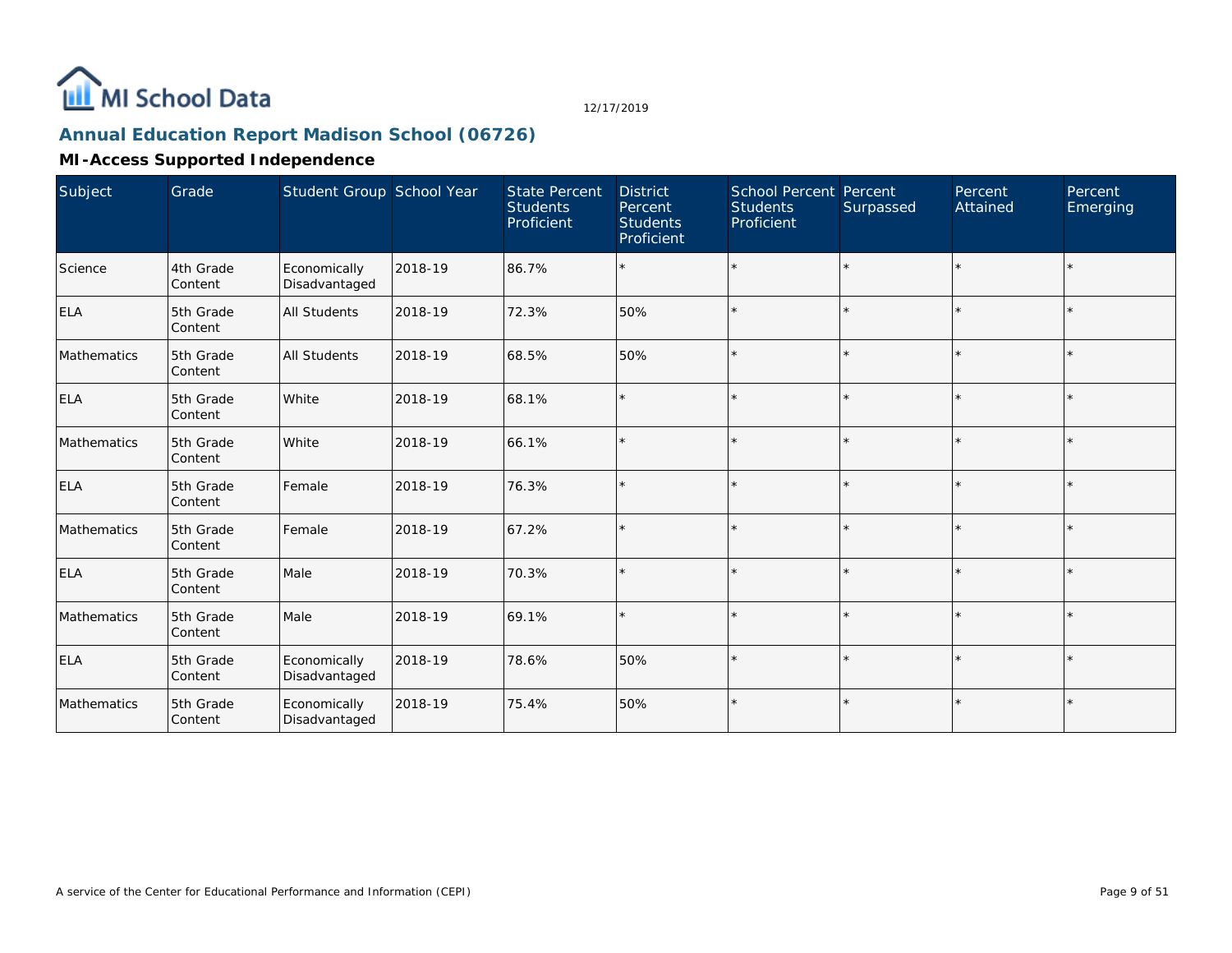

# **Annual Education Report Madison School (06726)**

| Subject     | Grade                | Student Group School Year           |         | <b>State Percent</b><br><b>Students</b><br>Proficient | <b>District</b><br>Percent<br><b>Students</b><br>Proficient | School Percent Percent<br><b>Students</b><br>Proficient | Surpassed | Percent<br>Attained | Percent<br>Emerging |
|-------------|----------------------|-------------------------------------|---------|-------------------------------------------------------|-------------------------------------------------------------|---------------------------------------------------------|-----------|---------------------|---------------------|
| <b>ELA</b>  | 3rd Grade<br>Content | <b>All Students</b>                 | 2017-18 | 58.4%                                                 | 66.7%                                                       | 57.1%                                                   | 28.6%     | 28.6%               | 42.9%               |
| <b>ELA</b>  | 3rd Grade<br>Content | <b>All Students</b>                 | 2018-19 | 55.4%                                                 | 55.6%                                                       | 50.0%                                                   | 33.3%     | 16.7%               | 50.0%               |
| Mathematics | 3rd Grade<br>Content | <b>All Students</b>                 | 2017-18 | 50.5%                                                 | 77.8%                                                       | 71.4%                                                   | 28.6%     | 42.9%               | 28.6%               |
| Mathematics | 3rd Grade<br>Content | <b>All Students</b>                 | 2018-19 | 49.2%                                                 | 66.7%                                                       | 66.7%                                                   | 33.3%     | 33.3%               | 33.3%               |
| <b>ELA</b>  | 3rd Grade<br>Content | <b>Black or African</b><br>American | 2017-18 | 55.5%                                                 | 100.0%                                                      | 100.0%                                                  | 50.0%     | 50.0%               | 0.0%                |
| <b>ELA</b>  | 3rd Grade<br>Content | <b>Black or African</b><br>American | 2018-19 | 55.3%                                                 | 50.0%                                                       | 66.7%                                                   | 33.3%     | 33.3%               | 33.3%               |
| Mathematics | 3rd Grade<br>Content | <b>Black or African</b><br>American | 2017-18 | 46.6%                                                 | 100.0%                                                      | 100.0%                                                  | 50.0%     | 50.0%               | 0.0%                |
| Mathematics | 3rd Grade<br>Content | Black or African<br>American        | 2018-19 | 48.3%                                                 | 50.0%                                                       | 66.7%                                                   | 33.3%     | 33.3%               | 33.3%               |
| <b>ELA</b>  | 3rd Grade<br>Content | Hispanic of Any<br>Race             | 2017-18 | 51.1%                                                 | 0.0%                                                        | 0.0%                                                    | 0.0%      | 0.0%                | 100.0%              |
| Mathematics | 3rd Grade<br>Content | Hispanic of Any<br>Race             | 2017-18 | 48.9%                                                 | 33.3%                                                       | 50.0%                                                   | 0.0%      | 50.0%               | 50.0%               |
| <b>ELA</b>  | 3rd Grade<br>Content | White                               | 2017-18 | 61.9%                                                 | 70.0%                                                       | 66.7%                                                   | 33.3%     | 33.3%               | 33.3%               |
| <b>ELA</b>  | 3rd Grade<br>Content | White                               | 2018-19 | 54.0%                                                 | 60.0%                                                       | 33.3%                                                   | 33.3%     | 0.0%                | 66.7%               |
| Mathematics | 3rd Grade<br>Content | White                               | 2017-18 | 53.1%                                                 | 80.0%                                                       | 66.7%                                                   | 33.3%     | 33.3%               | 33.3%               |
| Mathematics | 3rd Grade<br>Content | White                               | 2018-19 | 48.5%                                                 | 80.0%                                                       | 66.7%                                                   | 33.3%     | 33.3%               | 33.3%               |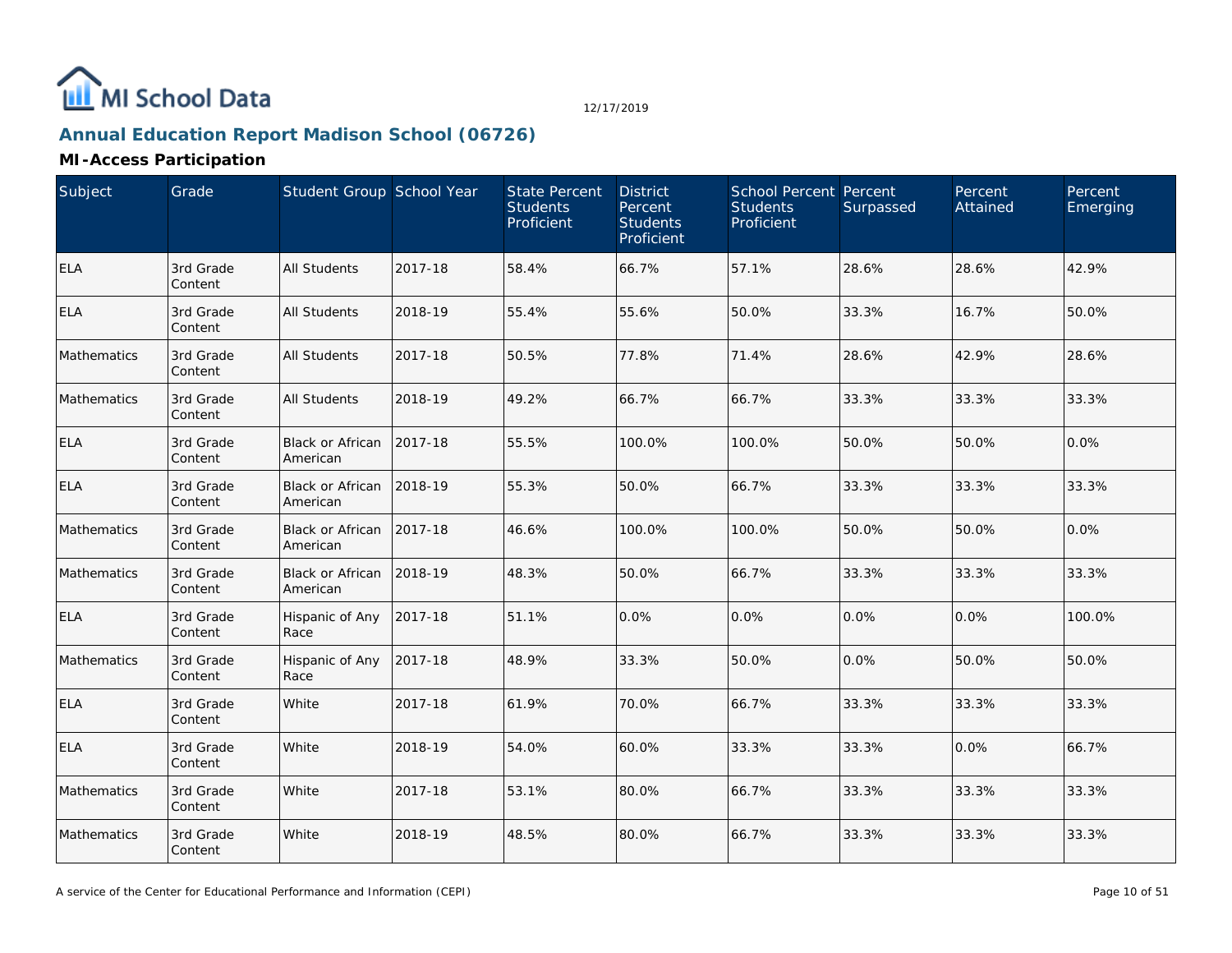

# **Annual Education Report Madison School (06726)**

| Subject     | Grade                | Student Group School Year     |         | State Percent<br><b>Students</b><br>Proficient | <b>District</b><br>Percent<br><b>Students</b><br>Proficient | <b>School Percent Percent</b><br><b>Students</b><br>Proficient | Surpassed | Percent<br>Attained | Percent<br>Emerging |
|-------------|----------------------|-------------------------------|---------|------------------------------------------------|-------------------------------------------------------------|----------------------------------------------------------------|-----------|---------------------|---------------------|
| <b>ELA</b>  | 3rd Grade<br>Content | Female                        | 2017-18 | 56.7%                                          | 100.0%                                                      | 100.0%                                                         | 50.0%     | 50.0%               | 0.0%                |
| <b>ELA</b>  | 3rd Grade<br>Content | Female                        | 2018-19 | 57.9%                                          | 50.0%                                                       | 0.0%                                                           | 0.0%      | 0.0%                | 100.0%              |
| Mathematics | 3rd Grade<br>Content | Female                        | 2017-18 | 46.0%                                          | 100.0%                                                      | 100.0%                                                         | 0.0%      | 100.0%              | 0.0%                |
| Mathematics | 3rd Grade<br>Content | Female                        | 2018-19 | 49.7%                                          | 50.0%                                                       | 0.0%                                                           | 0.0%      | 0.0%                | 100.0%              |
| <b>ELA</b>  | 3rd Grade<br>Content | Male                          | 2017-18 | 59.2%                                          | 57.1%                                                       | 40.0%                                                          | 20.0%     | 20.0%               | 60.0%               |
| <b>ELA</b>  | 3rd Grade<br>Content | Male                          | 2018-19 | 54.2%                                          | 57.1%                                                       | 60.0%                                                          | 40.0%     | 20.0%               | 40.0%               |
| Mathematics | 3rd Grade<br>Content | Male                          | 2017-18 | 52.8%                                          | 71.4%                                                       | 60.0%                                                          | 40.0%     | 20.0%               | 40.0%               |
| Mathematics | 3rd Grade<br>Content | Male                          | 2018-19 | 48.9%                                          | 71.4%                                                       | 80.0%                                                          | 40.0%     | 40.0%               | 20.0%               |
| <b>ELA</b>  | 3rd Grade<br>Content | Economically<br>Disadvantaged | 2017-18 | 61.5%                                          | 75.0%                                                       | 60.0%                                                          | 40.0%     | 20.0%               | 40.0%               |
| <b>ELA</b>  | 3rd Grade<br>Content | Economically<br>Disadvantaged | 2018-19 | 58.3%                                          | 50.0%                                                       | 50.0%                                                          | 25.0%     | 25.0%               | 50.0%               |
| Mathematics | 3rd Grade<br>Content | Economically<br>Disadvantaged | 2017-18 | 51.8%                                          | 75.0%                                                       | 60.0%                                                          | 40.0%     | 20.0%               | 40.0%               |
| Mathematics | 3rd Grade<br>Content | Economically<br>Disadvantaged | 2018-19 | 50.8%                                          | 66.7%                                                       | 75.0%                                                          | 50.0%     | 25.0%               | 25.0%               |
| <b>ELA</b>  | 4th Grade<br>Content | <b>All Students</b>           | 2017-18 | 61.5%                                          | 75.0%                                                       | 73.3%                                                          | 53.3%     | 20.0%               | 26.7%               |
| <b>ELA</b>  | 4th Grade<br>Content | <b>All Students</b>           | 2018-19 | 64.3%                                          | 85.0%                                                       | 100.0%                                                         | 57.1%     | 42.9%               | 0.0%                |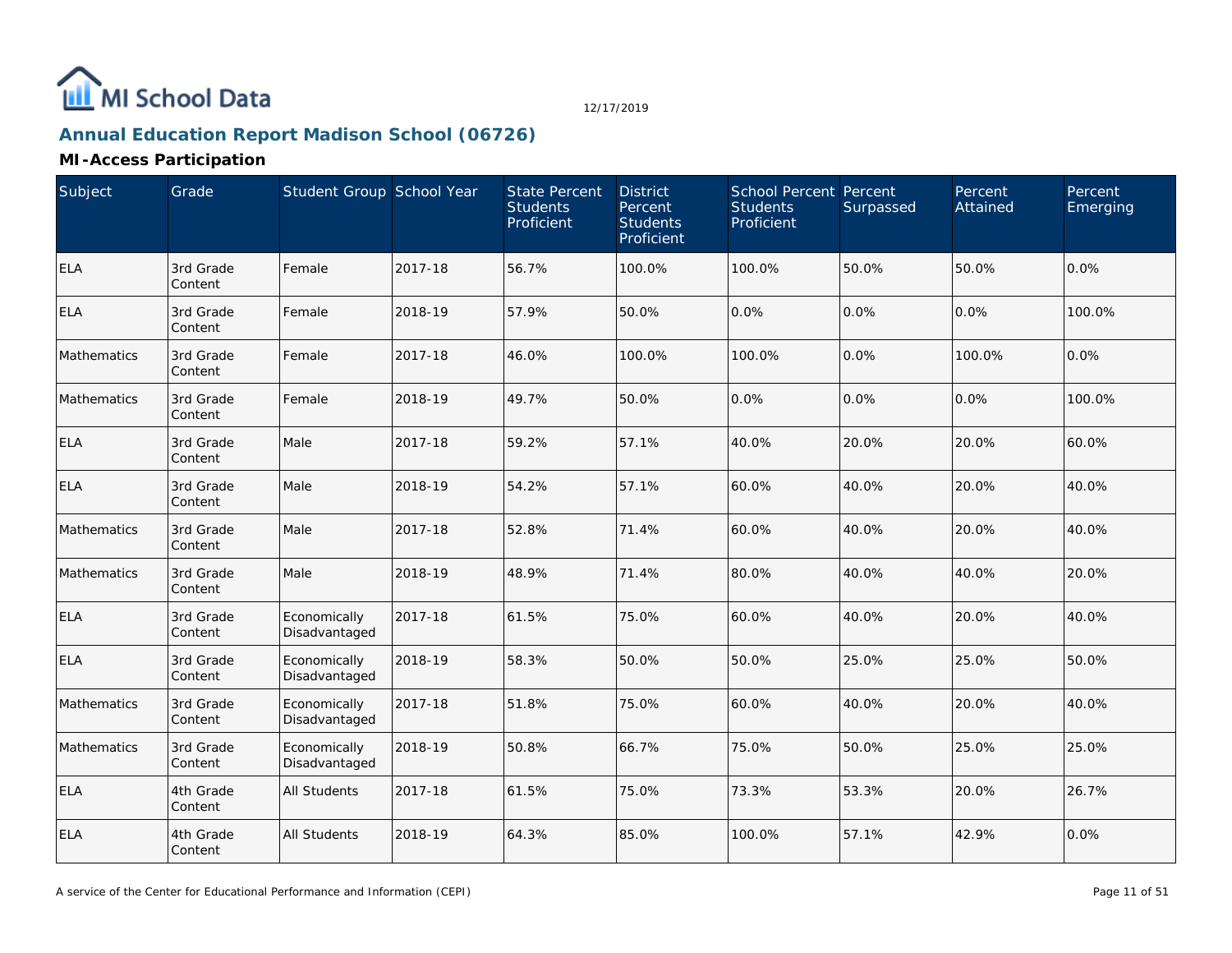

# **Annual Education Report Madison School (06726)**

| Subject     | Grade                | Student Group School Year           |         | <b>State Percent</b><br><b>Students</b><br>Proficient | <b>District</b><br>Percent<br><b>Students</b><br>Proficient | <b>School Percent Percent</b><br><b>Students</b><br>Proficient | Surpassed | Percent<br>Attained | Percent<br>Emerging |
|-------------|----------------------|-------------------------------------|---------|-------------------------------------------------------|-------------------------------------------------------------|----------------------------------------------------------------|-----------|---------------------|---------------------|
| Mathematics | 4th Grade<br>Content | <b>All Students</b>                 | 2017-18 | 49.0%                                                 | 70.0%                                                       | 80.0%                                                          | 13.3%     | 66.7%               | 20.0%               |
| Mathematics | 4th Grade<br>Content | <b>All Students</b>                 | 2018-19 | 51.2%                                                 | 60.0%                                                       | 42.9%                                                          | 0.0%      | 42.9%               | 57.1%               |
| Science     | 4th Grade<br>Content | <b>All Students</b>                 | 2017-18 | 63.5%                                                 | 85.0%                                                       | 80.0%                                                          | 33.3%     | 46.7%               | 20.0%               |
| Science     | 4th Grade<br>Content | <b>All Students</b>                 | 2018-19 | 66.8%                                                 | 75.0%                                                       | 71.4%                                                          | 42.9%     | 28.6%               | 28.6%               |
| <b>ELA</b>  | 4th Grade<br>Content | <b>Black or African</b><br>American | 2017-18 | 65.0%                                                 | 50.0%                                                       | 66.7%                                                          | 0.0%      | 66.7%               | 33.3%               |
| <b>ELA</b>  | 4th Grade<br>Content | Black or African<br>American        | 2018-19 | 60.9%                                                 | 83.3%                                                       | 100.0%                                                         | 100.0%    | 0.0%                | 0.0%                |
| Mathematics | 4th Grade<br>Content | Black or African<br>American        | 2017-18 | 47.5%                                                 | 50.0%                                                       | 66.7%                                                          | 0.0%      | 66.7%               | 33.3%               |
| Mathematics | 4th Grade<br>Content | Black or African<br>American        | 2018-19 | 57.3%                                                 | 83.3%                                                       | 100.0%                                                         | 0.0%      | 100.0%              | 0.0%                |
| Science     | 4th Grade<br>Content | <b>Black or African</b><br>American | 2017-18 | 64.2%                                                 | 75.0%                                                       | 66.7%                                                          | 33.3%     | 33.3%               | 33.3%               |
| Science     | 4th Grade<br>Content | <b>Black or African</b><br>American | 2018-19 | 66.4%                                                 | 83.3%                                                       | 100.0%                                                         | 66.7%     | 33.3%               | 0.0%                |
| <b>ELA</b>  | 4th Grade<br>Content | Hispanic of Any<br>Race             | 2017-18 | 46.7%                                                 | 100.0%                                                      | 100.0%                                                         | 0.0%      | 100.0%              | 0.0%                |
| <b>ELA</b>  | 4th Grade<br>Content | Hispanic of Any<br>Race             | 2018-19 | 50.0%                                                 | 66.7%                                                       | 100.0%                                                         | 0.0%      | 100.0%              | 0.0%                |
| Mathematics | 4th Grade<br>Content | Hispanic of Any<br>Race             | 2017-18 | 43.3%                                                 | 66.7%                                                       | 100.0%                                                         | 0.0%      | 100.0%              | 0.0%                |
| Mathematics | 4th Grade<br>Content | Hispanic of Any<br>Race             | 2018-19 | 36.8%                                                 | 0.0%                                                        | 0.0%                                                           | 0.0%      | 0.0%                | 100.0%              |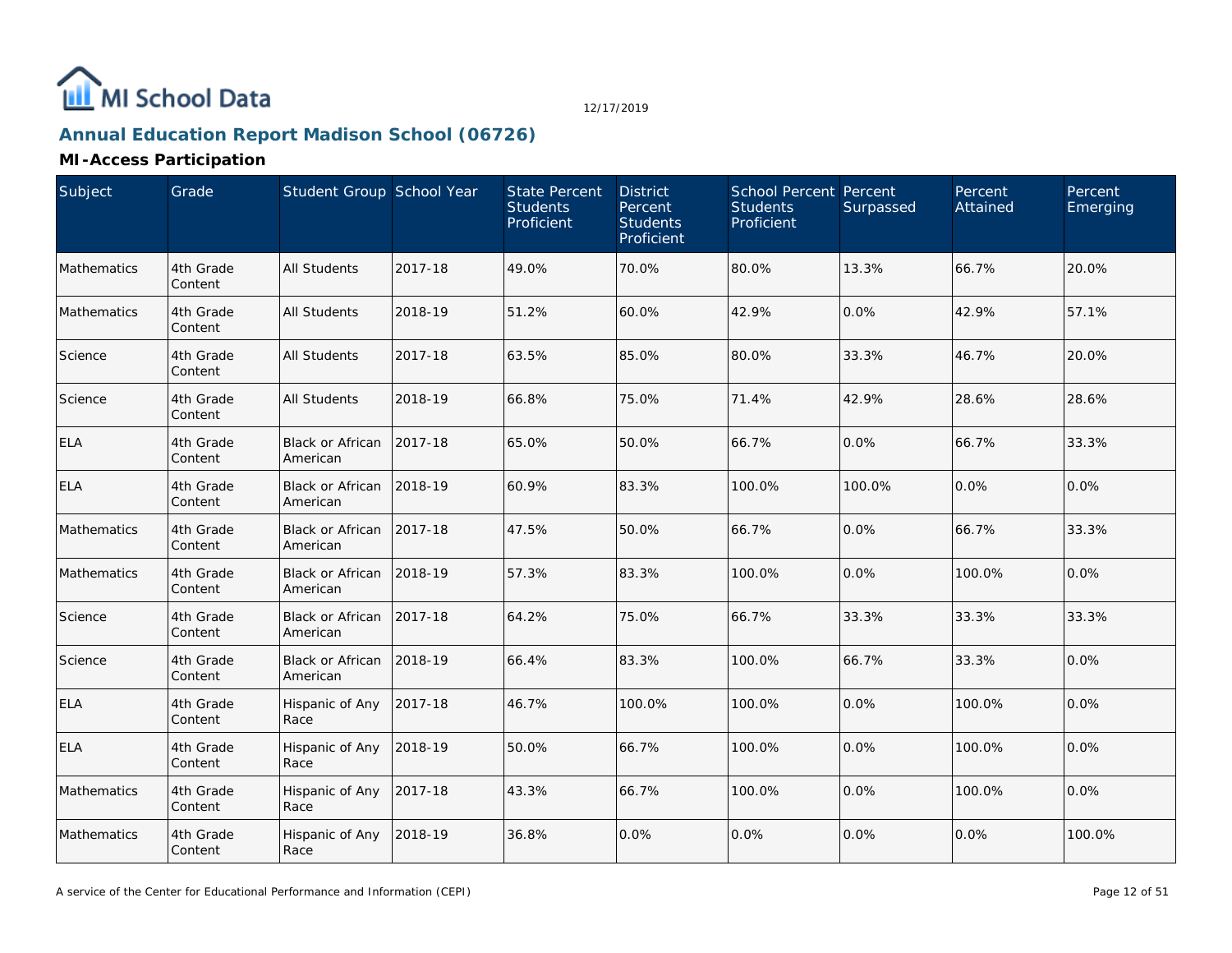

# **Annual Education Report Madison School (06726)**

| Subject     | Grade                | Student Group School Year |         | <b>State Percent</b><br><b>Students</b><br>Proficient | <b>District</b><br>Percent<br><b>Students</b><br>Proficient | School Percent Percent<br><b>Students</b><br>Proficient | Surpassed | Percent<br>Attained | Percent<br>Emerging |
|-------------|----------------------|---------------------------|---------|-------------------------------------------------------|-------------------------------------------------------------|---------------------------------------------------------|-----------|---------------------|---------------------|
| Science     | 4th Grade<br>Content | Hispanic of Any<br>Race   | 2017-18 | 46.7%                                                 | 100.0%                                                      | 100.0%                                                  | 100.0%    | 0.0%                | 0.0%                |
| Science     | 4th Grade<br>Content | Hispanic of Any<br>Race   | 2018-19 | 47.4%                                                 | 33.3%                                                       | 50.0%                                                   | 0.0%      | 50.0%               | 50.0%               |
| <b>ELA</b>  | 4th Grade<br>Content | White                     | 2017-18 | 62.1%                                                 | 76.9%                                                       | 72.7%                                                   | 72.7%     | 0.0%                | 27.3%               |
| <b>ELA</b>  | 4th Grade<br>Content | White                     | 2018-19 | 67.7%                                                 | 90.0%                                                       | 100.0%                                                  | 50.0%     | 50.0%               | 0.0%                |
| Mathematics | 4th Grade<br>Content | White                     | 2017-18 | 50.2%                                                 | 76.9%                                                       | 81.8%                                                   | 18.2%     | 63.6%               | 18.2%               |
| Mathematics | 4th Grade<br>Content | White                     | 2018-19 | 50.6%                                                 | 60.0%                                                       | 0.0%                                                    | 0.0%      | 0.0%                | 100.0%              |
| Science     | 4th Grade<br>Content | White                     | 2017-18 | 64.7%                                                 | 84.6%                                                       | 81.8%                                                   | 27.3%     | 54.5%               | 18.2%               |
| Science     | 4th Grade<br>Content | White                     | 2018-19 | 71.6%                                                 | 80.0%                                                       | 50.0%                                                   | 50.0%     | 0.0%                | 50.0%               |
| <b>ELA</b>  | 4th Grade<br>Content | Female                    | 2017-18 | 67.9%                                                 | 87.5%                                                       | 87.5%                                                   | 62.5%     | 25.0%               | 12.5%               |
| <b>ELA</b>  | 4th Grade<br>Content | Female                    | 2018-19 | 65.4%                                                 | 100.0%                                                      | 100.0%                                                  | 100.0%    | 0.0%                | 0.0%                |
| Mathematics | 4th Grade<br>Content | Female                    | 2017-18 | 50.7%                                                 | 87.5%                                                       | 87.5%                                                   | 25.0%     | 62.5%               | 12.5%               |
| Mathematics | 4th Grade<br>Content | Female                    | 2018-19 | 52.9%                                                 | 100.0%                                                      | 100.0%                                                  | 0.0%      | 100.0%              | 0.0%                |
| Science     | 4th Grade<br>Content | Female                    | 2017-18 | 68.3%                                                 | 87.5%                                                       | 87.5%                                                   | 50.0%     | 37.5%               | 12.5%               |
| Science     | 4th Grade<br>Content | Female                    | 2018-19 | 66.2%                                                 | 100.0%                                                      | 100.0%                                                  | 0.0%      | 100.0%              | 0.0%                |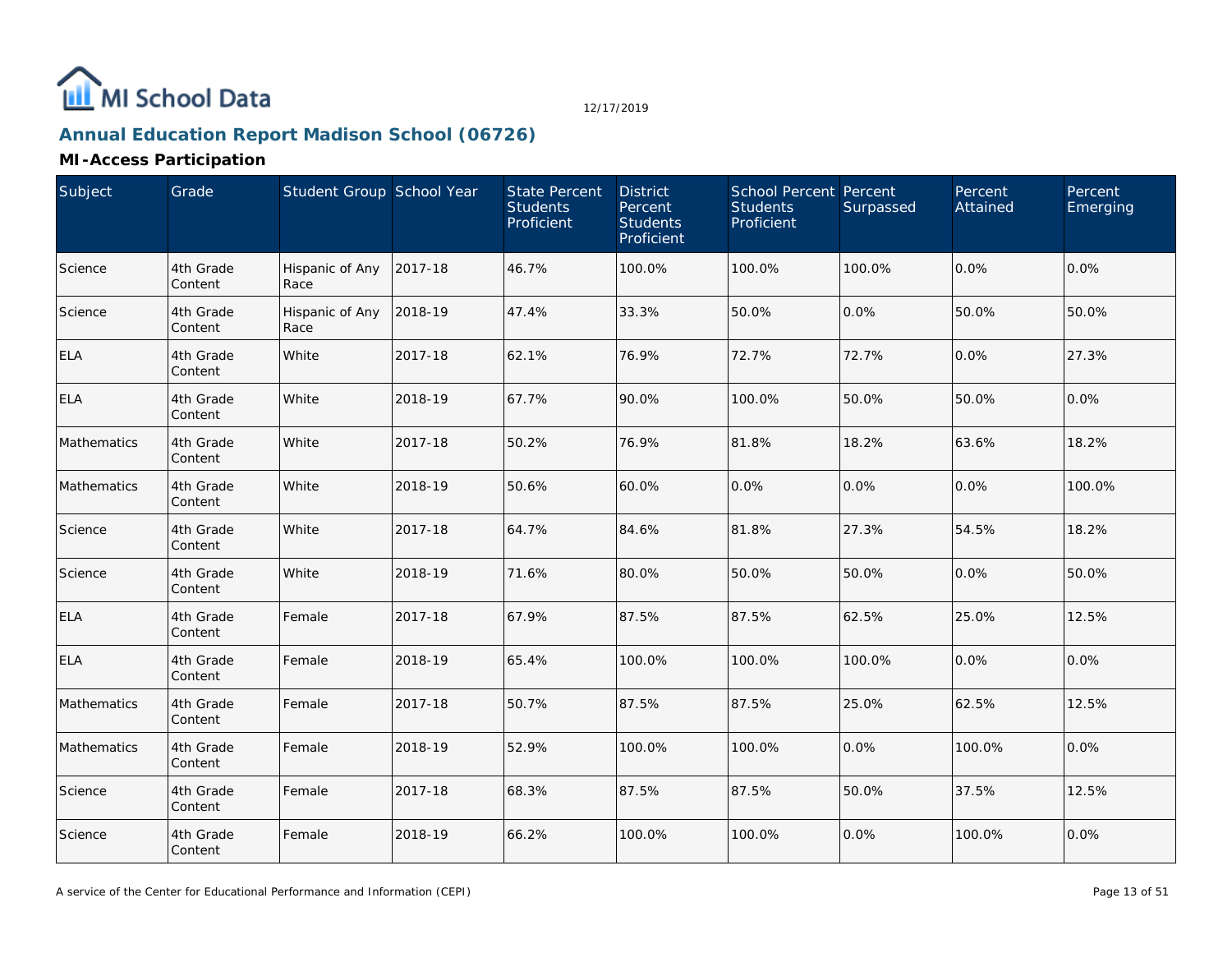

# **Annual Education Report Madison School (06726)**

| Subject     | Grade                | Student Group School Year     |         | <b>State Percent</b><br><b>Students</b><br>Proficient | <b>District</b><br>Percent<br><b>Students</b><br>Proficient | <b>School Percent Percent</b><br><b>Students</b><br>Proficient | Surpassed | Percent<br>Attained | Percent<br>Emerging |
|-------------|----------------------|-------------------------------|---------|-------------------------------------------------------|-------------------------------------------------------------|----------------------------------------------------------------|-----------|---------------------|---------------------|
| ELA         | 4th Grade<br>Content | Male                          | 2017-18 | 58.5%                                                 | 66.7%                                                       | 57.1%                                                          | 42.9%     | 14.3%               | 42.9%               |
| <b>ELA</b>  | 4th Grade<br>Content | Male                          | 2018-19 | 63.7%                                                 | 82.4%                                                       | 100.0%                                                         | 50.0%     | 50.0%               | 0.0%                |
| Mathematics | 4th Grade<br>Content | Male                          | 2017-18 | 48.2%                                                 | 58.3%                                                       | 71.4%                                                          | 0.0%      | 71.4%               | 28.6%               |
| Mathematics | 4th Grade<br>Content | Male                          | 2018-19 | 50.4%                                                 | 52.9%                                                       | 33.3%                                                          | 0.0%      | 33.3%               | 66.7%               |
| Science     | 4th Grade<br>Content | Male                          | 2017-18 | 61.3%                                                 | 83.3%                                                       | 71.4%                                                          | 14.3%     | 57.1%               | 28.6%               |
| Science     | 4th Grade<br>Content | Male                          | 2018-19 | 67.2%                                                 | 70.6%                                                       | 66.7%                                                          | 50.0%     | 16.7%               | 33.3%               |
| <b>ELA</b>  | 4th Grade<br>Content | Economically<br>Disadvantaged | 2017-18 | 61.1%                                                 | 70.6%                                                       | 71.4%                                                          | 50.0%     | 21.4%               | 28.6%               |
| <b>ELA</b>  | 4th Grade<br>Content | Economically<br>Disadvantaged | 2018-19 | 66.8%                                                 | 76.9%                                                       | 100.0%                                                         | 50.0%     | 50.0%               | 0.0%                |
| Mathematics | 4th Grade<br>Content | Economically<br>Disadvantaged | 2017-18 | 50.0%                                                 | 70.6%                                                       | 78.6%                                                          | 14.3%     | 64.3%               | 21.4%               |
| Mathematics | 4th Grade<br>Content | Economically<br>Disadvantaged | 2018-19 | 54.7%                                                 | 61.5%                                                       | 25.0%                                                          | 0.0%      | 25.0%               | 75.0%               |
| Science     | 4th Grade<br>Content | Economically<br>Disadvantaged | 2017-18 | 64.0%                                                 | 82.4%                                                       | 78.6%                                                          | 35.7%     | 42.9%               | 21.4%               |
| Science     | 4th Grade<br>Content | Economically<br>Disadvantaged | 2018-19 | 69.8%                                                 | 69.2%                                                       | 75.0%                                                          | 50.0%     | 25.0%               | 25.0%               |
| <b>ELA</b>  | 4th Grade<br>Content | English Learners 2017-18      |         | 45.5%                                                 | 100.0%                                                      | 100.0%                                                         | 0.0%      | 100.0%              | 0.0%                |
| Mathematics | 4th Grade<br>Content | English Learners 2017-18      |         | 45.5%                                                 | 100.0%                                                      | 100.0%                                                         | 0.0%      | 100.0%              | 0.0%                |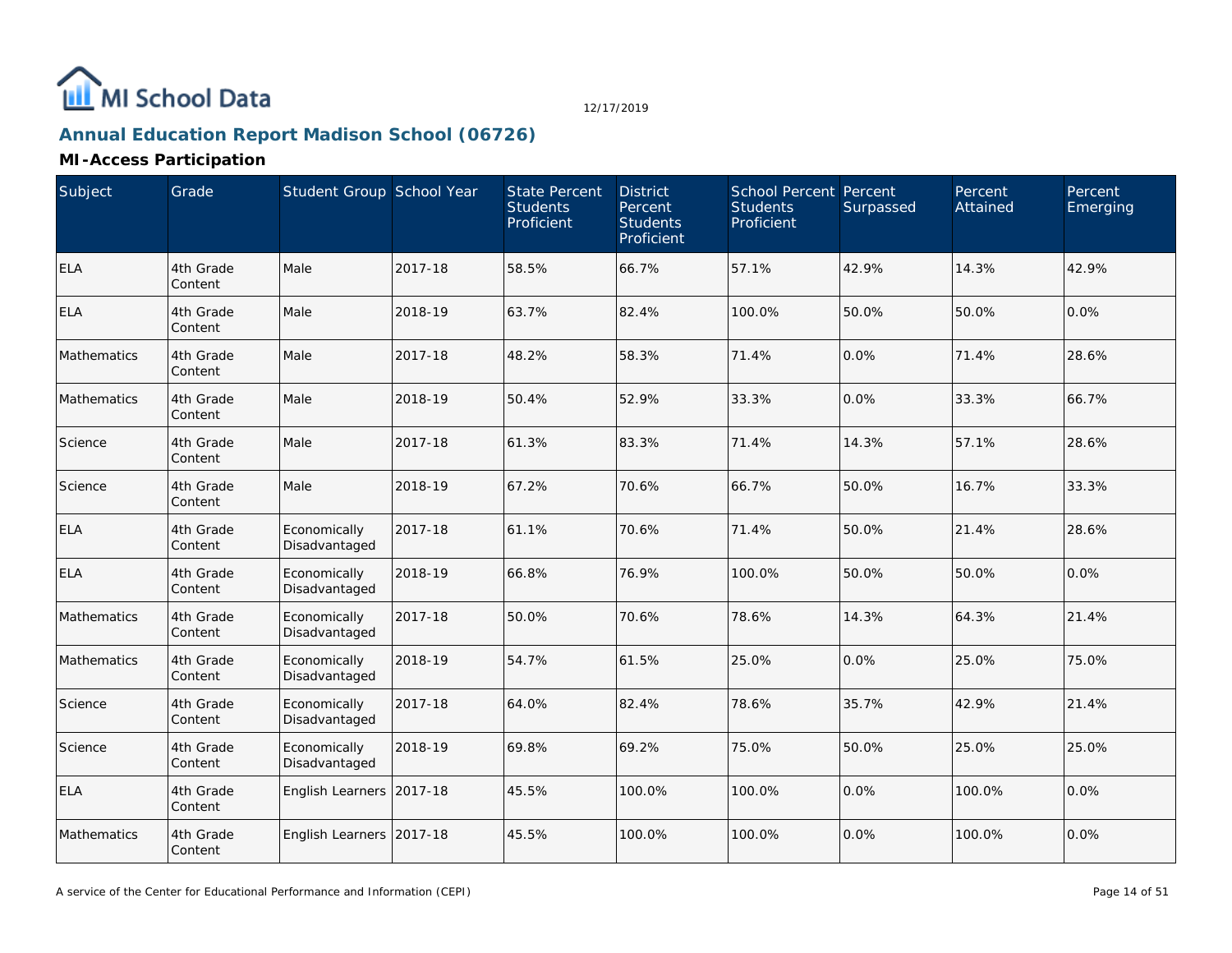

# **Annual Education Report Madison School (06726)**

| Subject            | Grade                | Student Group School Year           |         | <b>State Percent</b><br><b>Students</b><br>Proficient | <b>District</b><br>Percent<br><b>Students</b><br>Proficient | School Percent Percent<br><b>Students</b><br>Proficient | Surpassed | Percent<br>Attained | Percent<br>Emerging |
|--------------------|----------------------|-------------------------------------|---------|-------------------------------------------------------|-------------------------------------------------------------|---------------------------------------------------------|-----------|---------------------|---------------------|
| Science            | 4th Grade<br>Content | English Learners 2017-18            |         | 50.0%                                                 | 100.0%                                                      | 100.0%                                                  | 100.0%    | 0.0%                | 0.0%                |
| <b>ELA</b>         | 5th Grade<br>Content | <b>All Students</b>                 | 2017-18 | 67.3%                                                 | 84.6%                                                       | 77.8%                                                   | 55.6%     | 22.2%               | 22.2%               |
| <b>ELA</b>         | 5th Grade<br>Content | <b>All Students</b>                 | 2018-19 | 66.4%                                                 | 52.6%                                                       | 46.7%                                                   | 26.7%     | 20.0%               | 53.3%               |
| <b>Mathematics</b> | 5th Grade<br>Content | <b>All Students</b>                 | 2017-18 | 50.3%                                                 | 66.7%                                                       | 50.0%                                                   | 12.5%     | 37.5%               | 50.0%               |
| Mathematics        | 5th Grade<br>Content | <b>All Students</b>                 | 2018-19 | 52.0%                                                 | 68.4%                                                       | 60.0%                                                   | 26.7%     | 33.3%               | 40.0%               |
| <b>ELA</b>         | 5th Grade<br>Content | Asian                               | 2017-18 | 68.8%                                                 | 100.0%                                                      | 100.0%                                                  | 100.0%    | 0.0%                | 0.0%                |
| Mathematics        | 5th Grade<br>Content | Asian                               | 2017-18 | 31.3%                                                 | 100.0%                                                      | 100.0%                                                  | 0.0%      | 100.0%              | 0.0%                |
| <b>ELA</b>         | 5th Grade<br>Content | Black or African<br>American        | 2018-19 | 69.7%                                                 | 50.0%                                                       | 33.3%                                                   | 0.0%      | 33.3%               | 66.7%               |
| Mathematics        | 5th Grade<br>Content | <b>Black or African</b><br>American | 2018-19 | 60.6%                                                 | 75.0%                                                       | 66.7%                                                   | 0.0%      | 66.7%               | 33.3%               |
| <b>ELA</b>         | 5th Grade<br>Content | Hispanic of Any<br>Race             | 2017-18 | 37.5%                                                 | 0.0%                                                        | 0.0%                                                    | 0.0%      | 0.0%                | 100.0%              |
| <b>ELA</b>         | 5th Grade<br>Content | Hispanic of Any<br>Race             | 2018-19 | 52.0%                                                 | 66.7%                                                       | 100.0%                                                  | 0.0%      | 100.0%              | 0.0%                |
| Mathematics        | 5th Grade<br>Content | Hispanic of Any<br>Race             | 2017-18 | 33.3%                                                 | 100.0%                                                      | 100.0%                                                  | 0.0%      | 100.0%              | 0.0%                |
| Mathematics        | 5th Grade<br>Content | Hispanic of Any<br>Race             | 2018-19 | 32.0%                                                 | 100.0%                                                      | 100.0%                                                  | 100.0%    | 0.0%                | 0.0%                |
| <b>ELA</b>         | 5th Grade<br>Content | White                               | 2017-18 | 69.4%                                                 | 90.0%                                                       | 85.7%                                                   | 57.1%     | 28.6%               | 14.3%               |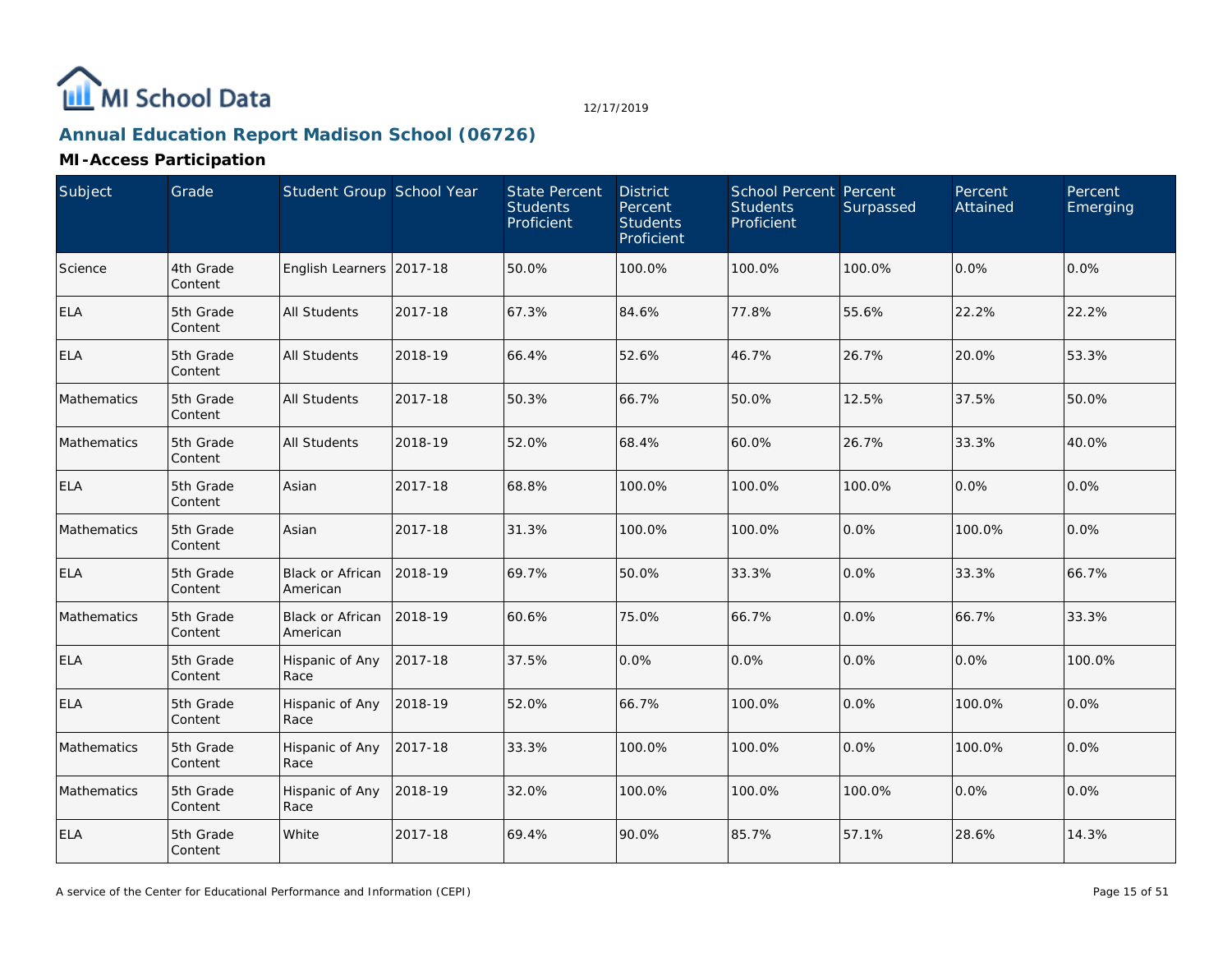

# **Annual Education Report Madison School (06726)**

| Subject            | Grade                | Student Group School Year     |         | <b>State Percent</b><br><b>Students</b><br>Proficient | <b>District</b><br>Percent<br><b>Students</b><br>Proficient | <b>School Percent Percent</b><br><b>Students</b><br>Proficient | Surpassed | Percent<br>Attained | Percent<br>Emerging |
|--------------------|----------------------|-------------------------------|---------|-------------------------------------------------------|-------------------------------------------------------------|----------------------------------------------------------------|-----------|---------------------|---------------------|
| <b>ELA</b>         | 5th Grade<br>Content | White                         | 2018-19 | 66.1%                                                 | 50.0%                                                       | 45.5%                                                          | 36.4%     | 9.1%                | 54.5%               |
| <b>Mathematics</b> | 5th Grade<br>Content | White                         | 2017-18 | 50.2%                                                 | 55.6%                                                       | 33.3%                                                          | 16.7%     | 16.7%               | 66.7%               |
| Mathematics        | 5th Grade<br>Content | White                         | 2018-19 | 50.2%                                                 | 58.3%                                                       | 54.5%                                                          | 27.3%     | 27.3%               | 45.5%               |
| <b>ELA</b>         | 5th Grade<br>Content | Female                        | 2017-18 | 65.3%                                                 | 66.7%                                                       | 66.7%                                                          | 0.0%      | 66.7%               | 33.3%               |
| <b>ELA</b>         | 5th Grade<br>Content | Female                        | 2018-19 | 63.2%                                                 | 37.5%                                                       | 37.5%                                                          | 25.0%     | 12.5%               | 62.5%               |
| Mathematics        | 5th Grade<br>Content | Female                        | 2017-18 | 42.7%                                                 | 0.0%                                                        | 0.0%                                                           | 0.0%      | 0.0%                | 100.0%              |
| Mathematics        | 5th Grade<br>Content | Female                        | 2018-19 | 47.2%                                                 | 62.5%                                                       | 62.5%                                                          | 25.0%     | 37.5%               | 37.5%               |
| <b>ELA</b>         | 5th Grade<br>Content | Male                          | 2017-18 | 68.2%                                                 | 90.0%                                                       | 83.3%                                                          | 83.3%     | 0.0%                | 16.7%               |
| <b>ELA</b>         | 5th Grade<br>Content | Male                          | 2018-19 | 67.9%                                                 | 63.6%                                                       | 57.1%                                                          | 28.6%     | 28.6%               | 42.9%               |
| Mathematics        | 5th Grade<br>Content | Male                          | 2017-18 | 53.6%                                                 | 80.0%                                                       | 66.7%                                                          | 16.7%     | 50.0%               | 33.3%               |
| Mathematics        | 5th Grade<br>Content | Male                          | 2018-19 | 54.2%                                                 | 72.7%                                                       | 57.1%                                                          | 28.6%     | 28.6%               | 42.9%               |
| <b>ELA</b>         | 5th Grade<br>Content | Economically<br>Disadvantaged | 2017-18 | 70.2%                                                 | 83.3%                                                       | 50.0%                                                          | 0.0%      | 50.0%               | 50.0%               |
| <b>ELA</b>         | 5th Grade<br>Content | Economically<br>Disadvantaged | 2018-19 | 66.9%                                                 | 56.3%                                                       | 50.0%                                                          | 28.6%     | 21.4%               | 50.0%               |
| Mathematics        | 5th Grade<br>Content | Economically<br>Disadvantaged | 2017-18 | 50.2%                                                 | 80.0%                                                       | 0.0%                                                           | 0.0%      | 0.0%                | 100.0%              |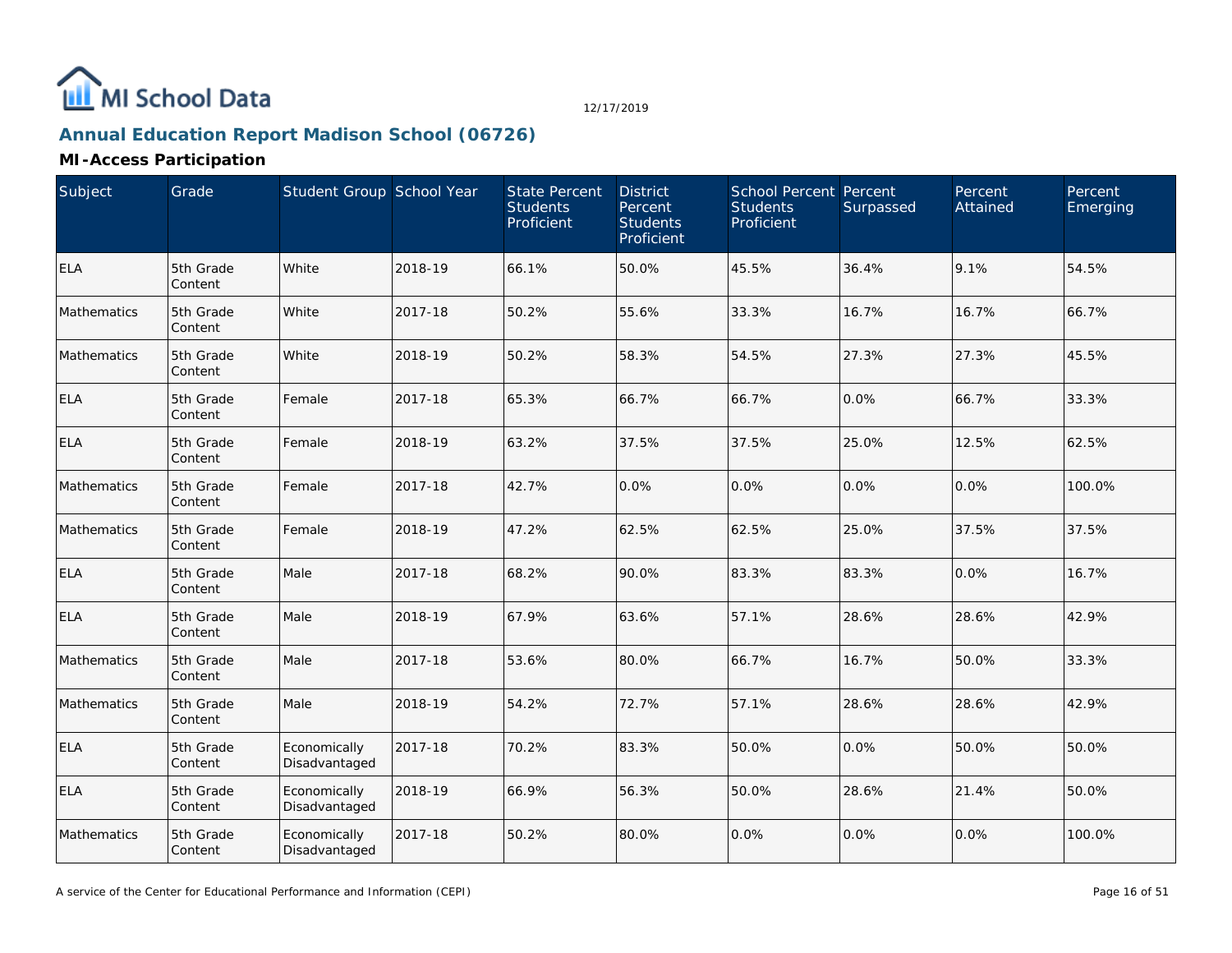

# **Annual Education Report Madison School (06726)**

| Subject     | Grade                | Student Group School Year     |         | <b>State Percent</b><br><b>Students</b><br>Proficient | <b>District</b><br>Percent<br><b>Students</b><br>Proficient | <b>School Percent Percent</b><br><b>Students</b><br>Proficient | Surpassed | Percent<br>Attained | Percent<br>Emerging |
|-------------|----------------------|-------------------------------|---------|-------------------------------------------------------|-------------------------------------------------------------|----------------------------------------------------------------|-----------|---------------------|---------------------|
| Mathematics | 5th Grade<br>Content | Economically<br>Disadvantaged | 2018-19 | 51.4%                                                 | 62.5%                                                       | 57.1%                                                          | 28.6%     | 28.6%               | 42.9%               |
| <b>ELA</b>  | 5th Grade<br>Content | English Learners 2018-19      |         | 47.8%                                                 | 100.0%                                                      | 100.0%                                                         | 0.0%      | 100.0%              | 0.0%                |
| Mathematics | 5th Grade<br>Content | English Learners 2018-19      |         | 43.5%                                                 | 100.0%                                                      | 100.0%                                                         | 100.0%    | 0.0%                | 0.0%                |
| <b>ELA</b>  | 6th Grade<br>Content | <b>All Students</b>           | 2017-18 | 54.5%                                                 | 75.0%                                                       | 50.0%                                                          | 25.0%     | 25.0%               | 50.0%               |
| <b>ELA</b>  | 6th Grade<br>Content | All Students                  | 2018-19 | 58.4%                                                 | 76.9%                                                       | 66.7%                                                          | 33.3%     | 33.3%               | 33.3%               |
| Mathematics | 6th Grade<br>Content | <b>All Students</b>           | 2017-18 | 48.5%                                                 | 25.0%                                                       | 0.0%                                                           | 0.0%      | 0.0%                | 100.0%              |
| Mathematics | 6th Grade<br>Content | All Students                  | 2018-19 | 53.3%                                                 | 76.9%                                                       | 66.7%                                                          | 55.6%     | 11.1%               | 33.3%               |
| <b>ELA</b>  | 6th Grade<br>Content | Asian                         | 2018-19 | 41.2%                                                 | 100.0%                                                      | 100.0%                                                         | 0.0%      | 100.0%              | 0.0%                |
| Mathematics | 6th Grade<br>Content | Asian                         | 2018-19 | 47.1%                                                 | 100.0%                                                      | 100.0%                                                         | 100.0%    | 0.0%                | 0.0%                |
| <b>ELA</b>  | 6th Grade<br>Content | Hispanic of Any<br>Race       | 2017-18 | 65.2%                                                 | 100.0%                                                      | 100.0%                                                         | 100.0%    | 0.0%                | 0.0%                |
| <b>ELA</b>  | 6th Grade<br>Content | Hispanic of Any<br>Race       | 2018-19 | 54.5%                                                 | 100.0%                                                      | 100.0%                                                         | 0.0%      | 100.0%              | 0.0%                |
| Mathematics | 6th Grade<br>Content | Hispanic of Any<br>Race       | 2017-18 | 56.5%                                                 | 0.0%                                                        | 0.0%                                                           | 0.0%      | 0.0%                | 100.0%              |
| Mathematics | 6th Grade<br>Content | Hispanic of Any<br>Race       | 2018-19 | 40.9%                                                 | 100.0%                                                      | 100.0%                                                         | 0.0%      | 100.0%              | 0.0%                |
| <b>ELA</b>  | 6th Grade<br>Content | White                         | 2017-18 | 49.7%                                                 | 71.4%                                                       | 33.3%                                                          | 0.0%      | 33.3%               | 66.7%               |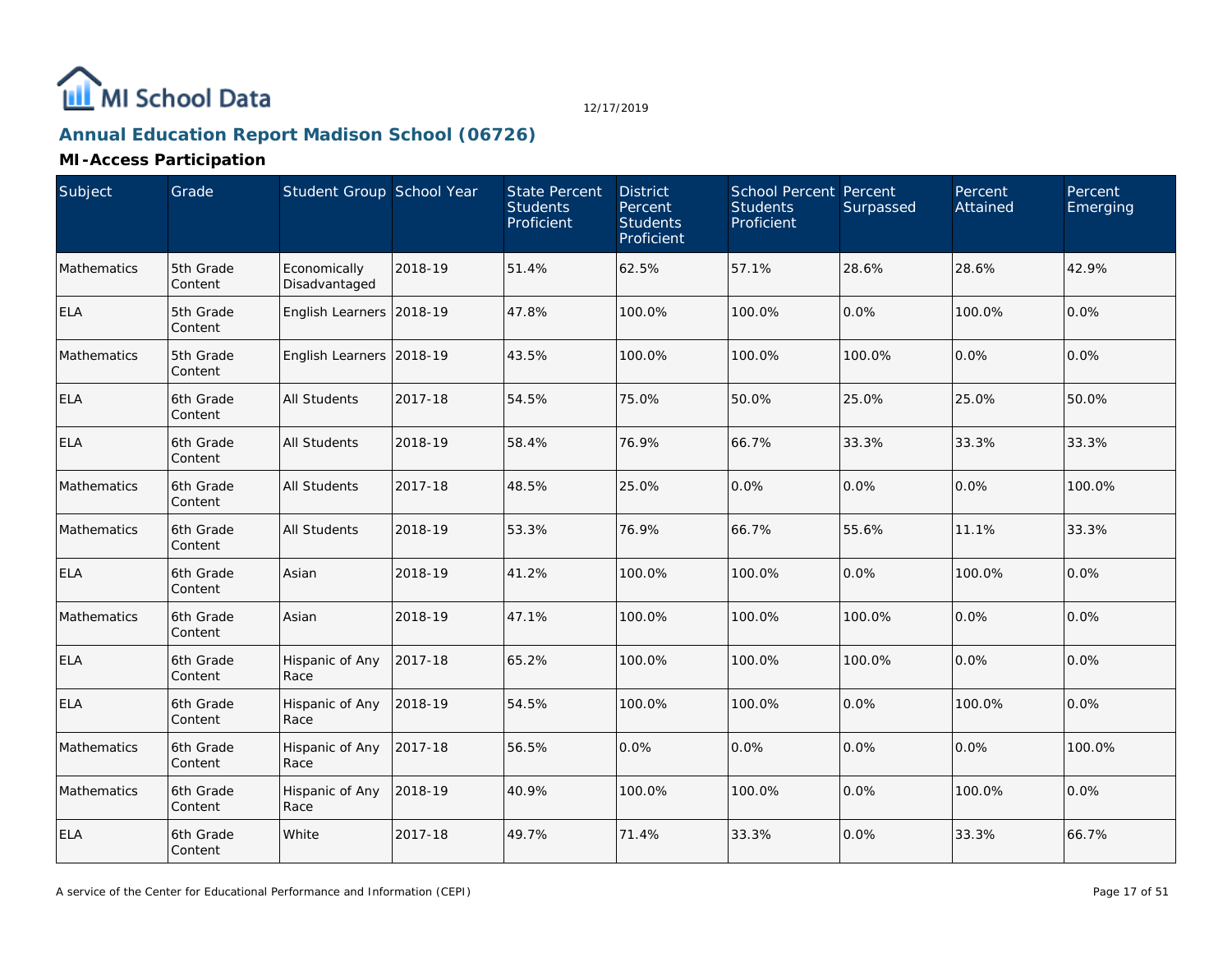

# **Annual Education Report Madison School (06726)**

| Subject     | Grade                | Student Group School Year     |         | <b>State Percent</b><br><b>Students</b><br>Proficient | <b>District</b><br>Percent<br><b>Students</b><br>Proficient | <b>School Percent Percent</b><br><b>Students</b><br>Proficient | Surpassed | Percent<br>Attained | Percent<br>Emerging |
|-------------|----------------------|-------------------------------|---------|-------------------------------------------------------|-------------------------------------------------------------|----------------------------------------------------------------|-----------|---------------------|---------------------|
| <b>ELA</b>  | 6th Grade<br>Content | White                         | 2018-19 | 60.4%                                                 | 70.0%                                                       | 57.1%                                                          | 42.9%     | 14.3%               | 42.9%               |
| Mathematics | 6th Grade<br>Content | White                         | 2017-18 | 47.1%                                                 | 28.6%                                                       | 0.0%                                                           | 0.0%      | 0.0%                | 100.0%              |
| Mathematics | 6th Grade<br>Content | White                         | 2018-19 | 53.5%                                                 | 70.0%                                                       | 57.1%                                                          | 57.1%     | 0.0%                | 42.9%               |
| <b>ELA</b>  | 6th Grade<br>Content | Female                        | 2017-18 | 48.6%                                                 | 66.7%                                                       | 0.0%                                                           | 0.0%      | 0.0%                | 100.0%              |
| <b>ELA</b>  | 6th Grade<br>Content | Female                        | 2018-19 | 56.3%                                                 | 33.3%                                                       | 33.3%                                                          | 0.0%      | 33.3%               | 66.7%               |
| Mathematics | 6th Grade<br>Content | Female                        | 2017-18 | 50.5%                                                 | 33.3%                                                       | 0.0%                                                           | 0.0%      | 0.0%                | 100.0%              |
| Mathematics | 6th Grade<br>Content | Female                        | 2018-19 | 50.0%                                                 | 0.0%                                                        | 0.0%                                                           | 0.0%      | 0.0%                | 100.0%              |
| <b>ELA</b>  | 6th Grade<br>Content | Male                          | 2017-18 | 57.3%                                                 | 80.0%                                                       | 66.7%                                                          | 33.3%     | 33.3%               | 33.3%               |
| <b>ELA</b>  | 6th Grade<br>Content | Male                          | 2018-19 | 59.4%                                                 | 90.0%                                                       | 83.3%                                                          | 50.0%     | 33.3%               | 16.7%               |
| Mathematics | 6th Grade<br>Content | Male                          | 2017-18 | 47.6%                                                 | 20.0%                                                       | 0.0%                                                           | 0.0%      | 0.0%                | 100.0%              |
| Mathematics | 6th Grade<br>Content | Male                          | 2018-19 | 54.8%                                                 | 100.0%                                                      | 100.0%                                                         | 83.3%     | 16.7%               | 0.0%                |
| <b>ELA</b>  | 6th Grade<br>Content | Economically<br>Disadvantaged | 2017-18 | 50.5%                                                 | 66.7%                                                       | 50.0%                                                          | 50.0%     | 0.0%                | 50.0%               |
| <b>ELA</b>  | 6th Grade<br>Content | Economically<br>Disadvantaged | 2018-19 | 58.9%                                                 | 85.7%                                                       | 66.7%                                                          | 0.0%      | 66.7%               | 33.3%               |
| Mathematics | 6th Grade<br>Content | Economically<br>Disadvantaged | 2017-18 | 46.3%                                                 | 33.3%                                                       | 0.0%                                                           | 0.0%      | 0.0%                | 100.0%              |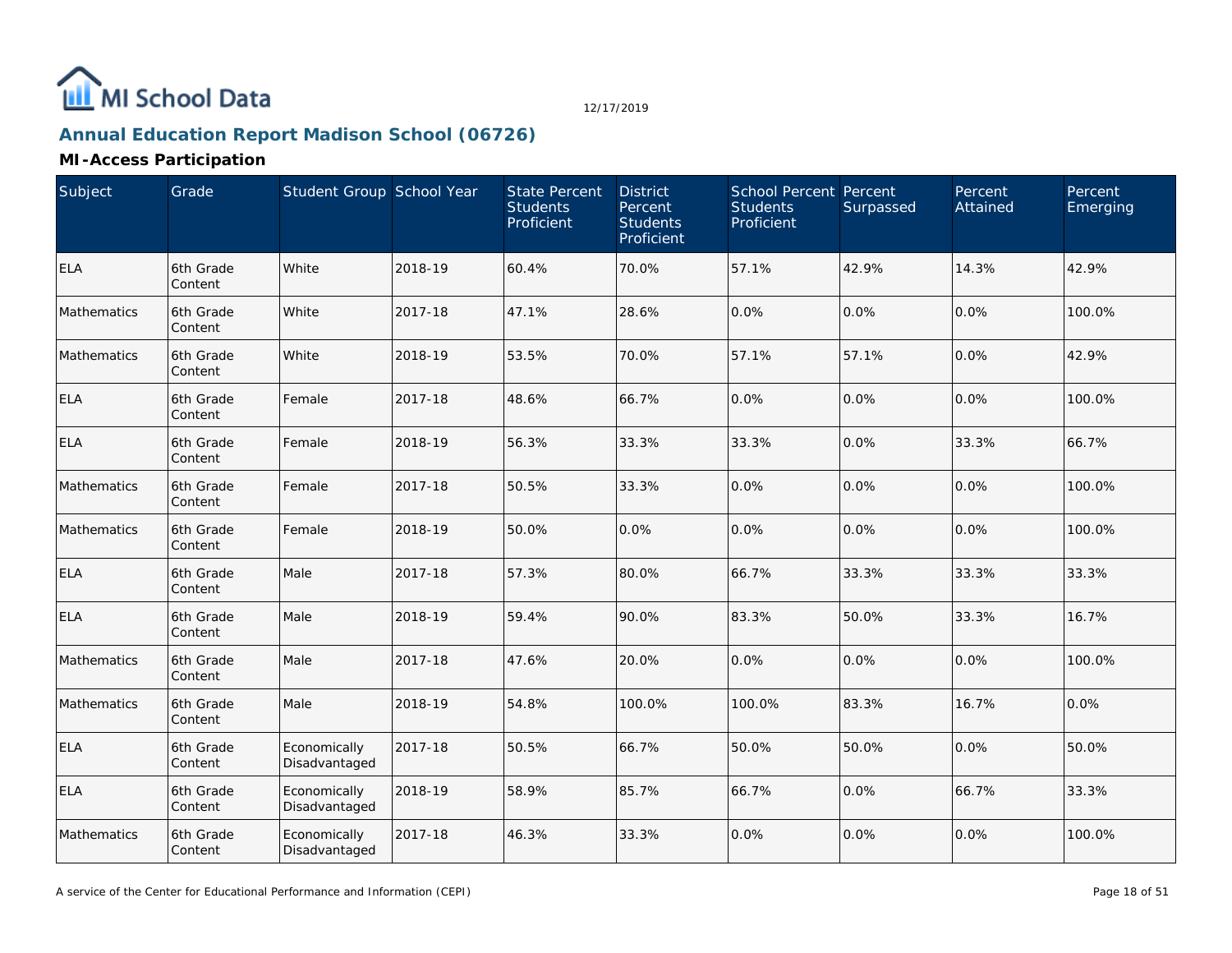

# **Annual Education Report Madison School (06726)**

| Subject     | Grade                | Student Group School Year     |         | <b>State Percent</b><br><b>Students</b><br>Proficient | <b>District</b><br>Percent<br><b>Students</b><br>Proficient | School Percent Percent<br><b>Students</b><br>Proficient | Surpassed | Percent<br>Attained | Percent<br>Emerging |
|-------------|----------------------|-------------------------------|---------|-------------------------------------------------------|-------------------------------------------------------------|---------------------------------------------------------|-----------|---------------------|---------------------|
| Mathematics | 6th Grade<br>Content | Economically<br>Disadvantaged | 2018-19 | 52.4%                                                 | 71.4%                                                       | 33.3%                                                   | 33.3%     | 0.0%                | 66.7%               |
| <b>ELA</b>  | 7th Grade<br>Content | All Students                  | 2017-18 | 64.9%                                                 | 70.0%                                                       | 40.0%                                                   | 0.0%      | 40.0%               | 60.0%               |
| <b>ELA</b>  | 7th Grade<br>Content | All Students                  | 2018-19 | 62.8%                                                 | 100.0%                                                      | 100.0%                                                  | 25.0%     | 75.0%               | 0.0%                |
| Mathematics | 7th Grade<br>Content | <b>All Students</b>           | 2017-18 | 61.6%                                                 | 90.0%                                                       | 80.0%                                                   | 0.0%      | 80.0%               | 20.0%               |
| Mathematics | 7th Grade<br>Content | All Students                  | 2018-19 | 61.8%                                                 | 71.4%                                                       | 50.0%                                                   | 25.0%     | 25.0%               | 50.0%               |
| Science     | 7th Grade<br>Content | <b>All Students</b>           | 2017-18 | 64.8%                                                 | 80.0%                                                       | 80.0%                                                   | 0.0%      | 80.0%               | 20.0%               |
| Science     | 7th Grade<br>Content | <b>All Students</b>           | 2018-19 | 64.2%                                                 | 85.7%                                                       | 75.0%                                                   | 25.0%     | 50.0%               | 25.0%               |
| <b>ELA</b>  | 7th Grade<br>Content | Hispanic of Any<br>Race       | 2017-18 | 85.0%                                                 | 100.0%                                                      | 100.0%                                                  | 0.0%      | 100.0%              | 0.0%                |
| <b>ELA</b>  | 7th Grade<br>Content | Hispanic of Any<br>Race       | 2018-19 | 73.7%                                                 | 100.0%                                                      | 100.0%                                                  | 50.0%     | 50.0%               | 0.0%                |
| Mathematics | 7th Grade<br>Content | Hispanic of Any<br>Race       | 2017-18 | 80.0%                                                 | 100.0%                                                      | 100.0%                                                  | 0.0%      | 100.0%              | 0.0%                |
| Mathematics | 7th Grade<br>Content | Hispanic of Any<br>Race       | 2018-19 | 73.7%                                                 | 100.0%                                                      | 100.0%                                                  | 50.0%     | 50.0%               | 0.0%                |
| Science     | 7th Grade<br>Content | Hispanic of Any<br>Race       | 2017-18 | 85.0%                                                 | 100.0%                                                      | 100.0%                                                  | 0.0%      | 100.0%              | 0.0%                |
| Science     | 7th Grade<br>Content | Hispanic of Any<br>Race       | 2018-19 | 73.7%                                                 | 100.0%                                                      | 100.0%                                                  | 50.0%     | 50.0%               | 0.0%                |
| <b>ELA</b>  | 7th Grade<br>Content | White                         | 2017-18 | 61.8%                                                 | 57.1%                                                       | 25.0%                                                   | 0.0%      | 25.0%               | 75.0%               |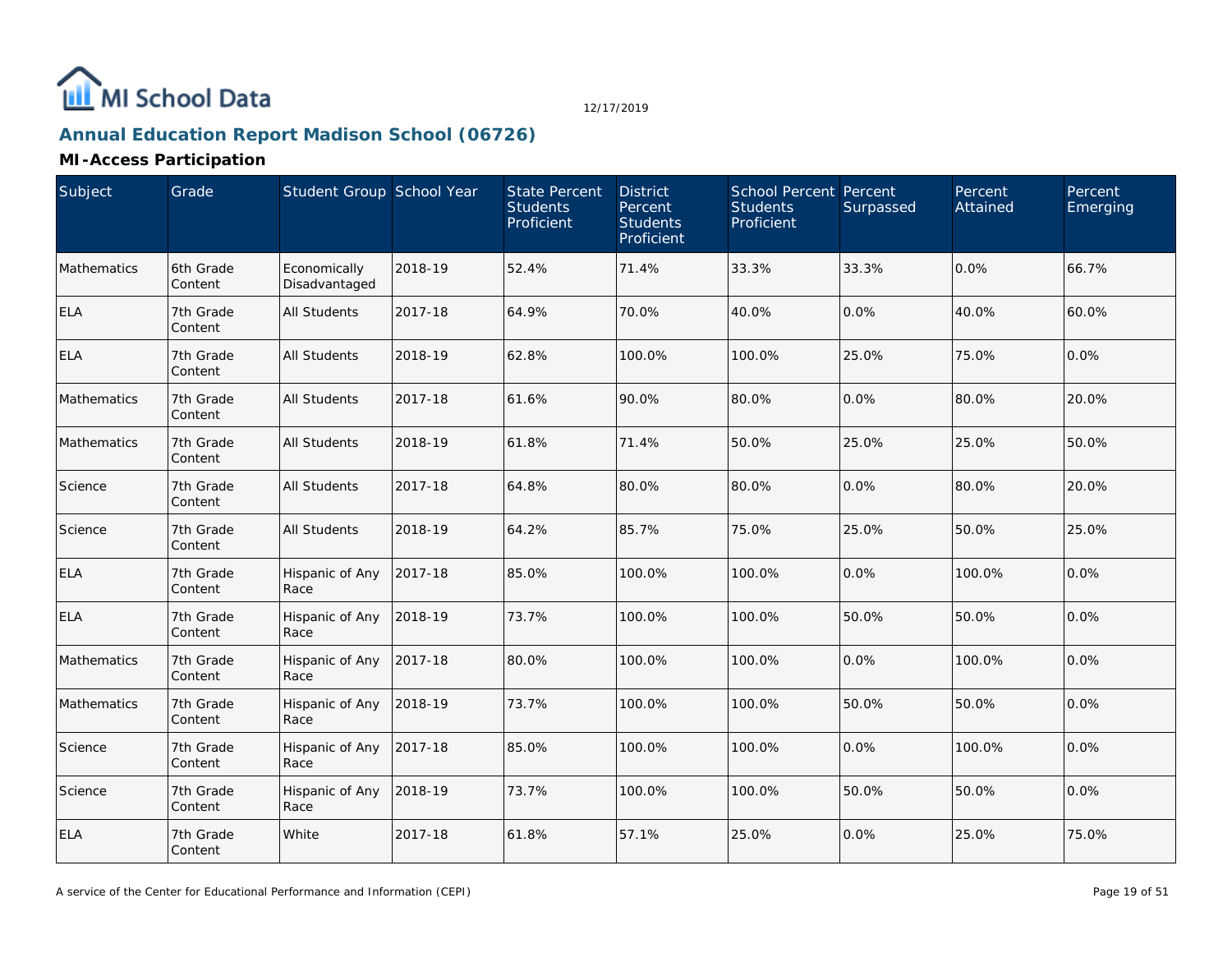

# **Annual Education Report Madison School (06726)**

| Subject     | Grade                | Student Group School Year |         | State Percent<br><b>Students</b><br>Proficient | <b>District</b><br>Percent<br><b>Students</b><br>Proficient | <b>School Percent Percent</b><br><b>Students</b><br>Proficient | Surpassed | Percent<br>Attained | Percent<br>Emerging |
|-------------|----------------------|---------------------------|---------|------------------------------------------------|-------------------------------------------------------------|----------------------------------------------------------------|-----------|---------------------|---------------------|
| <b>ELA</b>  | 7th Grade<br>Content | White                     | 2018-19 | 64.6%                                          | 100.0%                                                      | 100.0%                                                         | 0.0%      | 100.0%              | 0.0%                |
| Mathematics | 7th Grade<br>Content | White                     | 2017-18 | 59.5%                                          | 85.7%                                                       | 75.0%                                                          | 0.0%      | 75.0%               | 25.0%               |
| Mathematics | 7th Grade<br>Content | White                     | 2018-19 | 61.7%                                          | 60.0%                                                       | 0.0%                                                           | 0.0%      | 0.0%                | 100.0%              |
| Science     | 7th Grade<br>Content | White                     | 2017-18 | 63.5%                                          | 71.4%                                                       | 75.0%                                                          | 0.0%      | 75.0%               | 25.0%               |
| Science     | 7th Grade<br>Content | White                     | 2018-19 | 62.0%                                          | 80.0%                                                       | 50.0%                                                          | 0.0%      | 50.0%               | 50.0%               |
| <b>ELA</b>  | 7th Grade<br>Content | Female                    | 2017-18 | 64.8%                                          | 50.0%                                                       | 33.3%                                                          | 0.0%      | 33.3%               | 66.7%               |
| <b>ELA</b>  | 7th Grade<br>Content | Female                    | 2018-19 | 60.0%                                          | 100.0%                                                      | 100.0%                                                         | 0.0%      | 100.0%              | 0.0%                |
| Mathematics | 7th Grade<br>Content | Female                    | 2017-18 | 54.7%                                          | 75.0%                                                       | 66.7%                                                          | 0.0%      | 66.7%               | 33.3%               |
| Mathematics | 7th Grade<br>Content | Female                    | 2018-19 | 58.1%                                          | 66.7%                                                       | 0.0%                                                           | 0.0%      | 0.0%                | 100.0%              |
| Science     | 7th Grade<br>Content | Female                    | 2017-18 | 62.2%                                          | 75.0%                                                       | 66.7%                                                          | 0.0%      | 66.7%               | 33.3%               |
| Science     | 7th Grade<br>Content | Female                    | 2018-19 | 64.1%                                          | 66.7%                                                       | 0.0%                                                           | 0.0%      | 0.0%                | 100.0%              |
| <b>ELA</b>  | 7th Grade<br>Content | Male                      | 2017-18 | 65.0%                                          | 83.3%                                                       | 50.0%                                                          | 0.0%      | 50.0%               | 50.0%               |
| <b>ELA</b>  | 7th Grade<br>Content | Male                      | 2018-19 | 64.1%                                          | 100.0%                                                      | 100.0%                                                         | 33.3%     | 66.7%               | 0.0%                |
| Mathematics | 7th Grade<br>Content | Male                      | 2017-18 | 65.7%                                          | 100.0%                                                      | 100.0%                                                         | 0.0%      | 100.0%              | 0.0%                |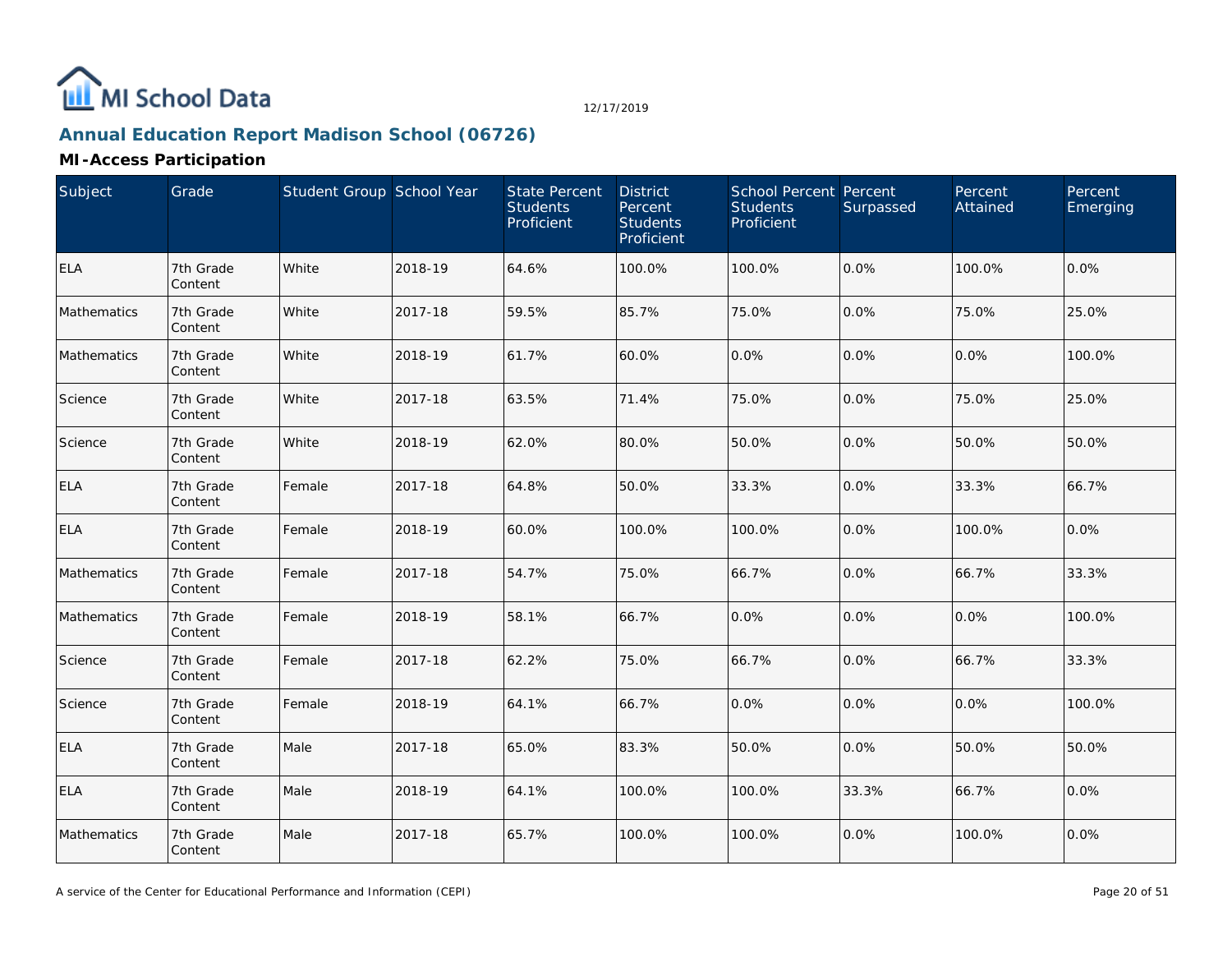

# **Annual Education Report Madison School (06726)**

| Subject     | Grade                | Student Group School Year     |         | <b>State Percent</b><br><b>Students</b><br>Proficient | <b>District</b><br>Percent<br><b>Students</b><br>Proficient | <b>School Percent Percent</b><br><b>Students</b><br>Proficient | Surpassed | Percent<br>Attained | Percent<br>Emerging |
|-------------|----------------------|-------------------------------|---------|-------------------------------------------------------|-------------------------------------------------------------|----------------------------------------------------------------|-----------|---------------------|---------------------|
| Mathematics | 7th Grade<br>Content | Male                          | 2018-19 | 63.6%                                                 | 75.0%                                                       | 66.7%                                                          | 33.3%     | 33.3%               | 33.3%               |
| Science     | 7th Grade<br>Content | Male                          | 2017-18 | 66.4%                                                 | 83.3%                                                       | 100.0%                                                         | 0.0%      | 100.0%              | 0.0%                |
| Science     | 7th Grade<br>Content | Male                          | 2018-19 | 64.3%                                                 | 100.0%                                                      | 100.0%                                                         | 33.3%     | 66.7%               | 0.0%                |
| <b>ELA</b>  | 7th Grade<br>Content | Economically<br>Disadvantaged | 2017-18 | 69.8%                                                 | 87.5%                                                       | 66.7%                                                          | 0.0%      | 66.7%               | 33.3%               |
| <b>ELA</b>  | 7th Grade<br>Content | Economically<br>Disadvantaged | 2018-19 | 60.5%                                                 | 100.0%                                                      | 100.0%                                                         | 25.0%     | 75.0%               | 0.0%                |
| Mathematics | 7th Grade<br>Content | Economically<br>Disadvantaged | 2017-18 | 65.1%                                                 | 100.0%                                                      | 100.0%                                                         | 0.0%      | 100.0%              | 0.0%                |
| Mathematics | 7th Grade<br>Content | Economically<br>Disadvantaged | 2018-19 | 59.5%                                                 | 60.0%                                                       | 50.0%                                                          | 25.0%     | 25.0%               | 50.0%               |
| Science     | 7th Grade<br>Content | Economically<br>Disadvantaged | 2017-18 | 70.9%                                                 | 87.5%                                                       | 100.0%                                                         | 0.0%      | 100.0%              | 0.0%                |
| Science     | 7th Grade<br>Content | Economically<br>Disadvantaged | 2018-19 | 62.7%                                                 | 80.0%                                                       | 75.0%                                                          | 25.0%     | 50.0%               | 25.0%               |
| <b>ELA</b>  | 7th Grade<br>Content | English Learners 2018-19      |         | 66.7%                                                 | 100.0%                                                      | 100.0%                                                         | 0.0%      | 100.0%              | 0.0%                |
| Mathematics | 7th Grade<br>Content | English Learners 2018-19      |         | 60.0%                                                 | 0.0%                                                        | 0.0%                                                           | 0.0%      | 0.0%                | 100.0%              |
| Science     | 7th Grade<br>Content | English Learners 2018-19      |         | 66.7%                                                 | 100.0%                                                      | 100.0%                                                         | 0.0%      | 100.0%              | 0.0%                |
| <b>ELA</b>  | 8th Grade<br>Content | <b>All Students</b>           | 2017-18 | 61.4%                                                 | 81.8%                                                       | 75.0%                                                          | 12.5%     | 62.5%               | 25.0%               |
| <b>ELA</b>  | 8th Grade<br>Content | <b>All Students</b>           | 2018-19 | 71.0%                                                 | 81.8%                                                       | 66.7%                                                          | 50.0%     | 16.7%               | 33.3%               |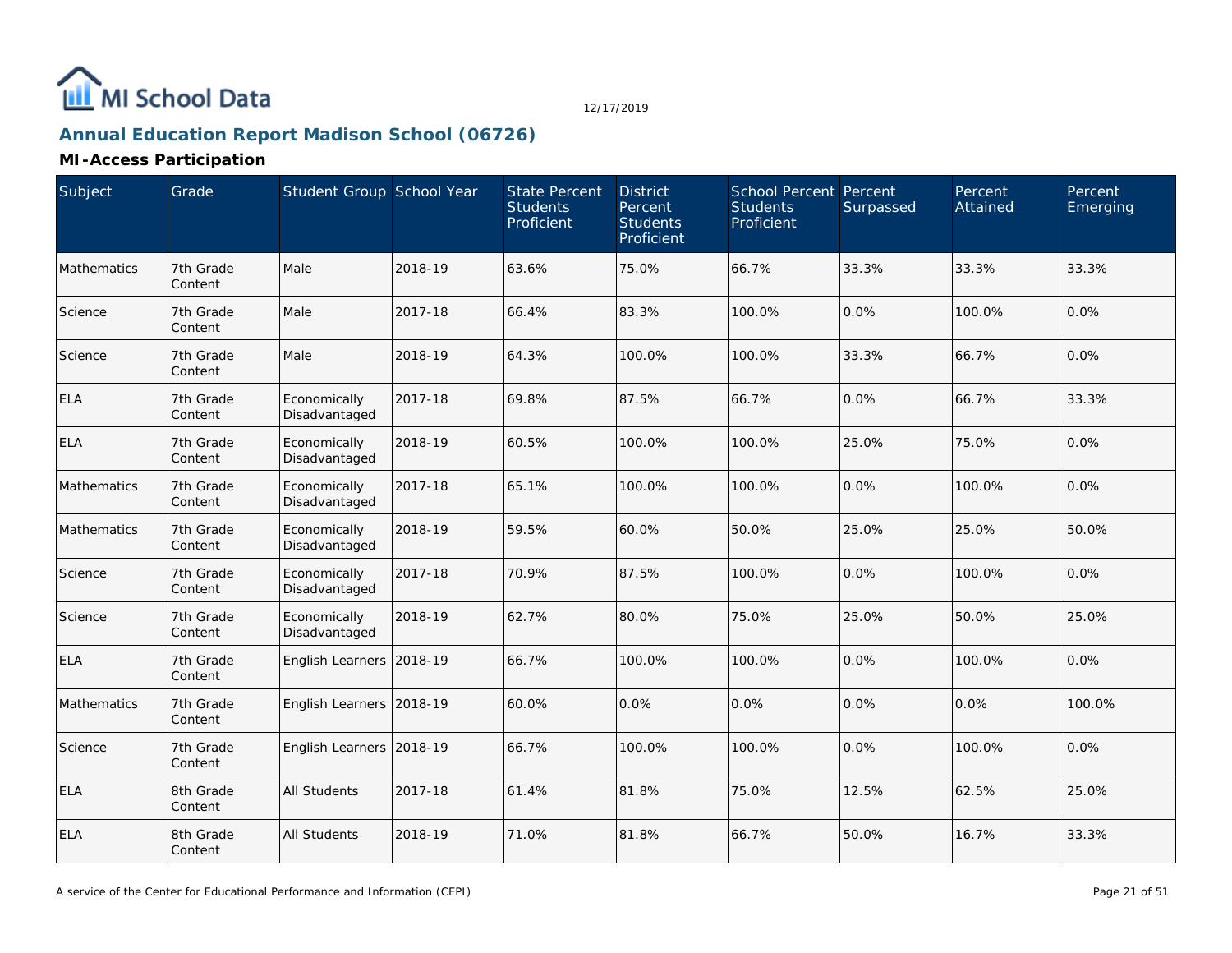

# **Annual Education Report Madison School (06726)**

| Subject     | Grade                | Student Group School Year |         | <b>State Percent</b><br><b>Students</b><br>Proficient | <b>District</b><br>Percent<br><b>Students</b><br>Proficient | <b>School Percent Percent</b><br><b>Students</b><br>Proficient | Surpassed | Percent<br>Attained | Percent<br>Emerging |
|-------------|----------------------|---------------------------|---------|-------------------------------------------------------|-------------------------------------------------------------|----------------------------------------------------------------|-----------|---------------------|---------------------|
| Mathematics | 8th Grade<br>Content | <b>All Students</b>       | 2017-18 | 66.7%                                                 | 90.9%                                                       | 87.5%                                                          | 25.0%     | 62.5%               | 12.5%               |
| Mathematics | 8th Grade<br>Content | <b>All Students</b>       | 2018-19 | 70.4%                                                 | 81.8%                                                       | 66.7%                                                          | 33.3%     | 33.3%               | 33.3%               |
| <b>ELA</b>  | 8th Grade<br>Content | Hispanic of Any<br>Race   | 2017-18 | 65.4%                                                 | 100.0%                                                      | 100.0%                                                         | 0.0%      | 100.0%              | 0.0%                |
| <b>ELA</b>  | 8th Grade<br>Content | Hispanic of Any<br>Race   | 2018-19 | 100.0%                                                | 100.0%                                                      | 100.0%                                                         | 100.0%    | 0.0%                | 0.0%                |
| Mathematics | 8th Grade<br>Content | Hispanic of Any<br>Race   | 2017-18 | 76.9%                                                 | 100.0%                                                      | 100.0%                                                         | 33.3%     | 66.7%               | 0.0%                |
| Mathematics | 8th Grade<br>Content | Hispanic of Any<br>Race   | 2018-19 | 94.7%                                                 | 100.0%                                                      | 100.0%                                                         | 100.0%    | 0.0%                | 0.0%                |
| <b>ELA</b>  | 8th Grade<br>Content | White                     | 2017-18 | 63.9%                                                 | 71.4%                                                       | 60.0%                                                          | 20.0%     | 40.0%               | 40.0%               |
| ELA         | 8th Grade<br>Content | White                     | 2018-19 | 68.0%                                                 | 75.0%                                                       | 60.0%                                                          | 40.0%     | 20.0%               | 40.0%               |
| Mathematics | 8th Grade<br>Content | White                     | 2017-18 | 69.0%                                                 | 85.7%                                                       | 80.0%                                                          | 20.0%     | 60.0%               | 20.0%               |
| Mathematics | 8th Grade<br>Content | White                     | 2018-19 | 69.1%                                                 | 75.0%                                                       | 60.0%                                                          | 20.0%     | 40.0%               | 40.0%               |
| <b>ELA</b>  | 8th Grade<br>Content | Female                    | 2017-18 | 58.5%                                                 | 100.0%                                                      | 100.0%                                                         | 50.0%     | 50.0%               | 0.0%                |
| <b>ELA</b>  | 8th Grade<br>Content | Female                    | 2018-19 | 71.6%                                                 | 80.0%                                                       | 75.0%                                                          | 50.0%     | 25.0%               | 25.0%               |
| Mathematics | 8th Grade<br>Content | Female                    | 2017-18 | 67.8%                                                 | 100.0%                                                      | 100.0%                                                         | 50.0%     | 50.0%               | 0.0%                |
| Mathematics | 8th Grade<br>Content | Female                    | 2018-19 | 69.8%                                                 | 80.0%                                                       | 75.0%                                                          | 50.0%     | 25.0%               | 25.0%               |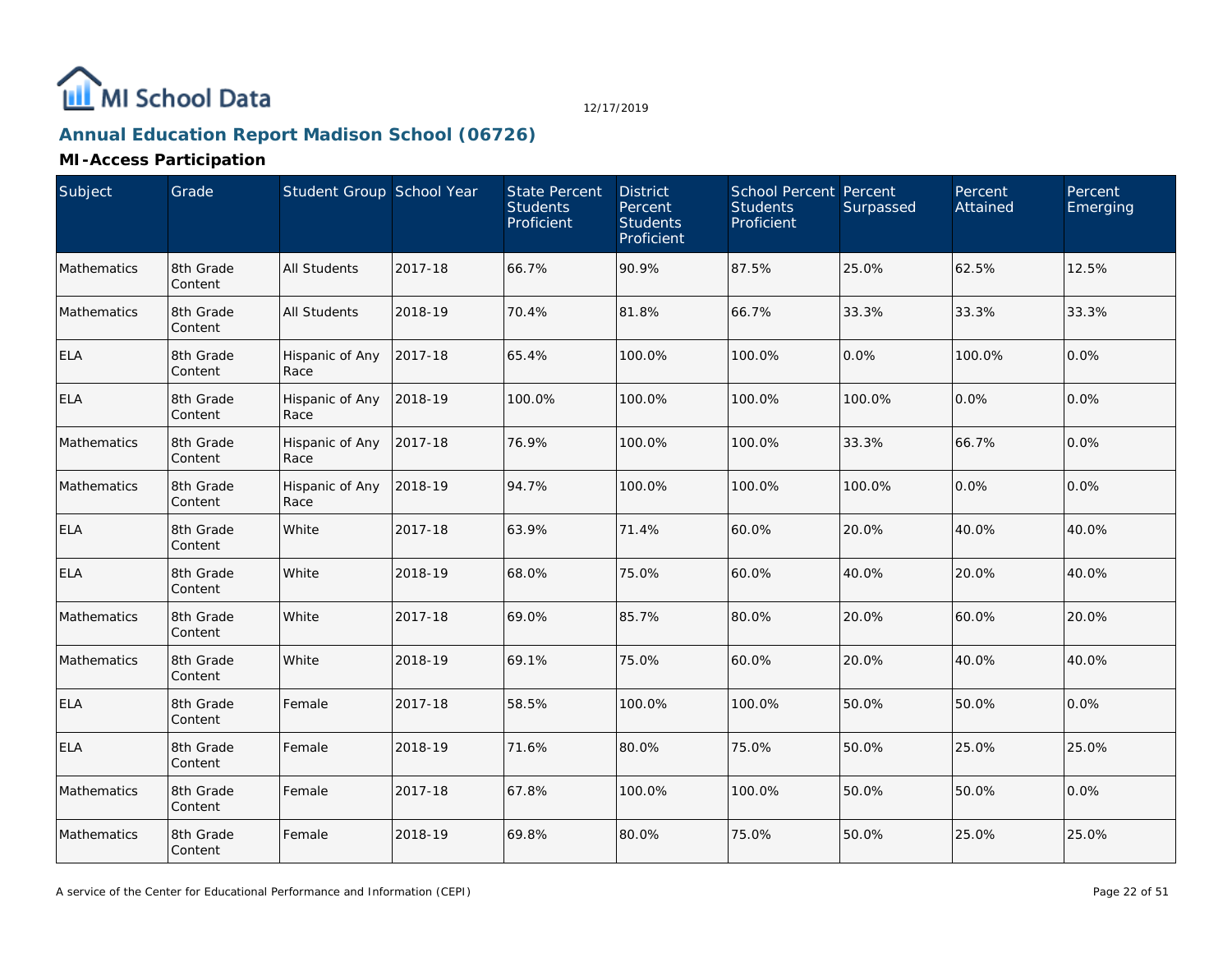

# **Annual Education Report Madison School (06726)**

| Subject     | Grade                 | Student Group School Year     |         | <b>State Percent</b><br><b>Students</b><br>Proficient | <b>District</b><br>Percent<br><b>Students</b><br>Proficient | <b>School Percent Percent</b><br><b>Students</b><br>Proficient | Surpassed | Percent<br>Attained | Percent<br>Emerging |
|-------------|-----------------------|-------------------------------|---------|-------------------------------------------------------|-------------------------------------------------------------|----------------------------------------------------------------|-----------|---------------------|---------------------|
| <b>ELA</b>  | 8th Grade<br>Content  | Male                          | 2017-18 | 62.9%                                                 | 75.0%                                                       | 66.7%                                                          | 0.0%      | 66.7%               | 33.3%               |
| <b>ELA</b>  | 8th Grade<br>Content  | Male                          | 2018-19 | 70.6%                                                 | 83.3%                                                       | 50.0%                                                          | 50.0%     | 0.0%                | 50.0%               |
| Mathematics | 8th Grade<br>Content  | Male                          | 2017-18 | 66.1%                                                 | 87.5%                                                       | 83.3%                                                          | 16.7%     | 66.7%               | 16.7%               |
| Mathematics | 8th Grade<br>Content  | Male                          | 2018-19 | 70.8%                                                 | 83.3%                                                       | 50.0%                                                          | 0.0%      | 50.0%               | 50.0%               |
| <b>ELA</b>  | 8th Grade<br>Content  | Economically<br>Disadvantaged | 2017-18 | 58.7%                                                 | 100.0%                                                      | 100.0%                                                         | 20.0%     | 80.0%               | 0.0%                |
| <b>ELA</b>  | 8th Grade<br>Content  | Economically<br>Disadvantaged | 2018-19 | 70.6%                                                 | 88.9%                                                       | 75.0%                                                          | 50.0%     | 25.0%               | 25.0%               |
| Mathematics | 8th Grade<br>Content  | Economically<br>Disadvantaged | 2017-18 | 63.2%                                                 | 100.0%                                                      | 100.0%                                                         | 20.0%     | 80.0%               | 0.0%                |
| Mathematics | 8th Grade<br>Content  | Economically<br>Disadvantaged | 2018-19 | 70.3%                                                 | 88.9%                                                       | 75.0%                                                          | 25.0%     | 50.0%               | 25.0%               |
| <b>ELA</b>  | 8th Grade<br>Content  | English Learners 2017-18      |         | 70.6%                                                 | 100.0%                                                      | 100.0%                                                         | 0.0%      | 100.0%              | 0.0%                |
| Mathematics | 8th Grade<br>Content  | English Learners 2017-18      |         | 88.2%                                                 | 100.0%                                                      | 100.0%                                                         | 0.0%      | 100.0%              | 0.0%                |
| <b>ELA</b>  | 11th Grade<br>Content | All Students                  | 2017-18 | 63.8%                                                 | 92.9%                                                       | 90.0%                                                          | 50.0%     | 40.0%               | 10.0%               |
| <b>ELA</b>  | 11th Grade<br>Content | All Students                  | 2018-19 | 52.3%                                                 | 60.0%                                                       | 20.0%                                                          | 20.0%     | 0.0%                | 80.0%               |
| Mathematics | 11th Grade<br>Content | All Students                  | 2017-18 | 58.3%                                                 | 92.9%                                                       | 90.0%                                                          | 50.0%     | 40.0%               | 10.0%               |
| Mathematics | 11th Grade<br>Content | <b>All Students</b>           | 2018-19 | 52.7%                                                 | 60.0%                                                       | 40.0%                                                          | 40.0%     | 0.0%                | 60.0%               |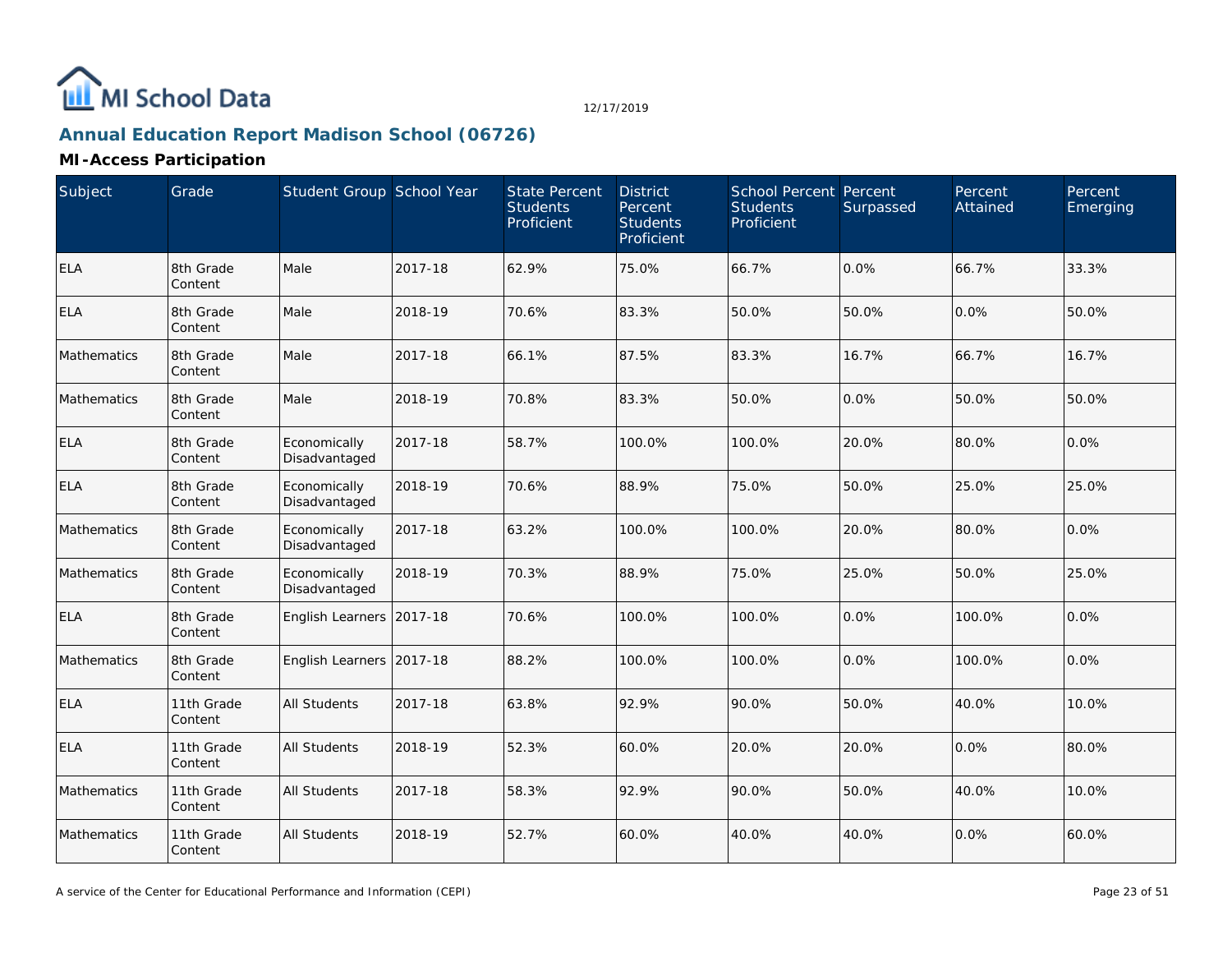

# **Annual Education Report Madison School (06726)**

| Subject     | Grade                 | Student Group School Year |         | State Percent<br><b>Students</b><br>Proficient | <b>District</b><br>Percent<br><b>Students</b><br>Proficient | School Percent Percent<br><b>Students</b><br>Proficient | Surpassed | Percent<br>Attained | Percent<br>Emerging |
|-------------|-----------------------|---------------------------|---------|------------------------------------------------|-------------------------------------------------------------|---------------------------------------------------------|-----------|---------------------|---------------------|
| Science     | 11th Grade<br>Content | <b>All Students</b>       | 2017-18 | 65.0%                                          | 85.7%                                                       | 90.0%                                                   | 60.0%     | 30.0%               | 10.0%               |
| Science     | 11th Grade<br>Content | <b>All Students</b>       | 2018-19 | 58.6%                                          | 66.7%                                                       | 40.0%                                                   | 20.0%     | 20.0%               | 60.0%               |
| <b>ELA</b>  | 11th Grade<br>Content | Hispanic of Any<br>Race   | 2018-19 | 47.4%                                          | 50.0%                                                       | 33.3%                                                   | 33.3%     | 0.0%                | 66.7%               |
| Mathematics | 11th Grade<br>Content | Hispanic of Any<br>Race   | 2018-19 | 68.4%                                          | 50.0%                                                       | 33.3%                                                   | 33.3%     | 0.0%                | 66.7%               |
| Science     | 11th Grade<br>Content | Hispanic of Any<br>Race   | 2018-19 | 61.1%                                          | 75.0%                                                       | 66.7%                                                   | 33.3%     | 33.3%               | 33.3%               |
| <b>ELA</b>  | 11th Grade<br>Content | White                     | 2017-18 | 64.7%                                          | 92.9%                                                       | 90.0%                                                   | 50.0%     | 40.0%               | 10.0%               |
| <b>ELA</b>  | 11th Grade<br>Content | White                     | 2018-19 | 49.8%                                          | 57.1%                                                       | 0.0%                                                    | 0.0%      | 0.0%                | 100.0%              |
| Mathematics | 11th Grade<br>Content | White                     | 2017-18 | 59.5%                                          | 92.9%                                                       | 90.0%                                                   | 50.0%     | 40.0%               | 10.0%               |
| Mathematics | 11th Grade<br>Content | White                     | 2018-19 | 51.2%                                          | 57.1%                                                       | 50.0%                                                   | 50.0%     | 0.0%                | 50.0%               |
| Science     | 11th Grade<br>Content | White                     | 2017-18 | 64.8%                                          | 85.7%                                                       | 90.0%                                                   | 60.0%     | 30.0%               | 10.0%               |
| Science     | 11th Grade<br>Content | White                     | 2018-19 | 56.9%                                          | 42.9%                                                       | 0.0%                                                    | 0.0%      | 0.0%                | 100.0%              |
| <b>ELA</b>  | 11th Grade<br>Content | Female                    | 2017-18 | 62.6%                                          | 100.0%                                                      | 100.0%                                                  | 100.0%    | 0.0%                | 0.0%                |
| <b>ELA</b>  | 11th Grade<br>Content | Female                    | 2018-19 | 53.7%                                          | 100.0%                                                      | 100.0%                                                  | 100.0%    | 0.0%                | 0.0%                |
| Mathematics | 11th Grade<br>Content | Female                    | 2017-18 | 48.7%                                          | 100.0%                                                      | 100.0%                                                  | 50.0%     | 50.0%               | 0.0%                |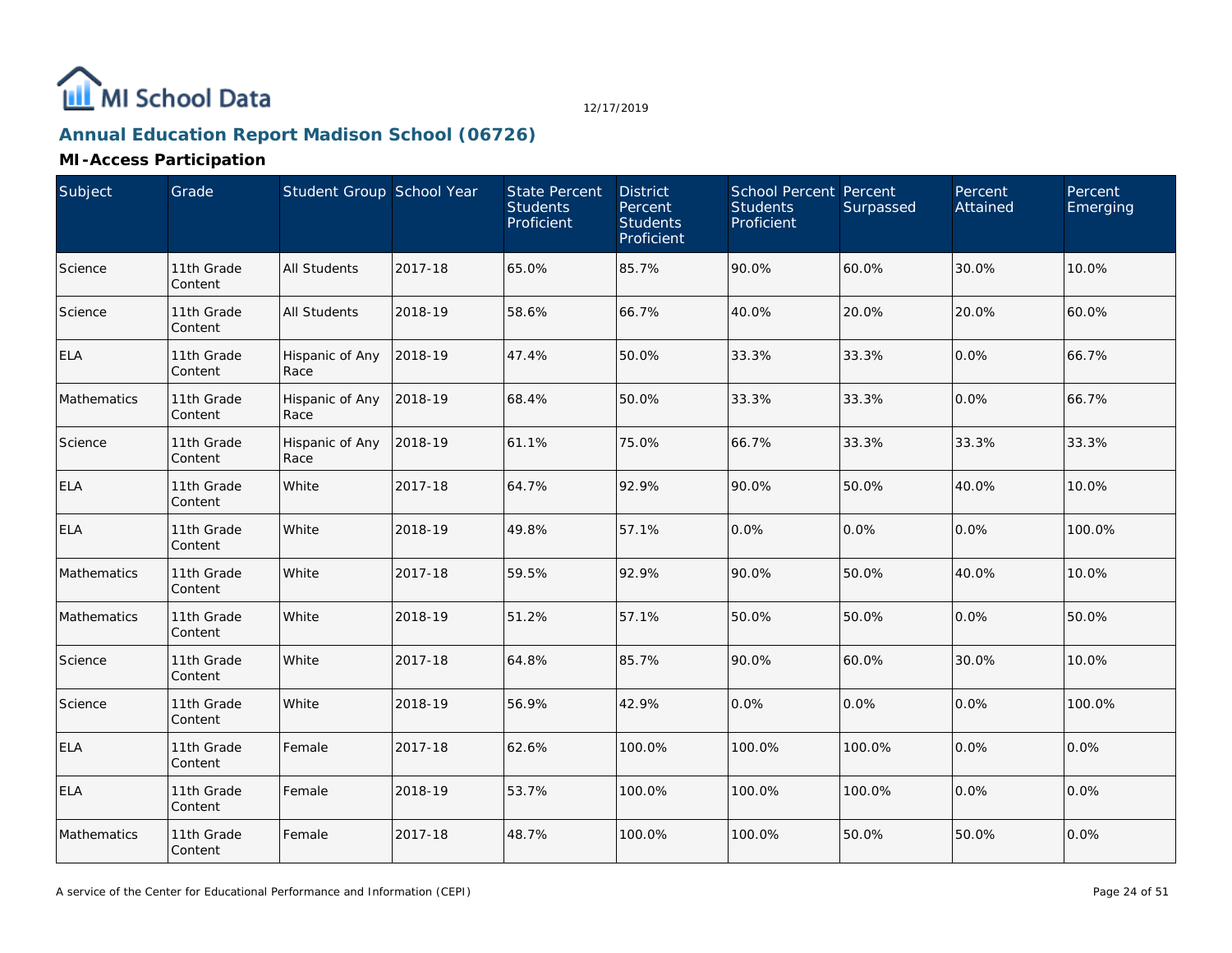

# **Annual Education Report Madison School (06726)**

| Subject     | Grade                 | Student Group School Year     |         | State Percent<br><b>Students</b><br>Proficient | <b>District</b><br>Percent<br><b>Students</b><br>Proficient | <b>School Percent Percent</b><br><b>Students</b><br>Proficient | Surpassed | Percent<br>Attained | Percent<br>Emerging |
|-------------|-----------------------|-------------------------------|---------|------------------------------------------------|-------------------------------------------------------------|----------------------------------------------------------------|-----------|---------------------|---------------------|
| Mathematics | 11th Grade<br>Content | Female                        | 2018-19 | 48.8%                                          | 100.0%                                                      | 100.0%                                                         | 100.0%    | 0.0%                | 0.0%                |
| Science     | 11th Grade<br>Content | Female                        | 2017-18 | 54.8%                                          | 100.0%                                                      | 100.0%                                                         | 100.0%    | 0.0%                | 0.0%                |
| Science     | 11th Grade<br>Content | Female                        | 2018-19 | 58.2%                                          | 100.0%                                                      | 100.0%                                                         | 100.0%    | 0.0%                | 0.0%                |
| <b>ELA</b>  | 11th Grade<br>Content | Male                          | 2017-18 | 64.3%                                          | 91.7%                                                       | 87.5%                                                          | 37.5%     | 50.0%               | 12.5%               |
| <b>ELA</b>  | 11th Grade<br>Content | Male                          | 2018-19 | 51.6%                                          | 50.0%                                                       | 0.0%                                                           | 0.0%      | 0.0%                | 100.0%              |
| Mathematics | 11th Grade<br>Content | Male                          | 2017-18 | 62.6%                                          | 91.7%                                                       | 87.5%                                                          | 50.0%     | 37.5%               | 12.5%               |
| Mathematics | 11th Grade<br>Content | Male                          | 2018-19 | 54.5%                                          | 50.0%                                                       | 25.0%                                                          | 25.0%     | 0.0%                | 75.0%               |
| Science     | 11th Grade<br>Content | Male                          | 2017-18 | 69.7%                                          | 83.3%                                                       | 87.5%                                                          | 50.0%     | 37.5%               | 12.5%               |
| Science     | 11th Grade<br>Content | Male                          | 2018-19 | 58.7%                                          | 58.3%                                                       | 25.0%                                                          | 0.0%      | 25.0%               | 75.0%               |
| <b>ELA</b>  | 11th Grade<br>Content | Economically<br>Disadvantaged | 2017-18 | 67.1%                                          | 100.0%                                                      | 100.0%                                                         | 55.6%     | 44.4%               | 0.0%                |
| <b>ELA</b>  | 11th Grade<br>Content | Economically<br>Disadvantaged | 2018-19 | 54.9%                                          | 66.7%                                                       | 50.0%                                                          | 50.0%     | 0.0%                | 50.0%               |
| Mathematics | 11th Grade<br>Content | Economically<br>Disadvantaged | 2017-18 | 60.4%                                          | 100.0%                                                      | 100.0%                                                         | 55.6%     | 44.4%               | 0.0%                |
| Mathematics | 11th Grade<br>Content | Economically<br>Disadvantaged | 2018-19 | 49.5%                                          | 66.7%                                                       | 50.0%                                                          | 50.0%     | 0.0%                | 50.0%               |
| Science     | 11th Grade<br>Content | Economically<br>Disadvantaged | 2017-18 | 67.6%                                          | 90.9%                                                       | 100.0%                                                         | 66.7%     | 33.3%               | 0.0%                |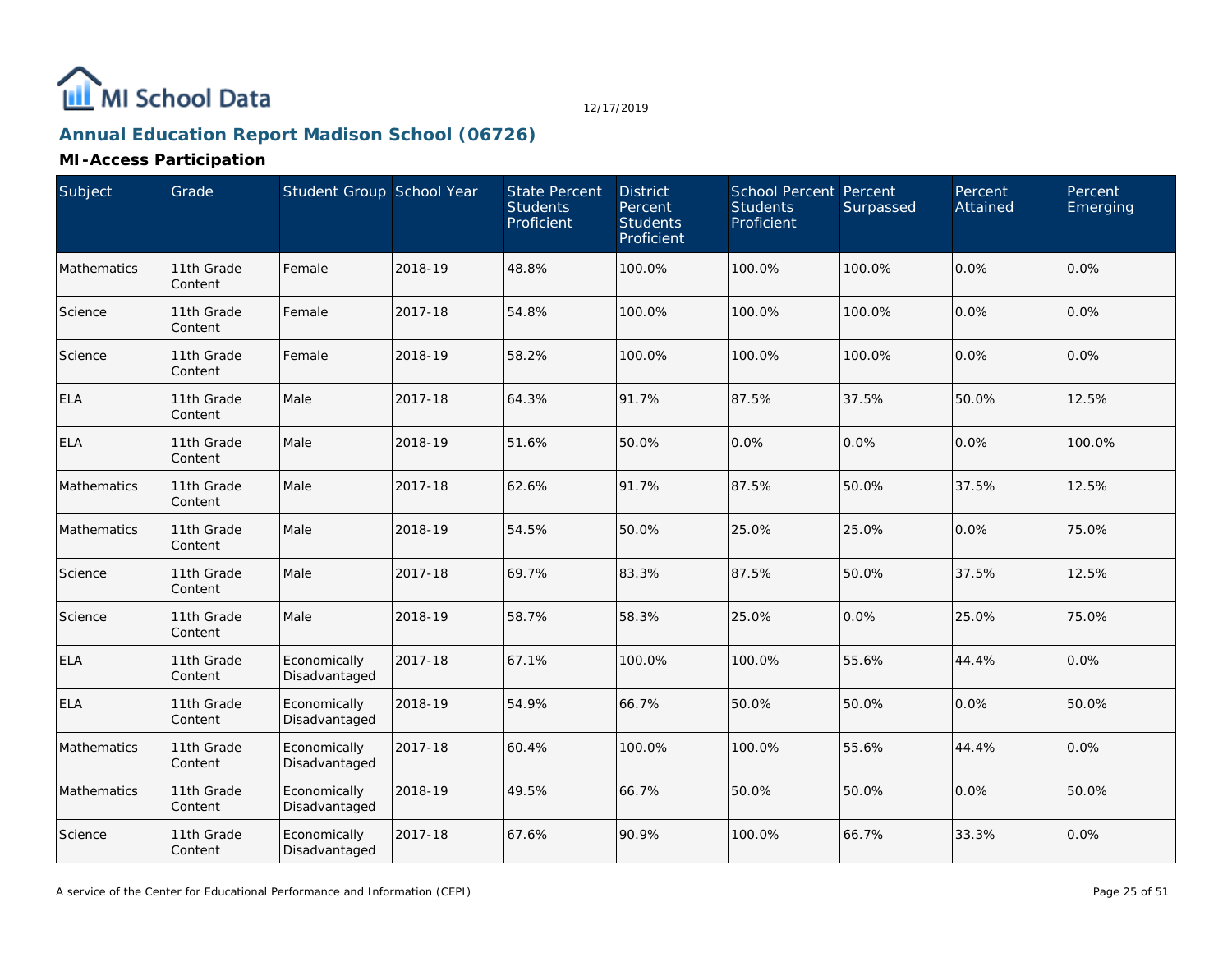

## **Annual Education Report Madison School (06726)**

| Subject | Grade                        | Student Group School Year     |         | State Percent<br><b>Students</b><br>Proficient | <b>District</b><br>Percent<br><b>Students</b><br>Proficient | School Percent Percent<br>Students<br>Proficient | Surpassed | Percent<br>Attained | Percent<br>Emerging |
|---------|------------------------------|-------------------------------|---------|------------------------------------------------|-------------------------------------------------------------|--------------------------------------------------|-----------|---------------------|---------------------|
| Science | 11th Grade<br><b>Content</b> | Economically<br>Disadvantaged | 2018-19 | 57.8%                                          | 88.9%                                                       | 100.0%                                           | 50.0%     | 50.0%               | 0.0%                |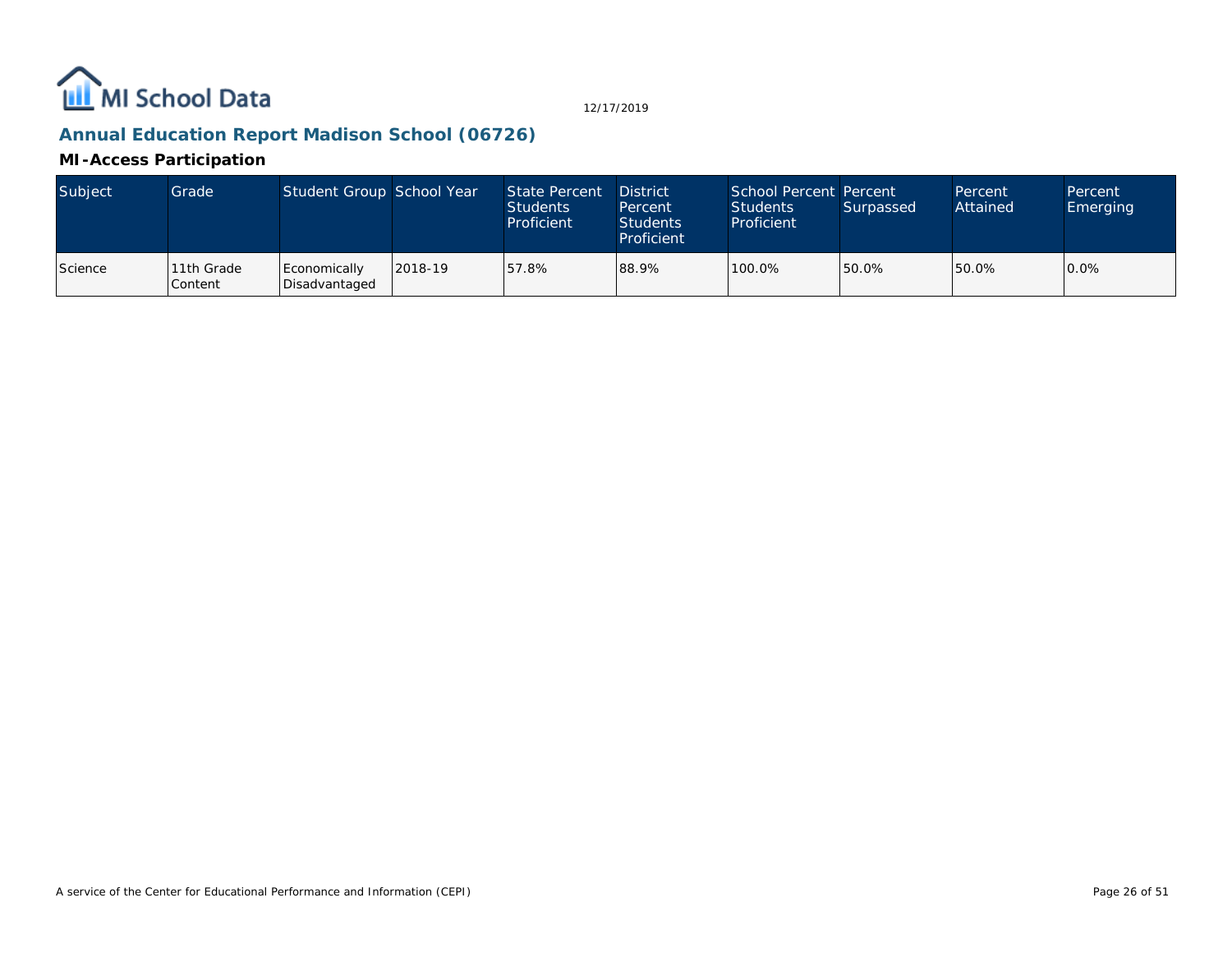

## **Annual Education Report Madison School (06726)**

| Subject    | Grade                           | Student<br>Group                       | School<br>Year | Number<br>Tested -<br>$M-STEP$<br>SAT or MI- Access<br><b>Access</b> | Number<br>Tested -<br>Any MI- | Percent<br>Tested -<br>Any MI-<br><b>Access</b> | Number<br>Tested -<br>Functional<br>Independe<br>nce | Percent<br>Tested -<br>Functional<br>Independe<br>nce | Number<br>Tested -<br>Supported<br>Independe<br>nce | Percent<br>Tested -<br>Supported<br>Independe n<br>nce | Number<br>Tested -<br>Participatio Participatio | Percent<br>Tested -<br>n |
|------------|---------------------------------|----------------------------------------|----------------|----------------------------------------------------------------------|-------------------------------|-------------------------------------------------|------------------------------------------------------|-------------------------------------------------------|-----------------------------------------------------|--------------------------------------------------------|-------------------------------------------------|--------------------------|
| <b>ELA</b> | <b>All Grades</b><br>(Combined) | <b>All Students</b>                    | 2018-19        | 77                                                                   | 77                            | 100.0%                                          | $<10$                                                | $\star$                                               | 23                                                  | 29.9%                                                  | 54                                              | 70.1%                    |
| <b>ELA</b> | All Grades<br>(Combined)        | <b>All Students</b>                    | 2017-18        | 76                                                                   | 76                            | 100.0%                                          | < 10                                                 | $\star$                                               | 18                                                  | 23.7%                                                  | 58                                              | 76.3%                    |
| <b>ELA</b> | All Grades<br>(Combined)        | Asian                                  | 2018-19        | < 10                                                                 | $\star$                       |                                                 |                                                      | $\star$                                               | ÷                                                   | $\star$                                                | $\star$                                         | $\star$                  |
| ELA        | All Grades<br>(Combined)        | Asian                                  | 2017-18        | <10                                                                  | $\star$                       |                                                 |                                                      | $\star$                                               | ÷                                                   | $\star$                                                |                                                 | $\star$                  |
| ELA        | All Grades<br>(Combined)        | Black or<br>African<br>American        | 2018-19        | 12                                                                   | 12                            | 100.0%                                          | < 10                                                 | $\star$                                               | < 10                                                | $\star$                                                | < 10                                            | $\star$                  |
| <b>ELA</b> | All Grades<br>(Combined)        | <b>Black or</b><br>African<br>American | 2017-18        | < 10                                                                 | $\star$                       |                                                 |                                                      | $\star$                                               |                                                     | $\star$                                                | $\star$                                         | $\star$                  |
| <b>ELA</b> | All Grades<br>(Combined)        | Hispanic of<br>Any Race                | 2018-19        | 12                                                                   | 12                            | 100.0%                                          | < 10                                                 | $\star$                                               | < 10                                                | $\star$                                                | 10                                              | 83.3%                    |
| <b>ELA</b> | All Grades<br>(Combined)        | Hispanic of<br>Any Race                | 2017-18        | 11                                                                   | 11                            | 100.0%                                          | < 10                                                 | $\star$                                               | < 10                                                | $\star$                                                | < 10                                            | $\star$                  |
| <b>ELA</b> | All Grades<br>(Combined)        | Two or More 2018-19<br>Races           |                | < 10                                                                 | $\star$                       |                                                 |                                                      |                                                       |                                                     | $\star$                                                |                                                 | $\star$                  |
| <b>ELA</b> | All Grades<br>(Combined)        | Two or More 2017-18<br>Races           |                | $<10$                                                                | $\star$                       |                                                 |                                                      | $\star$                                               | ÷                                                   | $\star$                                                |                                                 | $\star$                  |
| ELA        | All Grades<br>(Combined)        | White                                  | 2018-19        | 50                                                                   | 50                            | 100.0%                                          | < 10                                                 | $\star$                                               | 16                                                  | 32.0%                                                  | 34                                              | 68.0%                    |
| <b>ELA</b> | All Grades<br>(Combined)        | White                                  | 2017-18        | 54                                                                   | 54                            | 100.0%                                          | < 10                                                 | $\star$                                               | 11                                                  | 20.4%                                                  | 43                                              | 79.6%                    |
| ELA        | All Grades<br>(Combined)        | Female                                 | 2018-19        | 27                                                                   | 27                            | 100.0%                                          | < 10                                                 | $\star$                                               | < 10                                                | $\star$                                                | 20                                              | 74.1%                    |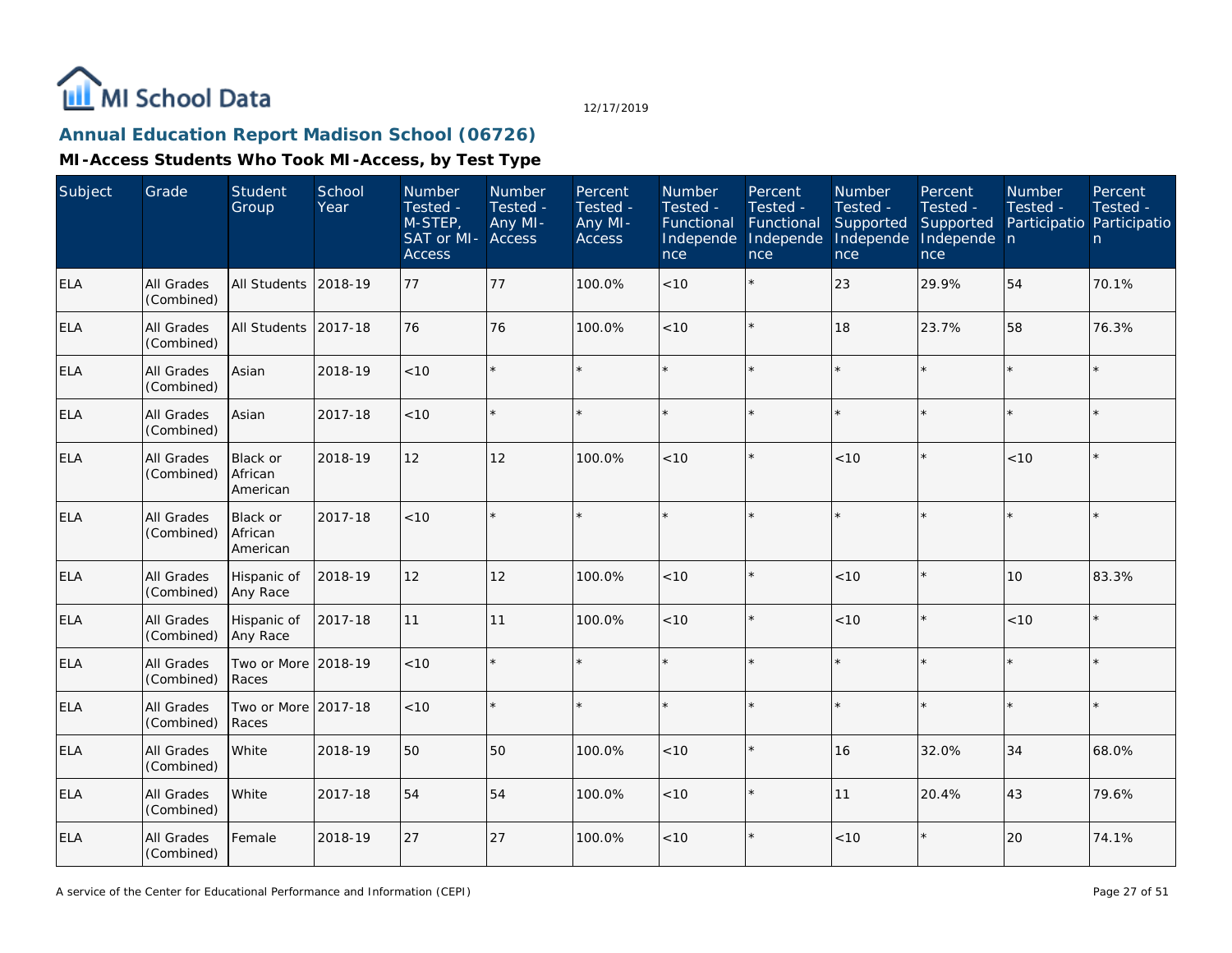

## **Annual Education Report Madison School (06726)**

| Subject    | Grade                    | Student<br>Group                               | School<br>Year | Number<br>Tested -<br>M-STEP,<br>SAT or MI-<br><b>Access</b> | Number<br>Tested -<br>Any MI-<br>Access | Percent<br>Tested -<br>Any MI-<br>Access | Number<br>Tested -<br>Functional<br>Independe<br>nce | Percent<br>Tested -<br>Functional<br>Independe<br>nce | Number<br>Tested -<br>Supported<br>Independe<br>nce | Percent<br>Tested -<br>Supported<br>Independe n<br>nce | Number<br>Tested -<br>Participatio Participatio | Percent<br>Tested -<br>n. |
|------------|--------------------------|------------------------------------------------|----------------|--------------------------------------------------------------|-----------------------------------------|------------------------------------------|------------------------------------------------------|-------------------------------------------------------|-----------------------------------------------------|--------------------------------------------------------|-------------------------------------------------|---------------------------|
| <b>ELA</b> | All Grades<br>(Combined) | Female                                         | 2017-18        | 26                                                           | 26                                      | 100.0%                                   | < 10                                                 | $\star$                                               | < 10                                                | $\star$                                                | 21                                              | 80.8%                     |
| <b>ELA</b> | All Grades<br>(Combined) | Male                                           | 2018-19        | 50                                                           | 50                                      | 100.0%                                   | < 10                                                 | $\star$                                               | 16                                                  | 32.0%                                                  | 34                                              | 68.0%                     |
| <b>ELA</b> | All Grades<br>(Combined) | Male                                           | 2017-18        | 50                                                           | 50                                      | 100.0%                                   | <10                                                  | $\star$                                               | 13                                                  | 26.0%                                                  | 37                                              | 74.0%                     |
| ELA        | All Grades<br>(Combined) | Economicall<br>Disadvantag<br>ed               | 2018-19        | 54                                                           | 54                                      | 100.0%                                   | < 10                                                 | $\star$                                               | 18                                                  | 33.3%                                                  | 36                                              | 66.7%                     |
| ELA        | All Grades<br>(Combined) | Economicall<br>y<br>Disadvantag<br>ed          | 2017-18        | 54                                                           | 54                                      | 100.0%                                   | <10                                                  | $\star$                                               | 14                                                  | 25.9%                                                  | 40                                              | 74.1%                     |
| ELA        | All Grades<br>(Combined) | Not<br>Economicall<br>Disadvantag<br>ed        | 2018-19        | 23                                                           | 23                                      | 100.0%                                   | < 10                                                 | $\star$                                               | < 10                                                | $\star$                                                | 18                                              | 78.3%                     |
| ELA        | All Grades<br>(Combined) | <b>Not</b><br>Economicall<br>Disadvantag<br>ed | 2017-18        | 22                                                           | 22                                      | 100.0%                                   | < 10                                                 | $\star$                                               | < 10                                                | ×.                                                     | 18                                              | 81.8%                     |
| <b>ELA</b> | All Grades<br>(Combined) | English<br>Learners                            | 2018-19        | 10<                                                          |                                         |                                          |                                                      | $\star$                                               | $\star$                                             | $\star$                                                |                                                 |                           |
| <b>ELA</b> | All Grades<br>(Combined) | English<br>Learners                            | 2017-18        | < 10                                                         |                                         |                                          |                                                      | $\star$                                               |                                                     | k.                                                     |                                                 |                           |
| <b>ELA</b> | All Grades<br>(Combined) | Not English<br>Learners                        | 2018-19        | 74                                                           | 74                                      | 100.0%                                   | < 10                                                 | $\star$                                               | 22                                                  | 29.7%                                                  | 52                                              | 70.3%                     |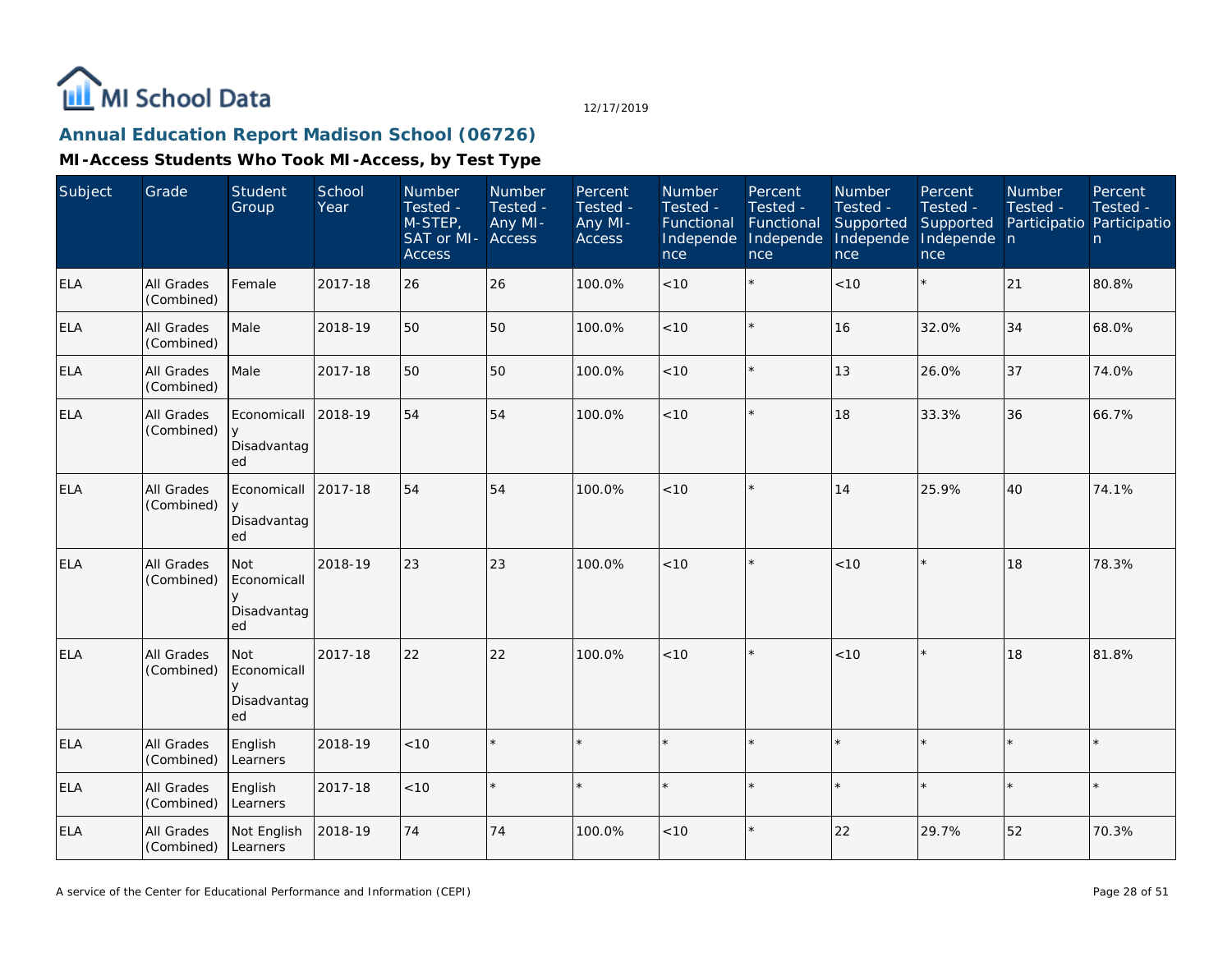

# **Annual Education Report Madison School (06726)**

| Subject     | Grade                           | Student<br>Group                               | School<br>Year | <b>Number</b><br>Tested -<br>M-STEP,<br>SAT or MI-<br><b>Access</b> | Number<br>Tested -<br>Any MI-<br>Access | Percent<br>Tested -<br>Any MI-<br>Access | Number<br>Tested -<br>Functional<br>Independe<br>nce | Percent<br>Tested -<br>Functional<br>Independe<br>nce | Number<br>Tested -<br>Supported<br>Independe<br>nce | Percent<br>Tested -<br>Supported<br>Independe n<br>nce | Number<br>Tested -<br>Participatio Participatio | Percent<br>Tested -<br>n. |
|-------------|---------------------------------|------------------------------------------------|----------------|---------------------------------------------------------------------|-----------------------------------------|------------------------------------------|------------------------------------------------------|-------------------------------------------------------|-----------------------------------------------------|--------------------------------------------------------|-------------------------------------------------|---------------------------|
| <b>ELA</b>  | <b>All Grades</b><br>(Combined) | Not English<br>Learners                        | 2017-18        | 74                                                                  | 74                                      | 100.0%                                   | < 10                                                 | $\star$                                               | 18                                                  | 24.3%                                                  | 56                                              | 75.7%                     |
| ELA         | All Grades<br>(Combined)        | Not Migrant                                    | 2018-19        | 77                                                                  | 77                                      | 100.0%                                   | < 10                                                 | $\star$                                               | 23                                                  | 29.9%                                                  | 54                                              | 70.1%                     |
| <b>ELA</b>  | All Grades<br>(Combined)        | Not Migrant                                    | 2017-18        | 76                                                                  | 76                                      | 100.0%                                   | < 10                                                 | $\star$                                               | 18                                                  | 23.7%                                                  | 58                                              | 76.3%                     |
| ELA         | All Grades<br>(Combined)        | Students<br><b>With</b><br><b>Disabilities</b> | 2018-19        | 77                                                                  | 77                                      | 100.0%                                   | < 10                                                 | $\star$                                               | 23                                                  | 29.9%                                                  | 54                                              | 70.1%                     |
| <b>ELA</b>  | All Grades<br>(Combined)        | Students<br>l With<br><b>Disabilities</b>      | 2017-18        | 76                                                                  | 76                                      | 100.0%                                   | < 10                                                 | $\star$                                               | 18                                                  | 23.7%                                                  | 58                                              | 76.3%                     |
| <b>ELA</b>  | <b>All Grades</b><br>(Combined) | Not<br>Homeless                                | 2018-19        | 77                                                                  | 77                                      | 100.0%                                   | <10                                                  | $\star$                                               | 23                                                  | 29.9%                                                  | 54                                              | 70.1%                     |
| <b>ELA</b>  | All Grades<br>(Combined)        | Not<br>Homeless                                | 2017-18        | 76                                                                  | 76                                      | 100.0%                                   | < 10                                                 | $\star$                                               | 18                                                  | 23.7%                                                  | 58                                              | 76.3%                     |
| <b>ELA</b>  | All Grades<br>(Combined)        | Foster Care                                    | 2017-18        | < 10                                                                |                                         |                                          |                                                      | $\star$                                               |                                                     |                                                        | $\star$                                         | $\star$                   |
| <b>ELA</b>  | All Grades<br>(Combined)        | Not Foster<br> Care                            | 2018-19        | 77                                                                  | 77                                      | 100.0%                                   | < 10                                                 | $\star$                                               | 23                                                  | 29.9%                                                  | 54                                              | 70.1%                     |
| <b>ELA</b>  | All Grades<br>(Combined)        | Not Foster<br>Care                             | 2017-18        | 74                                                                  | 74                                      | 100.0%                                   | < 10                                                 | $\star$                                               | 17                                                  | 23.0%                                                  | 57                                              | 77.0%                     |
| <b>ELA</b>  | All Grades<br>(Combined)        | Not Military<br>Connected                      | 2018-19        | 77                                                                  | 77                                      | 100.0%                                   | < 10                                                 | $\star$                                               | 23                                                  | 29.9%                                                  | 54                                              | 70.1%                     |
| <b>ELA</b>  | All Grades<br>(Combined)        | Not Military<br>Connected                      | 2017-18        | 76                                                                  | 76                                      | 100.0%                                   | < 10                                                 | $\star$                                               | 18                                                  | 23.7%                                                  | 58                                              | 76.3%                     |
| Mathematics | All Grades<br>(Combined)        | All Students                                   | 2018-19        | 77                                                                  | 77                                      | 100.0%                                   | < 10                                                 | $\star$                                               | 23                                                  | 29.9%                                                  | 54                                              | 70.1%                     |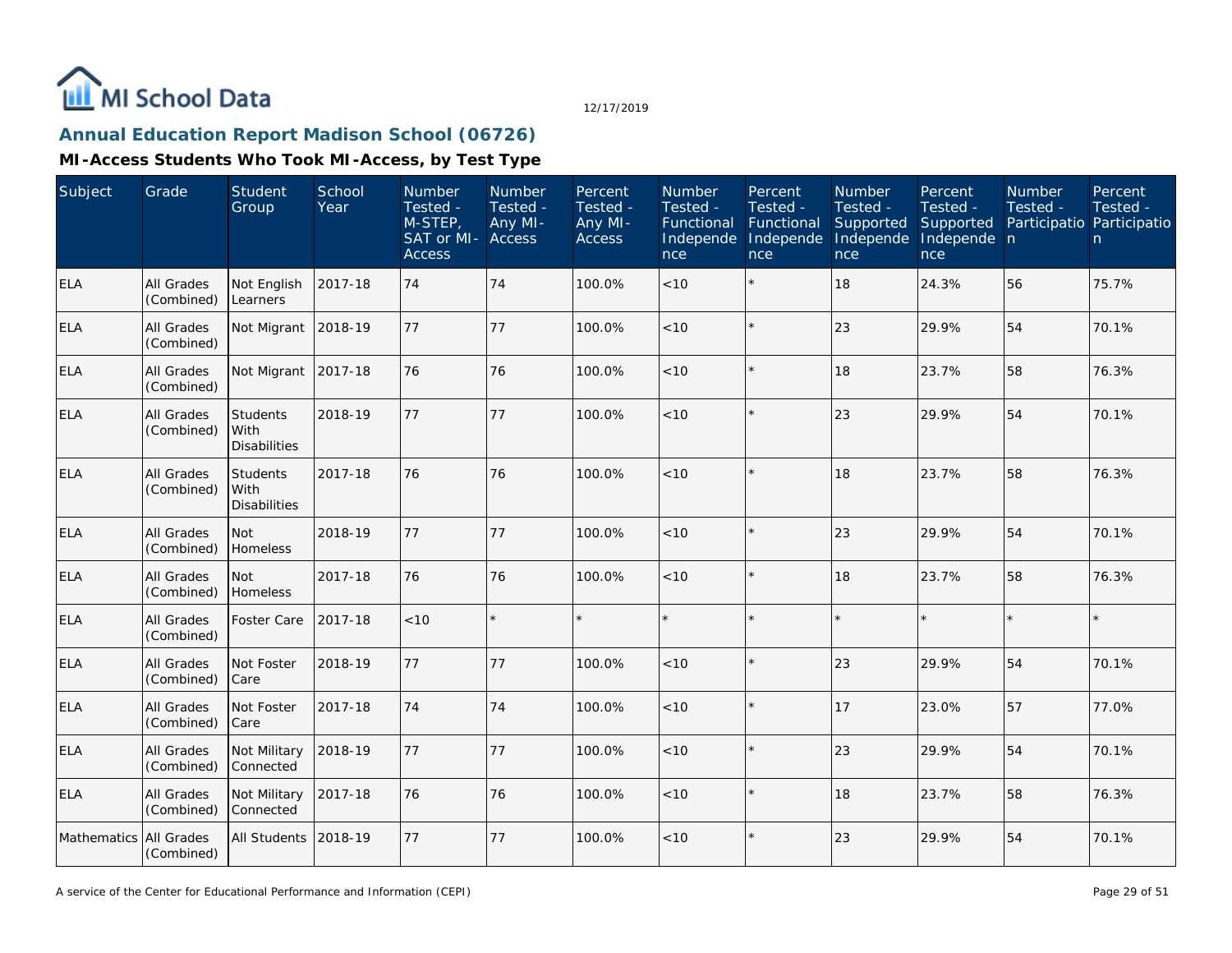

## **Annual Education Report Madison School (06726)**

| Subject                | Grade                    | <b>Student</b><br>Group         | School<br>Year | Number<br>Tested -<br>M-STEP,<br>SAT or MI- Access<br><b>Access</b> | Number<br>Tested -<br>Any MI- | Percent<br>Tested -<br>Any MI-<br><b>Access</b> | Number<br>Tested -<br>Functional<br>Independe<br>nce | Percent<br>Tested -<br>Functional<br>Independe<br>nce | Number<br>Tested -<br>Supported<br>Independe<br>nce | Percent<br>Tested -<br>Supported<br>Independe n<br>nce | Number<br>Tested -<br>Participatio Participatio | Percent<br>Tested -<br>n. |
|------------------------|--------------------------|---------------------------------|----------------|---------------------------------------------------------------------|-------------------------------|-------------------------------------------------|------------------------------------------------------|-------------------------------------------------------|-----------------------------------------------------|--------------------------------------------------------|-------------------------------------------------|---------------------------|
| Mathematics All Grades | (Combined)               | <b>All Students</b>             | 2017-18        | 75                                                                  | 75                            | 100.0%                                          | < 10                                                 | $\star$                                               | 18                                                  | 24.0%                                                  | 57                                              | 76.0%                     |
| <b>Mathematics</b>     | All Grades<br>(Combined) | Asian                           | 2018-19        | < 10                                                                |                               |                                                 |                                                      | $\star$                                               |                                                     | $\star$                                                | $\star$                                         | $\star$                   |
| Mathematics All Grades | (Combined)               | Asian                           | 2017-18        | < 10                                                                |                               |                                                 |                                                      |                                                       |                                                     | $\star$                                                | $\star$                                         | k.                        |
| Mathematics All Grades | (Combined)               | Black or<br>African<br>American | 2018-19        | 12                                                                  | 12                            | 100.0%                                          | < 10                                                 | $\star$                                               | < 10                                                | $\star$                                                | < 10                                            | $\star$                   |
| Mathematics All Grades | (Combined)               | Black or<br>African<br>American | 2017-18        | < 10                                                                |                               |                                                 |                                                      |                                                       |                                                     | $\star$                                                | $\star$                                         | $\star$                   |
| Mathematics            | All Grades<br>(Combined) | Hispanic of<br>Any Race         | 2018-19        | 12                                                                  | 12                            | 100.0%                                          | < 10                                                 | $\star$                                               | < 10                                                | $\star$                                                | 10                                              | 83.3%                     |
| Mathematics All Grades | (Combined)               | Hispanic of<br>Any Race         | 2017-18        | 11                                                                  | 11                            | 100.0%                                          | <10                                                  | $\star$                                               | < 10                                                | $\star$                                                | < 10                                            | $\star$                   |
| Mathematics All Grades | (Combined)               | Two or More 2018-19<br>Races    |                | 10                                                                  |                               |                                                 |                                                      |                                                       |                                                     | $\star$                                                | $\star$                                         | $\star$                   |
| Mathematics All Grades | (Combined)               | Two or More 2017-18<br>Races    |                | < 10                                                                |                               |                                                 |                                                      |                                                       |                                                     | $\star$                                                | $\star$                                         | ×                         |
| Mathematics All Grades | (Combined)               | White                           | 2018-19        | 50                                                                  | 50                            | 100.0%                                          | < 10                                                 | $\star$                                               | 16                                                  | 32.0%                                                  | 34                                              | 68.0%                     |
| <b>Mathematics</b>     | All Grades<br>(Combined) | White                           | 2017-18        | 53                                                                  | 53                            | 100.0%                                          | < 10                                                 |                                                       | 11                                                  | 20.8%                                                  | 42                                              | 79.2%                     |
| Mathematics All Grades | (Combined)               | Female                          | 2018-19        | 27                                                                  | 27                            | 100.0%                                          | < 10                                                 | $\star$                                               | < 10                                                | $\star$                                                | 20                                              | 74.1%                     |
| Mathematics All Grades | (Combined)               | Female                          | 2017-18        | 25                                                                  | 25                            | 100.0%                                          | < 10                                                 | $\star$                                               | < 10                                                | $\star$                                                | 20                                              | 80.0%                     |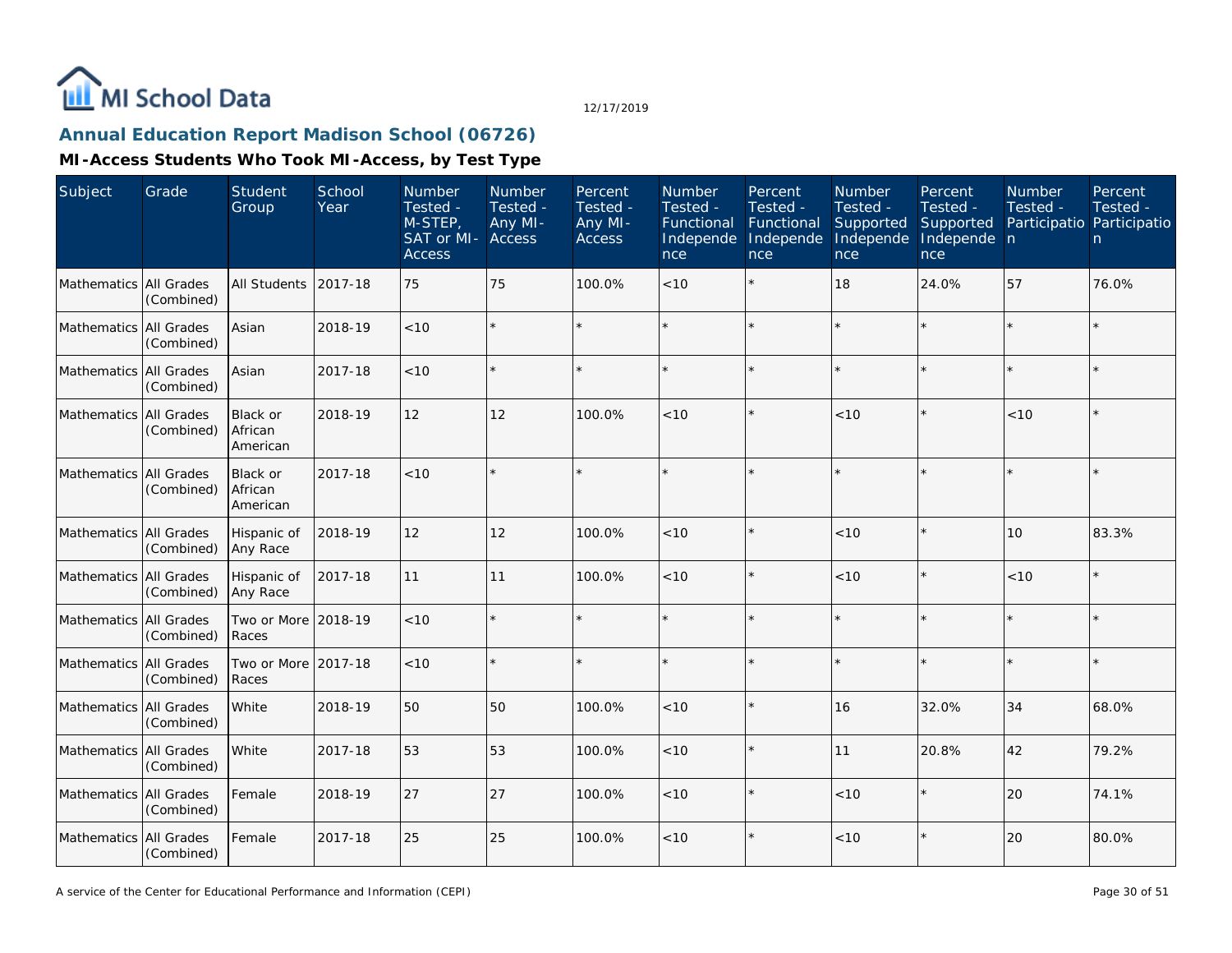

## **Annual Education Report Madison School (06726)**

| Subject                | Grade                    | <b>Student</b><br>Group                 | School<br>Year | Number<br>Tested -<br>M-STEP,<br>SAT or MI- Access<br><b>Access</b> | Number<br>Tested -<br>Any MI- | Percent<br>Tested -<br>Any MI-<br>Access | Number<br>Tested -<br>Functional<br>Independe<br>nce | Percent<br>Tested -<br>Functional<br>Independe<br>nce | Number<br>Tested -<br>Supported<br>Independe<br>nce | Percent<br>Tested -<br>Supported<br>Independe n<br>nce | <b>Number</b><br>Tested -<br>Participatio Participatio | Percent<br>Tested -<br>n |
|------------------------|--------------------------|-----------------------------------------|----------------|---------------------------------------------------------------------|-------------------------------|------------------------------------------|------------------------------------------------------|-------------------------------------------------------|-----------------------------------------------------|--------------------------------------------------------|--------------------------------------------------------|--------------------------|
| Mathematics All Grades | (Combined)               | Male                                    | 2018-19        | 50                                                                  | 50                            | 100.0%                                   | < 10                                                 | $\star$                                               | 16                                                  | 32.0%                                                  | 34                                                     | 68.0%                    |
| Mathematics            | All Grades<br>(Combined) | Male                                    | 2017-18        | 50                                                                  | 50                            | 100.0%                                   | < 10                                                 | $\star$                                               | 13                                                  | 26.0%                                                  | 37                                                     | 74.0%                    |
| Mathematics All Grades | (Combined)               | Economicall<br>Disadvantag<br>ed        | 2018-19        | 54                                                                  | 54                            | 100.0%                                   | < 10                                                 | $\star$                                               | 18                                                  | 33.3%                                                  | 36                                                     | 66.7%                    |
| Mathematics            | All Grades<br>(Combined) | Economicall<br>Disadvantag<br>ed        | 2017-18        | 53                                                                  | 53                            | 100.0%                                   | <10                                                  | $\star$                                               | 14                                                  | 26.4%                                                  | 39                                                     | 73.6%                    |
| Mathematics            | All Grades<br>(Combined) | Not<br>Economicall<br>Disadvantag<br>ed | 2018-19        | 23                                                                  | 23                            | 100.0%                                   | < 10                                                 | $\star$                                               | < 10                                                | $\star$                                                | 18                                                     | 78.3%                    |
| Mathematics            | All Grades<br>(Combined) | Not<br>Economicall<br>Disadvantag<br>ed | 2017-18        | 22                                                                  | 22                            | 100.0%                                   | < 10                                                 | $\star$                                               | < 10                                                |                                                        | 18                                                     | 81.8%                    |
| Mathematics            | All Grades<br>(Combined) | English<br>Learners                     | 2018-19        | < 10                                                                |                               |                                          |                                                      |                                                       |                                                     |                                                        |                                                        | $\star$                  |
| Mathematics All Grades | (Combined)               | English<br>Learners                     | 2017-18        | < 10                                                                |                               |                                          |                                                      | $\star$                                               |                                                     | $\star$                                                | $\star$                                                | $\star$                  |
| Mathematics All Grades | (Combined)               | Not English<br>Learners                 | 2018-19        | 74                                                                  | 74                            | 100.0%                                   | < 10                                                 | $\star$                                               | 22                                                  | 29.7%                                                  | 52                                                     | 70.3%                    |
| Mathematics All Grades | (Combined)               | Not English<br>Learners                 | 2017-18        | 73                                                                  | 73                            | 100.0%                                   | < 10                                                 | $\star$                                               | 18                                                  | 24.7%                                                  | 55                                                     | 75.3%                    |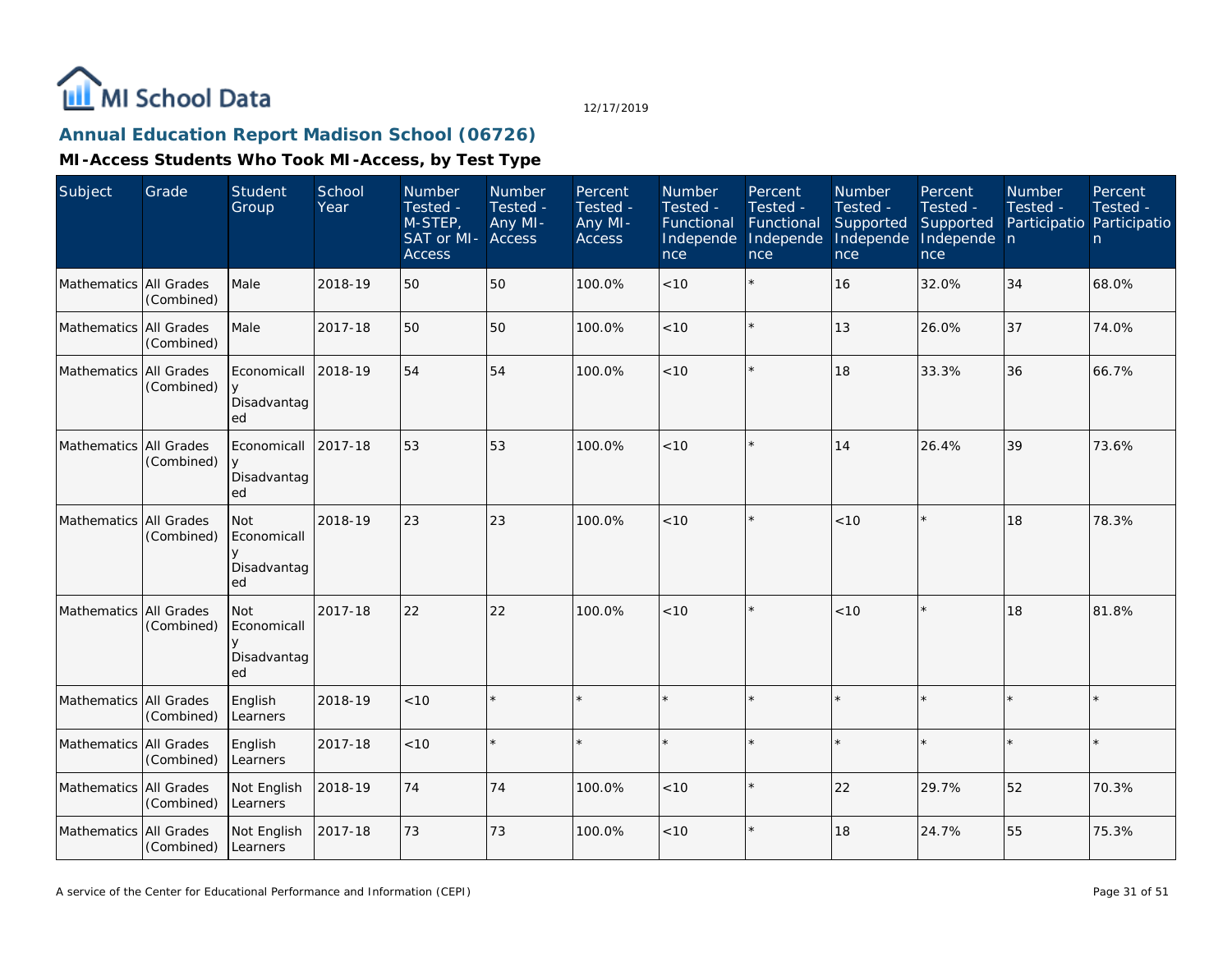

## **Annual Education Report Madison School (06726)**

| Subject                | Grade                           | <b>Student</b><br>Group                 | School<br>Year | Number<br>Tested -<br>M-STEP<br>SAT or MI-<br><b>Access</b> | <b>Number</b><br>Tested -<br>Any MI-<br>Access | Percent<br>Tested -<br>Any MI-<br><b>Access</b> | Number<br>Tested -<br>Functional<br>Independe<br>nce | Percent<br>Tested -<br>Functional<br>Independe<br>nce | Number<br>Tested -<br>Supported<br>Independe<br>nce | Percent<br>Tested -<br>Supported<br>Independe n<br>nce | Number<br>Tested -<br>Participatio Participatio | Percent<br>Tested -<br>n. |
|------------------------|---------------------------------|-----------------------------------------|----------------|-------------------------------------------------------------|------------------------------------------------|-------------------------------------------------|------------------------------------------------------|-------------------------------------------------------|-----------------------------------------------------|--------------------------------------------------------|-------------------------------------------------|---------------------------|
| Mathematics All Grades | (Combined)                      | Not Migrant                             | 2018-19        | 77                                                          | 77                                             | 100.0%                                          | < 10                                                 | $\star$                                               | 23                                                  | 29.9%                                                  | 54                                              | 70.1%                     |
| <b>Mathematics</b>     | All Grades<br>(Combined)        | Not Migrant                             | 2017-18        | 75                                                          | 75                                             | 100.0%                                          | < 10                                                 | $\star$                                               | 18                                                  | 24.0%                                                  | 57                                              | 76.0%                     |
| Mathematics All Grades | (Combined)                      | Students<br>With<br><b>Disabilities</b> | 2018-19        | 77                                                          | 77                                             | 100.0%                                          | < 10                                                 | $\star$                                               | 23                                                  | 29.9%                                                  | 54                                              | 70.1%                     |
| Mathematics            | All Grades<br>(Combined)        | Students<br>With<br><b>Disabilities</b> | 2017-18        | 75                                                          | 75                                             | 100.0%                                          | < 10                                                 | $\star$                                               | 18                                                  | 24.0%                                                  | 57                                              | 76.0%                     |
| Mathematics            | <b>All Grades</b><br>(Combined) | <b>Not</b><br>Homeless                  | 2018-19        | 77                                                          | 77                                             | 100.0%                                          | < 10                                                 | $\star$                                               | 23                                                  | 29.9%                                                  | 54                                              | 70.1%                     |
| Mathematics All Grades | (Combined)                      | Not<br><b>Homeless</b>                  | 2017-18        | 75                                                          | 75                                             | 100.0%                                          | < 10                                                 | $\star$                                               | 18                                                  | 24.0%                                                  | 57                                              | 76.0%                     |
| Mathematics All Grades | (Combined)                      | Foster Care                             | 2017-18        | < 10                                                        | $\star$                                        |                                                 |                                                      | $\star$                                               |                                                     | $\star$                                                |                                                 |                           |
| Mathematics All Grades | (Combined)                      | Not Foster<br>Care                      | 2018-19        | 77                                                          | 77                                             | 100.0%                                          | < 10                                                 | $\star$                                               | 23                                                  | 29.9%                                                  | 54                                              | 70.1%                     |
| Mathematics All Grades | (Combined)                      | Not Foster<br>Care                      | 2017-18        | 73                                                          | 73                                             | 100.0%                                          | < 10                                                 | $\star$                                               | 17                                                  | 23.3%                                                  | 56                                              | 76.7%                     |
| Mathematics All Grades | (Combined)                      | Not Military<br>Connected               | 2018-19        | 77                                                          | 77                                             | 100.0%                                          | < 10                                                 | $\star$                                               | 23                                                  | 29.9%                                                  | 54                                              | 70.1%                     |
| <b>Mathematics</b>     | All Grades<br>(Combined)        | Not Military<br>Connected               | 2017-18        | 75                                                          | 75                                             | 100.0%                                          | < 10                                                 | $\star$                                               | 18                                                  | 24.0%                                                  | 57                                              | 76.0%                     |
| Science                | All Grades<br>(Combined)        | All Students 2018-19                    |                | 25                                                          | 25                                             | 100.0%                                          | < 10                                                 | $\star$                                               | < 10                                                | $\star$                                                | 16                                              | 64.0%                     |
| Science                | All Grades<br>(Combined)        | All Students 2017-18                    |                | 35                                                          | 35                                             | 100.0%                                          | < 10                                                 | $\star$                                               | < 10                                                | $\star$                                                | 30                                              | 85.7%                     |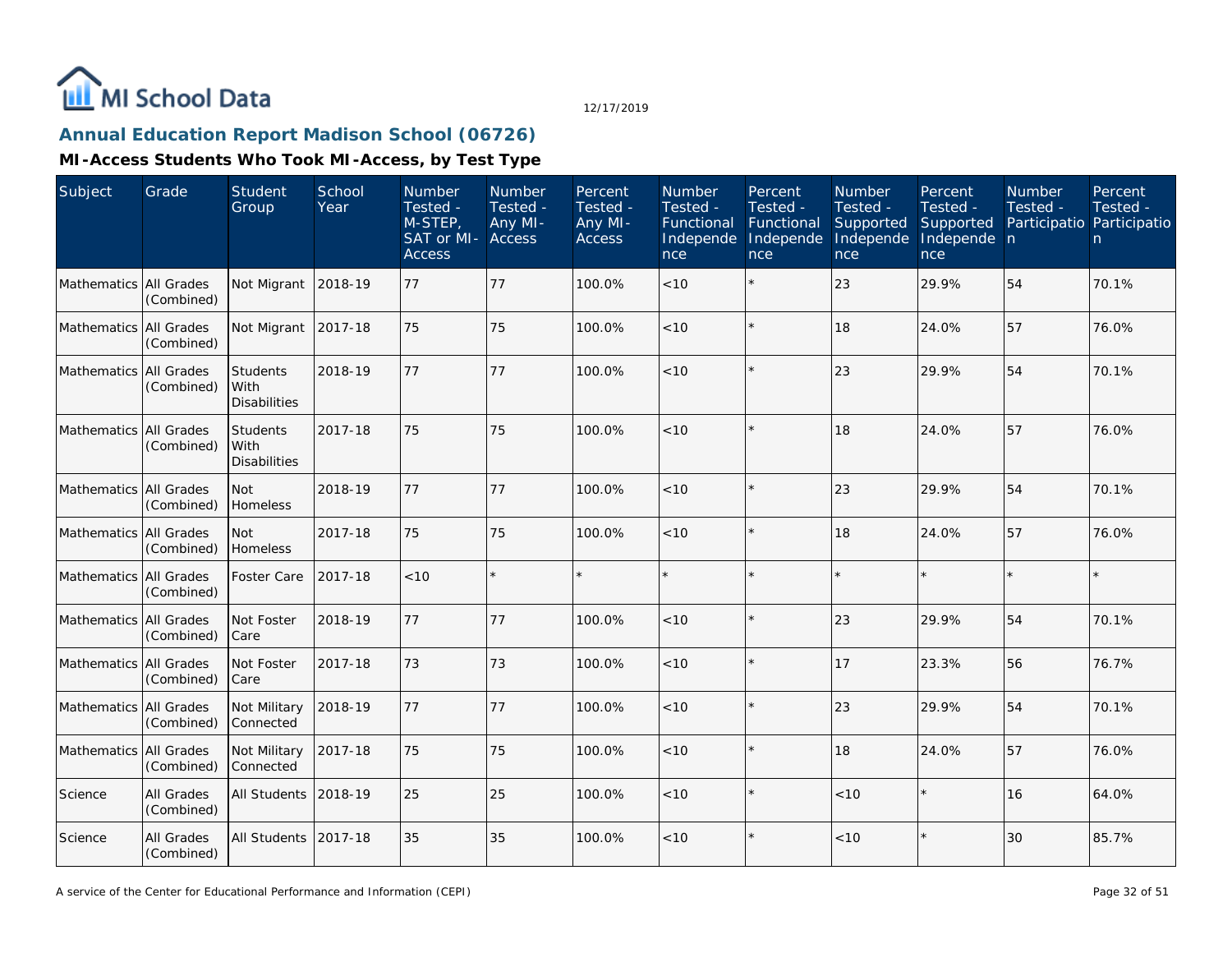

## **Annual Education Report Madison School (06726)**

| Subject | Grade                    | Student<br>Group                       | School<br>Year | Number<br>Tested -<br>$M-STEP$<br>SAT or MI-<br><b>Access</b> | Number<br>Tested -<br>Any MI-<br><b>Access</b> | Percent<br>Tested -<br>Any MI-<br>Access | Number<br>Tested -<br>Functional<br>Independe<br>nce | Percent<br>Tested -<br>Functional<br>Independe<br>nce | Number<br>Tested -<br>Supported<br>Independe<br>nce | Percent<br>Tested -<br>Supported<br>Independe n<br>nce | Number<br>Tested - | Percent<br>Tested -<br>Participatio Participatio<br>n. |
|---------|--------------------------|----------------------------------------|----------------|---------------------------------------------------------------|------------------------------------------------|------------------------------------------|------------------------------------------------------|-------------------------------------------------------|-----------------------------------------------------|--------------------------------------------------------|--------------------|--------------------------------------------------------|
| Science | All Grades<br>(Combined) | <b>Black or</b><br>African<br>American | 2018-19        | $<10$                                                         | $\star$                                        |                                          |                                                      |                                                       |                                                     | $\star$                                                |                    |                                                        |
| Science | All Grades<br>(Combined) | Black or<br>African<br>American        | 2017-18        | $<10$                                                         | $\star$                                        |                                          |                                                      | $\star$                                               |                                                     | $\star$                                                |                    |                                                        |
| Science | All Grades<br>(Combined) | Hispanic of<br>Any Race                | 2018-19        | < 10                                                          | $\star$                                        |                                          |                                                      | $\star$                                               | $\star$                                             | $\star$                                                |                    |                                                        |
| Science | All Grades<br>(Combined) | Hispanic of<br>Any Race                | 2017-18        | < 10                                                          | $\star$                                        |                                          |                                                      | $\star$                                               | ÷                                                   | $\star$                                                |                    |                                                        |
| Science | All Grades<br>(Combined) | Two or More 2018-19<br>Races           |                | < 10                                                          | $\star$                                        | $\star$                                  |                                                      | $\star$                                               | ÷.                                                  | $\star$                                                |                    |                                                        |
| Science | All Grades<br>(Combined) | White                                  | 2018-19        | 11                                                            | 11                                             | 100.0%                                   | < 10                                                 | $\star$                                               | < 10                                                | $\star$                                                | $<10$              |                                                        |
| Science | All Grades<br>(Combined) | White                                  | 2017-18        | 30                                                            | 30                                             | 100.0%                                   | < 10                                                 | $\star$                                               | < 10                                                | $\star$                                                | 25                 | 83.3%                                                  |
| Science | All Grades<br>(Combined) | Female                                 | 2018-19        | < 10                                                          | $\star$                                        |                                          |                                                      | $\star$                                               | ÷.                                                  | $\star$                                                |                    |                                                        |
| Science | All Grades<br>(Combined) | Female                                 | 2017-18        | 15                                                            | 15                                             | 100.0%                                   | < 10                                                 | $\star$                                               | < 10                                                | $\star$                                                | 13                 | 86.7%                                                  |
| Science | All Grades<br>(Combined) | Male                                   | 2018-19        | 20                                                            | 20                                             | 100.0%                                   | < 10                                                 | $\star$                                               | < 10                                                | $\star$                                                | 13                 | 65.0%                                                  |
| Science | All Grades<br>(Combined) | Male                                   | 2017-18        | 20                                                            | 20                                             | 100.0%                                   | < 10                                                 | $\star$                                               | < 10                                                | $\star$                                                | 17                 | 85.0%                                                  |
| Science | All Grades<br>(Combined) | Economicall<br>y<br>Disadvantag<br>ed  | 2018-19        | 16                                                            | 16                                             | 100.0%                                   | < 10                                                 | $\star$                                               | < 10                                                | $\star$                                                | 10                 | 62.5%                                                  |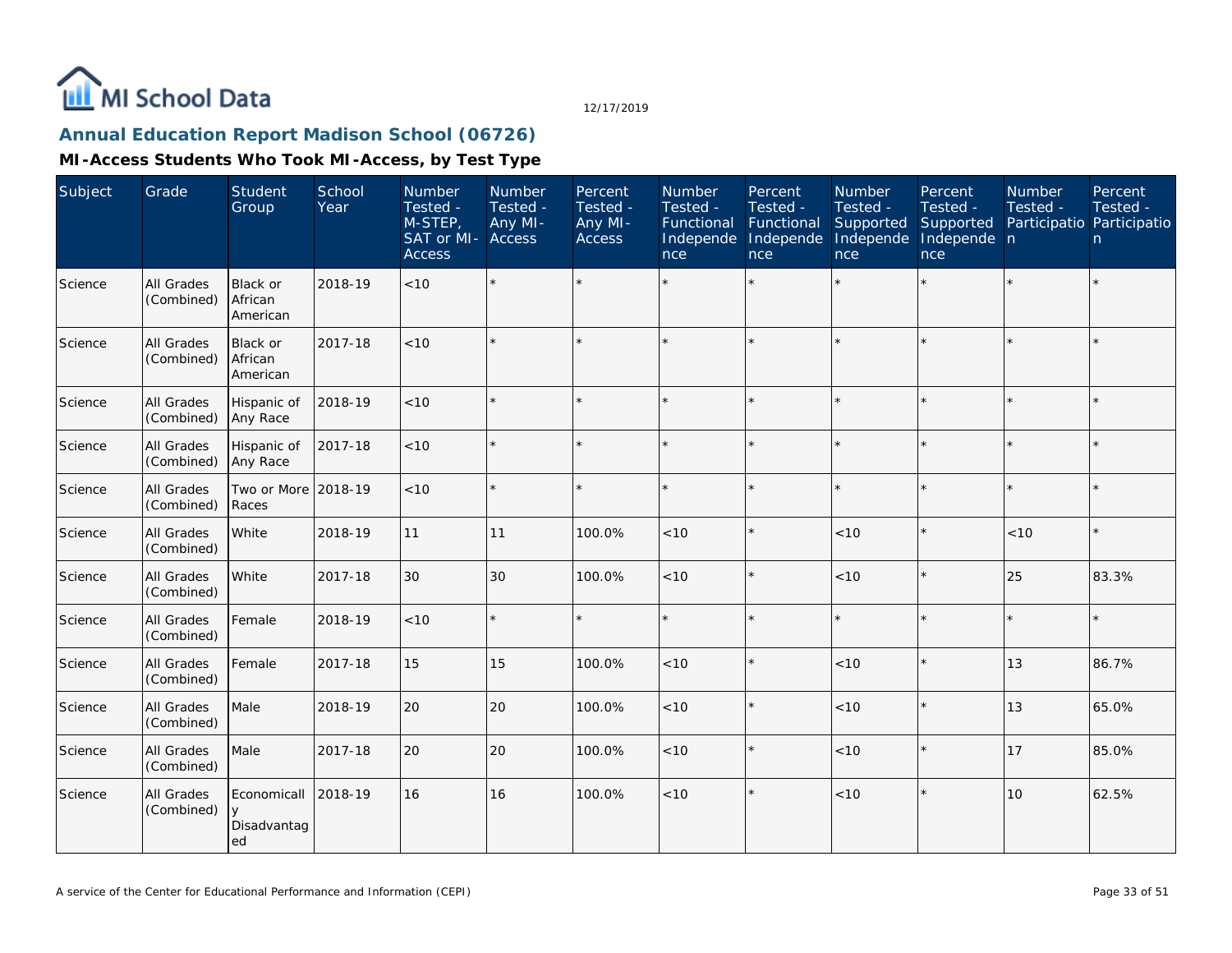

## **Annual Education Report Madison School (06726)**

| Subject | Grade                    | Student<br>Group                               | School<br>Year | Number<br>Tested -<br>M-STEP,<br>SAT or MI- Access<br><b>Access</b> | Number<br>Tested -<br>Any MI- | Percent<br>Tested -<br>Any MI-<br><b>Access</b> | Number<br>Tested -<br>Functional<br>Independe<br>nce | Percent<br>Tested -<br>Functional<br>Independe<br>nce | Number<br>Tested -<br>Supported<br>Independe<br>nce | Percent<br>Tested -<br>Supported<br>Independe n<br>nce | <b>Number</b><br>Tested - | Percent<br>Tested -<br>Participatio Participatio<br>n |
|---------|--------------------------|------------------------------------------------|----------------|---------------------------------------------------------------------|-------------------------------|-------------------------------------------------|------------------------------------------------------|-------------------------------------------------------|-----------------------------------------------------|--------------------------------------------------------|---------------------------|-------------------------------------------------------|
| Science | All Grades<br>(Combined) | Economicall<br>Disadvantag<br>ed               | 2017-18        | 31                                                                  | 31                            | 100.0%                                          | < 10                                                 |                                                       | < 10                                                | $\star$                                                | 26                        | 83.9%                                                 |
| Science | All Grades<br>(Combined) | <b>Not</b><br>Economicall<br>Disadvantag<br>ed | 2018-19        | < 10                                                                |                               |                                                 |                                                      |                                                       |                                                     | $\star$                                                | $\star$                   | $\star$                                               |
| Science | All Grades<br>(Combined) | Not<br>Economicall<br>Disadvantag<br>ed        | 2017-18        | < 10                                                                | $\star$                       |                                                 |                                                      | $\star$                                               |                                                     | $\star$                                                | $\star$                   | $\star$                                               |
| Science | All Grades<br>(Combined) | English<br>Learners                            | 2018-19        | < 10                                                                |                               |                                                 |                                                      |                                                       |                                                     | $\star$                                                |                           | $\star$                                               |
| Science | All Grades<br>(Combined) | English<br>Learners                            | 2017-18        | < 10                                                                |                               |                                                 |                                                      | $\star$                                               |                                                     | $\star$                                                | $\star$                   | $\star$                                               |
| Science | All Grades<br>(Combined) | Not English<br>Learners                        | 2018-19        | 24                                                                  | 24                            | 100.0%                                          | < 10                                                 | $\star$                                               | < 10                                                | $\star$                                                | 15                        | 62.5%                                                 |
| Science | All Grades<br>(Combined) | Not English<br>Learners                        | 2017-18        | 34                                                                  | 34                            | 100.0%                                          | < 10                                                 | $\star$                                               | < 10                                                | $\star$                                                | 29                        | 85.3%                                                 |
| Science | All Grades<br>(Combined) | Not Migrant                                    | 2018-19        | 25                                                                  | 25                            | 100.0%                                          | < 10                                                 | $\star$                                               | < 10                                                | $\star$                                                | 16                        | 64.0%                                                 |
| Science | All Grades<br>(Combined) | Not Migrant                                    | 2017-18        | 35                                                                  | 35                            | 100.0%                                          | < 10                                                 | $\star$                                               | $<10$                                               | $\star$                                                | 30                        | 85.7%                                                 |
| Science | All Grades<br>(Combined) | Students<br>l With<br>Disabilities             | 2018-19        | 25                                                                  | 25                            | 100.0%                                          | < 10                                                 | $\star$                                               | < 10                                                | $\star$                                                | <b>16</b>                 | 64.0%                                                 |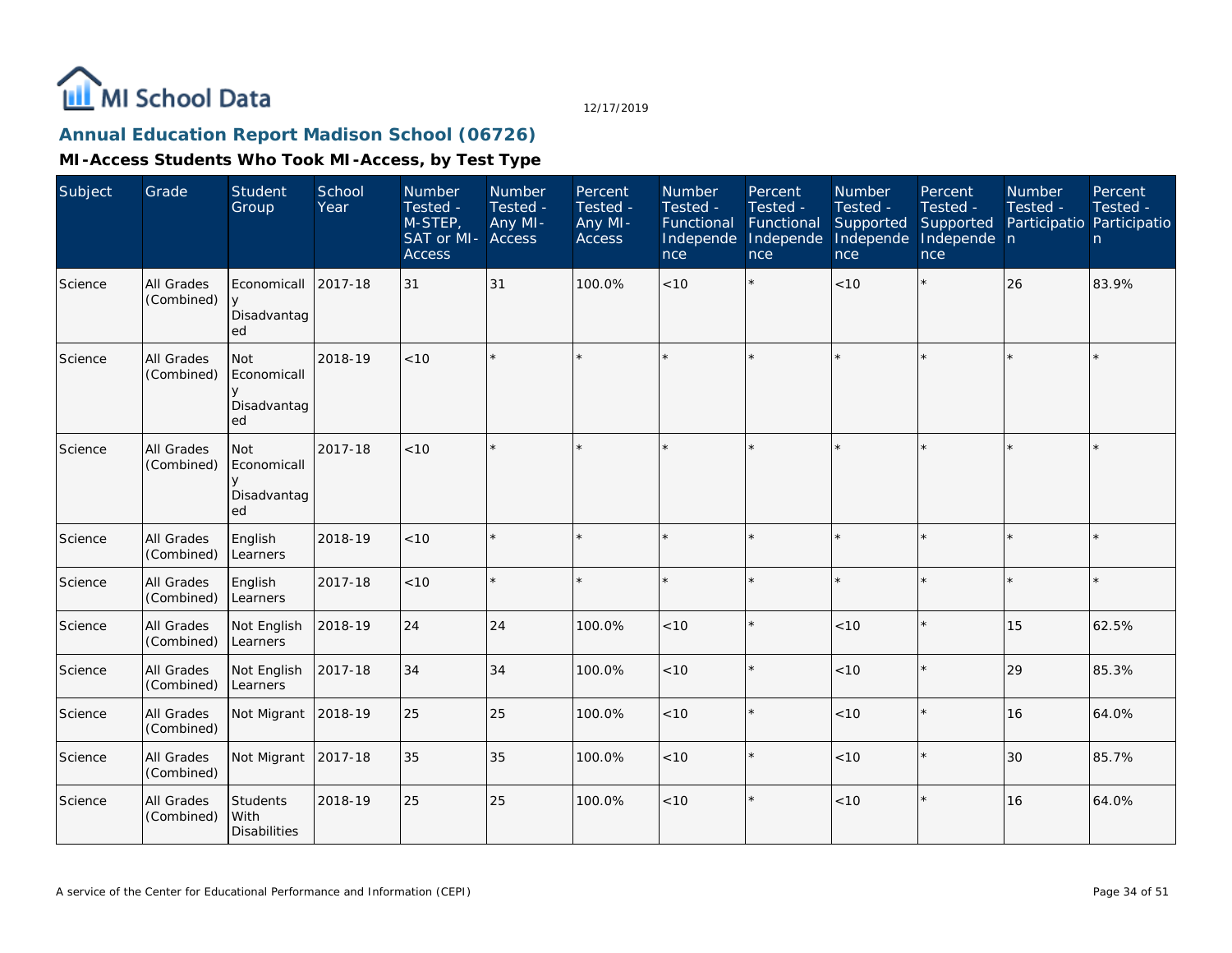

## **Annual Education Report Madison School (06726)**

| Subject | Grade                           | Student<br>Group                                 | School<br>Year | <b>Number</b><br>Tested -<br>M-STEP,<br>SAT or MI-<br><b>Access</b> | <b>Number</b><br>Tested -<br>Any MI-<br><b>Access</b> | Percent<br>Tested -<br>Any MI-<br>Access | <b>Number</b><br>Tested -<br>Functional<br>Independe<br>nce | Percent<br>Tested -<br>Functional<br>Independe<br>nce | Number<br>Tested -<br>Supported<br>Independe<br>nce | Percent<br>Tested -<br>Supported<br>Independe n<br>nce | <b>Number</b><br>Tested - | Percent<br>Tested -<br>Participatio Participatio<br>n |
|---------|---------------------------------|--------------------------------------------------|----------------|---------------------------------------------------------------------|-------------------------------------------------------|------------------------------------------|-------------------------------------------------------------|-------------------------------------------------------|-----------------------------------------------------|--------------------------------------------------------|---------------------------|-------------------------------------------------------|
| Science | All Grades<br>(Combined)        | <b>Students</b><br>l With<br><b>Disabilities</b> | 2017-18        | 35                                                                  | 35                                                    | 100.0%                                   | < 10                                                        | $\star$                                               | < 10                                                | $\star$                                                | 30                        | 85.7%                                                 |
| Science | <b>All Grades</b><br>(Combined) | l Not<br><b>Homeless</b>                         | 2018-19        | 25                                                                  | 25                                                    | 100.0%                                   | < 10                                                        | $\star$                                               | < 10                                                |                                                        | 16                        | 64.0%                                                 |
| Science | All Grades<br>(Combined)        | l Not<br><b>Homeless</b>                         | 2017-18        | 35                                                                  | 35                                                    | 100.0%                                   | < 10                                                        | $\star$                                               | < 10                                                | $\star$                                                | 30                        | 85.7%                                                 |
| Science | All Grades<br>(Combined)        | Foster Care                                      | 2017-18        | < 10                                                                |                                                       |                                          |                                                             | $\star$                                               |                                                     |                                                        | $\star$                   | $\star$                                               |
| Science | <b>All Grades</b><br>(Combined) | Not Foster<br> Care                              | 2018-19        | 25                                                                  | 25                                                    | 100.0%                                   | < 10                                                        | $\star$                                               | $<10$                                               | $\star$                                                | 16                        | 64.0%                                                 |
| Science | <b>All Grades</b><br>(Combined) | Not Foster<br> Care                              | 2017-18        | 34                                                                  | 34                                                    | 100.0%                                   | < 10                                                        | $\star$                                               | < 10                                                |                                                        | 29                        | 85.3%                                                 |
| Science | All Grades<br>(Combined)        | Not Military<br>l Connected                      | 2018-19        | 25                                                                  | 25                                                    | 100.0%                                   | < 10                                                        | $\star$                                               | < 10                                                | $\star$                                                | 16                        | 64.0%                                                 |
| Science | <b>All Grades</b><br>(Combined) | Not Military<br>Connected                        | 2017-18        | 35                                                                  | 35                                                    | 100.0%                                   | < 10                                                        | $\star$                                               | < 10                                                |                                                        | 30                        | 85.7%                                                 |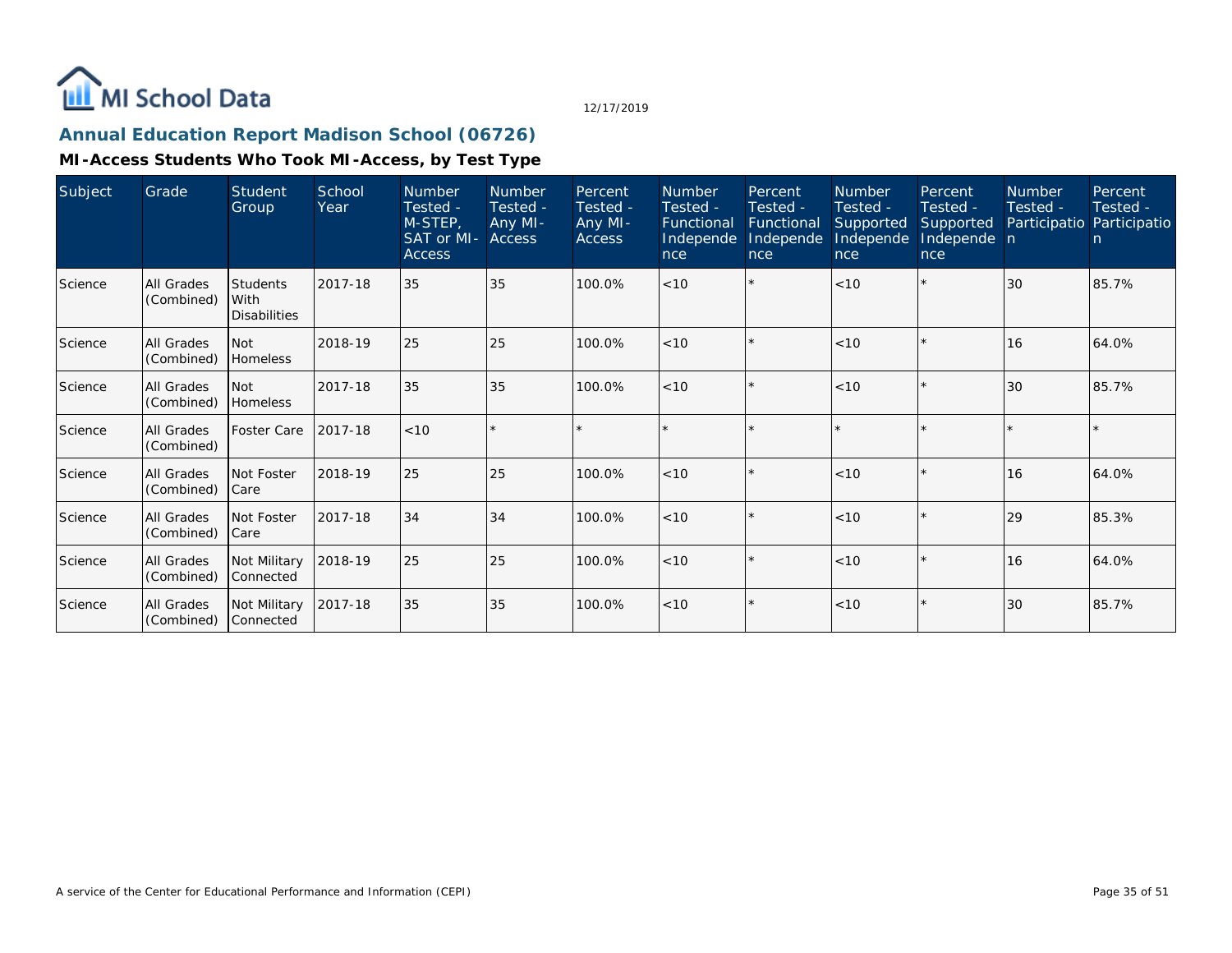

## **Annual Education Report Madison School (06726)**

| <b>Testing</b><br>Group                   | Subject                  | <b>State</b><br><b>Tested</b><br>Total | State Not State<br><b>Tested</b><br>Total | Percent<br>Proficient | <b>District</b><br><b>Tested</b><br>Total | <b>District</b><br><b>Not</b><br><b>Tested</b><br>Total | <b>District</b><br>Percent<br>Proficient | School<br><b>Tested</b><br>Total | School<br><b>Not</b><br><b>Tested</b><br>Total | School<br>Percent<br>Proficient<br>$\star\star$ |
|-------------------------------------------|--------------------------|----------------------------------------|-------------------------------------------|-----------------------|-------------------------------------------|---------------------------------------------------------|------------------------------------------|----------------------------------|------------------------------------------------|-------------------------------------------------|
| All<br>Students                           | <b>ELA</b>               | 98.8%                                  | 1.2%                                      | 49.69%                | 98.9%                                     | 1.1%                                                    | N/A                                      | 97.4%                            | 2.6%                                           | 73.61%                                          |
| All<br><b>Students</b>                    | Mathemati<br>CS          | 98.9%                                  | 1.1%                                      | 39.95%                | 98.8%                                     | 1.2%                                                    | N/A                                      | 97.4%                            | 2.6%                                           | 72.22%                                          |
| All<br>Students                           | Science                  | 98.1%                                  | 1.9%                                      | N/A                   | 98.5%                                     | 1.5%                                                    | N/A                                      | < 10                             | < 10                                           | < 10                                            |
| All<br>Students                           | Social<br><b>Studies</b> | 98.0%                                  | 2.0%                                      | 31.23%                | 98.5%                                     | 1.5%                                                    | N/A                                      | < 10                             | < 10                                           | < 10                                            |
| American<br>Indian or<br>Alaska<br>Native | <b>ELA</b>               | 98.2%                                  | 1.8%                                      | 41.43%                | 100.0%                                    | 0.0%                                                    | N/A                                      | N/A                              | N/A                                            | N/A                                             |
| American<br>Indian or<br>Alaska<br>Native | Mathemati<br>CS          | 98.3%                                  | 1.7%                                      | 29.62%                | 100.0%                                    | 0.0%                                                    | N/A                                      | N/A                              | N/A                                            | N/A                                             |
| American<br>Indian or<br>Alaska<br>Native | Science                  | 97.4%                                  | 2.6%                                      | N/A                   | 100.0%                                    | 0.0%                                                    | N/A                                      | N/A                              | N/A                                            | N/A                                             |
| American<br>Indian or<br>Alaska<br>Native | Social<br>Studies        | 97.4%                                  | 2.6%                                      | 25.66%                | 100.0%                                    | 0.0%                                                    | N/A                                      | N/A                              | N/A                                            | N/A                                             |
| Asian                                     | <b>ELA</b>               | 99.3%                                  | 0.7%                                      | 71.37%                | < 10                                      | < 10                                                    | < 10                                     | < 10                             | < 10                                           | $<10$                                           |
| Asian                                     | Mathemati<br>CS          | 99.5%                                  | 0.5%                                      | 70.67%                | < 10                                      | $<10$                                                   | < 10                                     | $<10$                            | < 10                                           | $<10$                                           |
| Asian                                     | Science                  | 99.3%                                  | 0.7%                                      | N/A                   | < 10                                      | < 10                                                    | < 10                                     | N/A                              | N/A                                            | N/A                                             |
| Asian                                     | Social<br><b>Studies</b> | 99.3%                                  | 0.7%                                      | 50.38%                | < 10                                      | < 10                                                    | < 10                                     | N/A                              | N/A                                            | N/A                                             |
| Black or<br>African<br>American           | <b>ELA</b>               | 98.0%                                  | 2.0%                                      | 25.07%                | 98.4%                                     | 1.6%                                                    | N/A                                      | 100.0%                           | 0.0%                                           | 75.00%                                          |
| Black or<br>African<br>American           | Mathemati<br>CS          | 98.0%                                  | 2.0%                                      | 14.94%                | 98.4%                                     | 1.6%                                                    | N/A                                      | 100.0%                           | 0.0%                                           | 83.33%                                          |
| Black or<br>African<br>American           | Science                  | 96.7%                                  | 3.3%                                      | N/A                   | 95.7%                                     | 4.3%                                                    | N/A                                      | N/A                              | N/A                                            | N/A                                             |
| Black or<br>African<br>American           | Social<br><b>Studies</b> | 96.6%                                  | 3.4%                                      | 10.83%                | 94.9%                                     | 5.1%                                                    | N/A                                      | N/A                              | N/A                                            | N/A                                             |
| Hispanic of ELA<br>Any Race               |                          | 98.7%                                  | 1.3%                                      | 38.01%                | 99.4%                                     | 0.6%                                                    | N/A                                      | 100.0%                           | 0.0%                                           | 83.33%                                          |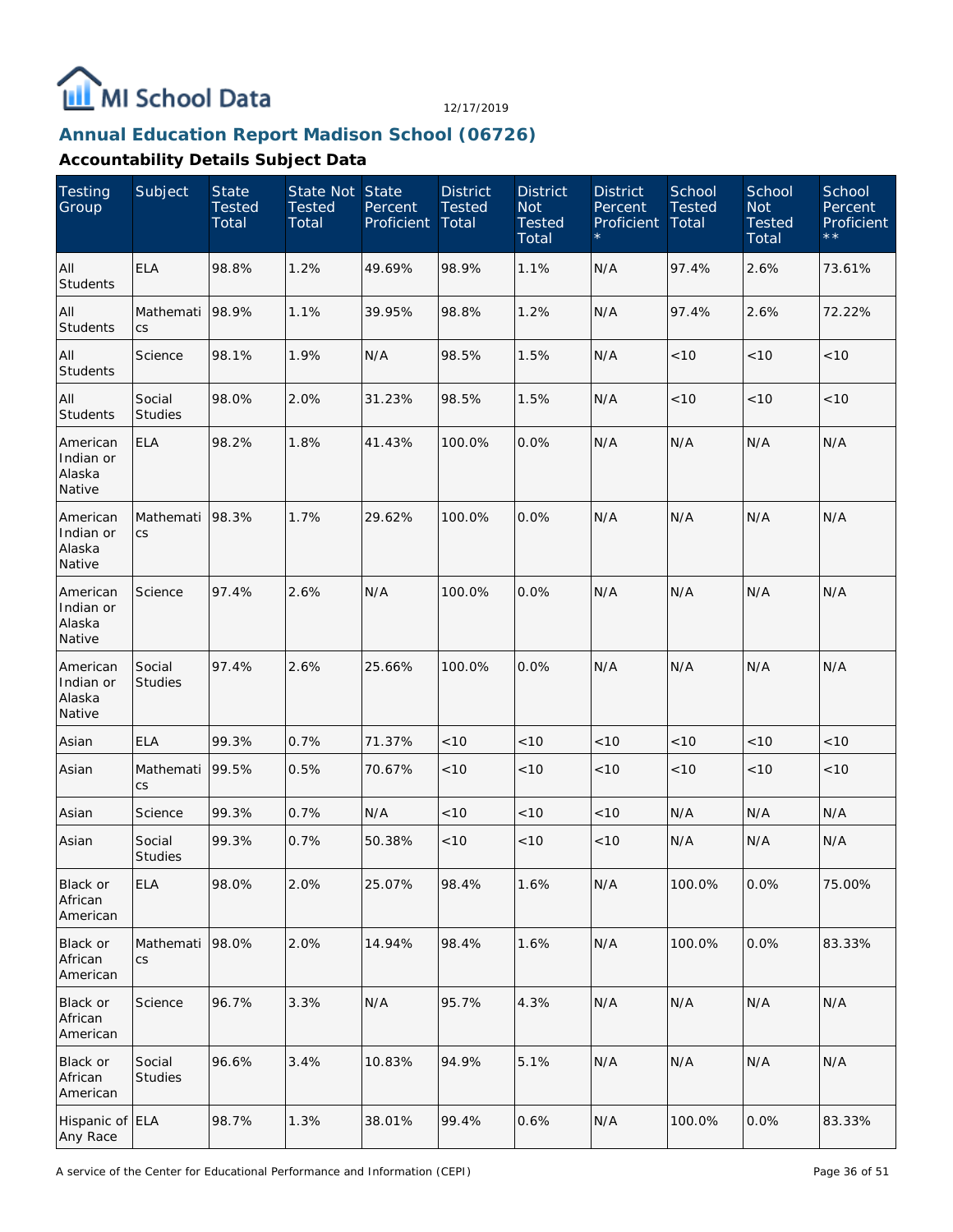

## **Annual Education Report Madison School (06726)**

| <b>Testing</b><br>Group                               | Subject                           | <b>State</b><br><b>Tested</b><br>Total | State Not State<br><b>Tested</b><br>Total | Percent<br>Proficient | <b>District</b><br><b>Tested</b><br>Total | <b>District</b><br><b>Not</b><br><b>Tested</b><br>Total | <b>District</b><br>Percent<br>Proficient | School<br><b>Tested</b><br>Total | School<br><b>Not</b><br><b>Tested</b><br>Total | School<br>Percent<br>Proficient<br>$\star\star$ |
|-------------------------------------------------------|-----------------------------------|----------------------------------------|-------------------------------------------|-----------------------|-------------------------------------------|---------------------------------------------------------|------------------------------------------|----------------------------------|------------------------------------------------|-------------------------------------------------|
| Hispanic of<br>Any Race                               | Mathemati<br>$\mathsf{CS}\xspace$ | 98.8%                                  | 1.2%                                      | 26.94%                | 99.4%                                     | 0.6%                                                    | N/A                                      | 100.0%                           | 0.0%                                           | 66.67%                                          |
| Hispanic of Science<br>Any Race                       |                                   | 98.0%                                  | 2.0%                                      | N/A                   | 98.4%                                     | 1.6%                                                    | N/A                                      | < 10                             | $<10$                                          | < 10                                            |
| Hispanic of Social<br>Any Race                        | <b>Studies</b>                    | 98.0%                                  | 2.0%                                      | 19.37%                | 100.0%                                    | 0.0%                                                    | N/A                                      | N/A                              | N/A                                            | N/A                                             |
| Native<br>Hawaiian<br>or Other<br>Pacific<br>Islander | <b>ELA</b>                        | 99.5%                                  | 0.5%                                      | 50.95%                | 100.0%                                    | 0.0%                                                    | N/A                                      | N/A                              | N/A                                            | N/A                                             |
| Native<br>Hawaiian<br>or Other<br>Pacific<br>Islander | Mathemati<br>CS                   | 99.5%                                  | 0.5%                                      | 37.78%                | 100.0%                                    | 0.0%                                                    | N/A                                      | N/A                              | N/A                                            | N/A                                             |
| Native<br>Hawaiian<br>or Other<br>Pacific<br>Islander | Science                           | 99.2%                                  | 0.8%                                      | N/A                   | < 10                                      | < 10                                                    | < 10                                     | N/A                              | N/A                                            | N/A                                             |
| Native<br>Hawaiian<br>or Other<br>Pacific<br>Islander | Social<br><b>Studies</b>          | 99.2%                                  | 0.8%                                      | 24.67%                | < 10                                      | < 10                                                    | < 10                                     | N/A                              | N/A                                            | N/A                                             |
| Two or<br>More<br>Races                               | <b>ELA</b>                        | 98.7%                                  | 1.3%                                      | 47.09%                | 100.0%                                    | 0.0%                                                    | N/A                                      | < 10                             | < 10                                           | < 10                                            |
| Two or<br>More<br>Races                               | Mathemati<br>$\mathsf{CS}\,$      | 98.7%                                  | 1.3%                                      | 35.98%                | 100.0%                                    | 0.0%                                                    | N/A                                      | < 10                             | < 10                                           | < 10                                            |
| Two or<br>More<br>Races                               | Science                           | 97.9%                                  | 2.1%                                      | N/A                   | 100.0%                                    | $ 0.0\%$                                                | N/A                                      | N/A                              | N/A                                            | N/A                                             |
| Two or<br>More<br>Races                               | Social<br><b>Studies</b>          | 97.9%                                  | 2.1%                                      | 27.34%                | 100.0%                                    | 0.0%                                                    | N/A                                      | N/A                              | N/A                                            | N/A                                             |
| White                                                 | <b>ELA</b>                        | 99.0%                                  | 1.0%                                      | 56.44%                | 98.8%                                     | 1.2%                                                    | N/A                                      | 95.9%                            | 4.1%                                           | 68.89%                                          |
| White                                                 | Mathemati<br>CS                   | 99.1%                                  | 0.9%                                      | 46.59%                | 98.7%                                     | 1.3%                                                    | N/A                                      | 95.9%                            | 4.1%                                           | 68.89%                                          |
| White                                                 | Science                           | 98.4%                                  | 1.6%                                      | N/A                   | 98.7%                                     | 1.3%                                                    | N/A                                      | $<10$                            | $<10$                                          | $<10$                                           |
| White                                                 | Social<br><b>Studies</b>          | 98.4%                                  | 1.6%                                      | 36.71%                | 98.4%                                     | 1.6%                                                    | N/A                                      | < 10                             | $<10$                                          | < 10                                            |
| Female                                                | ELA                               | 98.9%                                  | 1.1%                                      | 53.92%                | 99.0%                                     | 1.0%                                                    | N/A                                      | 96.3%                            | 3.7%                                           | 68.00%                                          |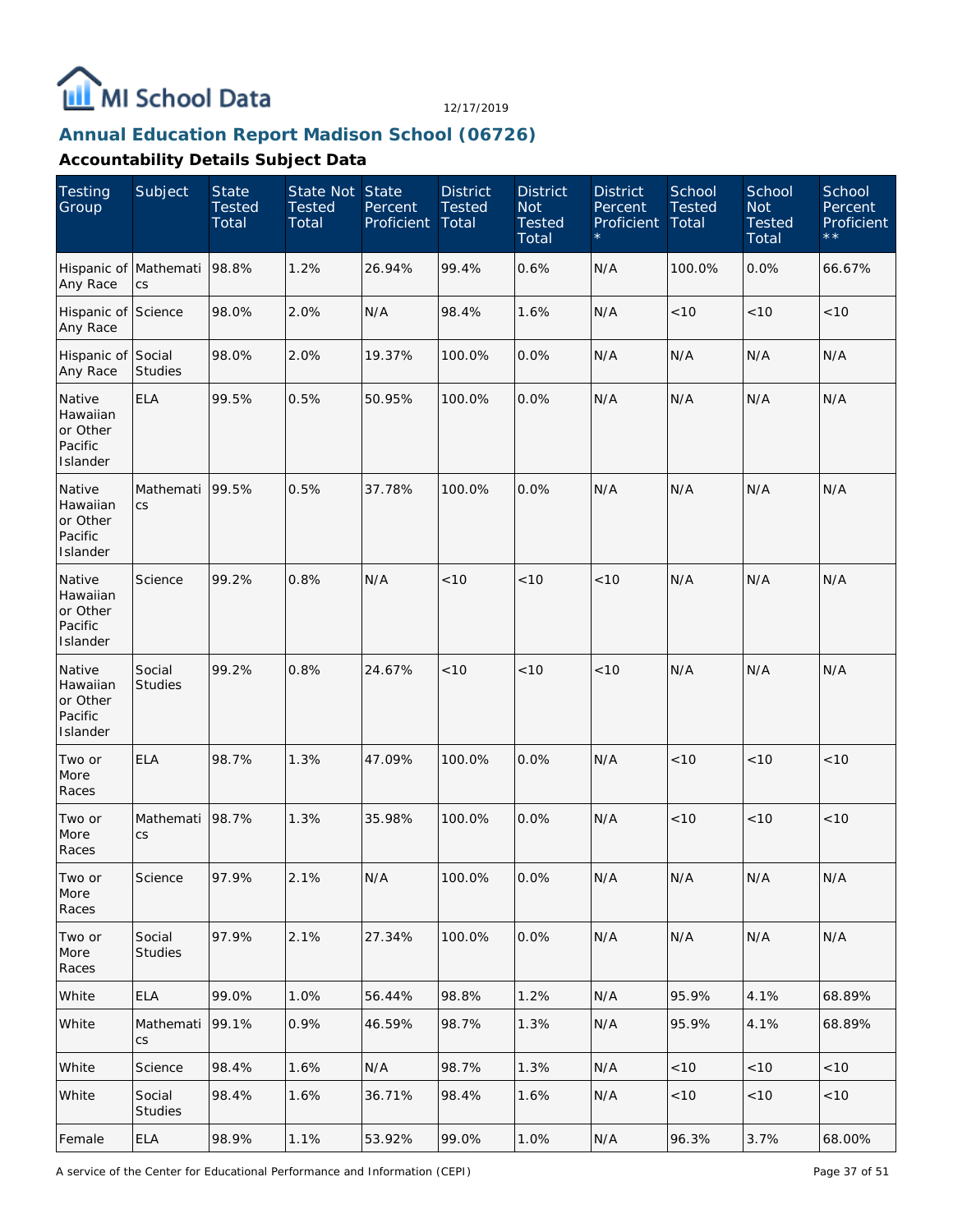

## **Annual Education Report Madison School (06726)**

| <b>Testing</b><br>Group                         | Subject                            | <b>State</b><br><b>Tested</b><br>Total | State Not State<br><b>Tested</b><br>Total | Percent<br>Proficient | <b>District</b><br><b>Tested</b><br>Total | <b>District</b><br><b>Not</b><br><b>Tested</b><br>Total | <b>District</b><br>Percent<br>Proficient | School<br><b>Tested</b><br>Total | School<br><b>Not</b><br><b>Tested</b><br>Total | School<br>Percent<br>Proficient<br>$\star \star$ |
|-------------------------------------------------|------------------------------------|----------------------------------------|-------------------------------------------|-----------------------|-------------------------------------------|---------------------------------------------------------|------------------------------------------|----------------------------------|------------------------------------------------|--------------------------------------------------|
| Female                                          | Mathemati<br>$\mathsf{CS}\,$       | 99.0%                                  | 1.0%                                      | 38.19%                | 98.9%                                     | 1.1%                                                    | N/A                                      | 96.3%                            | 3.7%                                           | 68.00%                                           |
| Female                                          | Science                            | 98.3%                                  | 1.7%                                      | N/A                   | 98.6%                                     | 1.4%                                                    | N/A                                      | < 10                             | $<10$                                          | < 10                                             |
| Female                                          | Social<br><b>Studies</b>           | 98.2%                                  | 1.8%                                      | 28.84%                | 98.6%                                     | 1.4%                                                    | N/A                                      | N/A                              | N/A                                            | N/A                                              |
| Male                                            | <b>ELA</b>                         | 98.7%                                  | 1.3%                                      | 45.63%                | 98.8%                                     | 1.2%                                                    | N/A                                      | 98.0%                            | 2.0%                                           | 76.60%                                           |
| Male                                            | Mathemati<br><b>CS</b>             | 98.7%                                  | 1.3%                                      | 41.64%                | 98.7%                                     | 1.3%                                                    | N/A                                      | 98.0%                            | 2.0%                                           | 74.47%                                           |
| Male                                            | Science                            | 97.9%                                  | 2.1%                                      | N/A                   | 98.4%                                     | 1.6%                                                    | N/A                                      | < 10                             | < 10                                           | < 10                                             |
| Male                                            | Social<br>Studies                  | 97.9%                                  | 2.1%                                      | 33.54%                | 98.4%                                     | 1.6%                                                    | N/A                                      | < 10                             | < 10                                           | < 10                                             |
| Economical ELA<br>Iу<br>Disadvanta<br>ged       |                                    | 98.4%                                  | 1.6%                                      | 34.98%                | 98.7%                                     | 1.3%                                                    | N/A                                      | 96.3%                            | 3.7%                                           | 78.00%                                           |
| Economical Mathemati<br>Iу<br>Disadvanta<br>ged | CS                                 | 98.5%                                  | 1.5%                                      | 25.03%                | 98.5%                                     | 1.5%                                                    | N/A                                      | 96.3%                            | 3.7%                                           | 72.00%                                           |
| Economical Science<br>Iу<br>Disadvanta<br>ged   |                                    | 97.3%                                  | 2.7%                                      | N/A                   | 97.9%                                     | 2.1%                                                    | N/A                                      | < 10                             | < 10                                           | < 10                                             |
| Economical Social<br>Iу<br>Disadvanta<br>ged    | <b>Studies</b>                     | 97.2%                                  | 2.8%                                      | 17.58%                | 98.0%                                     | 2.0%                                                    | N/A                                      | < 10                             | < 10                                           | < 10                                             |
| English<br>Learners                             | <b>ELA</b>                         | 98.8%                                  | 1.2%                                      | 23.86%                | 100.0%                                    | 0.0%                                                    | N/A                                      | < 10                             | < 10                                           | < 10                                             |
| English<br>Learners                             | Mathemati 99.1%<br>$\mathsf{CS}\,$ |                                        | 0.9%                                      | 22.89%                | 100.0%                                    | 0.0%                                                    | N/A                                      | < 10                             | ~10                                            | < 10                                             |
| English<br>Learners                             | Science                            | 98.2%                                  | 1.8%                                      | N/A                   | 93.3%                                     | 6.7%                                                    | N/A                                      | < 10                             | $<10$                                          | $<10$                                            |
| English<br>Learners                             | Social<br>Studies                  | 98.3%                                  | 1.7%                                      | 6.54%                 | 100.0%                                    | 0.0%                                                    | N/A                                      | N/A                              | N/A                                            | N/A                                              |
| Migrant                                         | ELA                                | N/A                                    | N/A                                       | 18.89%                | N/A                                       | N/A                                                     | N/A                                      | N/A                              | N/A                                            | N/A                                              |
| Migrant                                         | Mathemati<br><b>CS</b>             | N/A                                    | N/A                                       | 13.88%                | N/A                                       | N/A                                                     | N/A                                      | N/A                              | N/A                                            | N/A                                              |
| Migrant                                         | Social<br>Studies                  | N/A                                    | N/A                                       | 7.33%                 | N/A                                       | N/A                                                     | N/A                                      | N/A                              | N/A                                            | N/A                                              |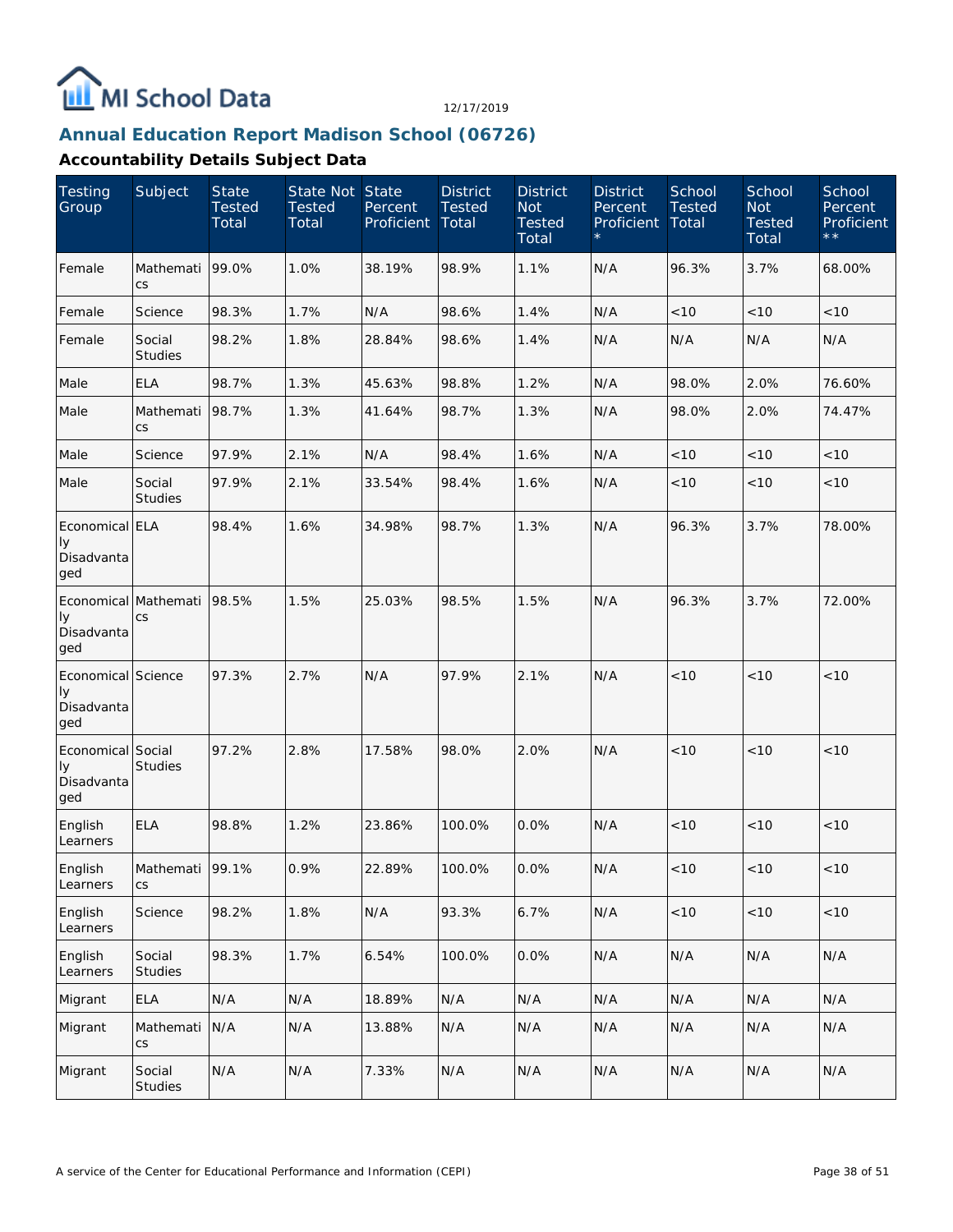

## **Annual Education Report Madison School (06726)**

| <b>Testing</b><br>Group                        | Subject                  | <b>State</b><br><b>Tested</b><br>Total | State Not State<br><b>Tested</b><br>Total | Percent<br>Proficient | <b>District</b><br><b>Tested</b><br>Total | <b>District</b><br><b>Not</b><br><b>Tested</b><br>Total | <b>District</b><br>Percent<br>Proficient | School<br><b>Tested</b><br>Total | School<br><b>Not</b><br><b>Tested</b><br>Total | School<br>Percent<br>Proficient<br>$\star \star$ |
|------------------------------------------------|--------------------------|----------------------------------------|-------------------------------------------|-----------------------|-------------------------------------------|---------------------------------------------------------|------------------------------------------|----------------------------------|------------------------------------------------|--------------------------------------------------|
| <b>Students</b><br>With<br><b>Disabilities</b> | <b>ELA</b>               | 97.5%                                  | 2.5%                                      | 24.82%                | 97.8%                                     | 2.2%                                                    | N/A                                      | 97.4%                            | 2.6%                                           | 73.61%                                           |
| Students<br>With<br><b>Disabilities</b>        | Mathemati<br><b>CS</b>   | 97.9%                                  | 2.1%                                      | 18.51%                | 97.6%                                     | 2.4%                                                    | N/A                                      | 97.4%                            | 2.6%                                           | 72.22%                                           |
| <b>Students</b><br>With<br><b>Disabilities</b> | Science                  | 95.3%                                  | 4.7%                                      | N/A                   | 96.2%                                     | 3.8%                                                    | N/A                                      | 10<                              | < 10                                           | < 10                                             |
| <b>Students</b><br>With<br><b>Disabilities</b> | Social<br><b>Studies</b> | 95.8%                                  | 4.2%                                      | 11.95%                | 96.0%                                     | 4.0%                                                    | N/A                                      | < 10                             | < 10                                           | < 10                                             |
| Homeless                                       | <b>ELA</b>               | 96.3%                                  | 3.7%                                      | 28.30%                | 95.0%                                     | 5.0%                                                    | N/A                                      | N/A                              | N/A                                            | N/A                                              |
| Homeless                                       | Mathemati<br><b>CS</b>   | 96.5%                                  | 3.5%                                      | 18.28%                | 95.0%                                     | 5.0%                                                    | N/A                                      | N/A                              | N/A                                            | N/A                                              |
| Homeless                                       | Science                  | 94.1%                                  | 5.9%                                      | N/A                   | < 10                                      | < 10                                                    | < 10                                     | N/A                              | N/A                                            | N/A                                              |
| Homeless                                       | Social<br><b>Studies</b> | 94.1%                                  | 5.9%                                      | 13.17%                | < 10                                      | < 10                                                    | < 10                                     | N/A                              | N/A                                            | N/A                                              |
| Foster<br>Care                                 | <b>ELA</b>               | N/A                                    | N/A                                       | 27.54%                | N/A                                       | N/A                                                     | N/A                                      | N/A                              | N/A                                            | N/A                                              |
| Foster<br>Care                                 | Mathemati<br>CS          | N/A                                    | N/A                                       | 17.90%                | N/A                                       | N/A                                                     | N/A                                      | N/A                              | N/A                                            | N/A                                              |
| Foster<br>Care                                 | Social<br><b>Studies</b> | N/A                                    | N/A                                       | 11.85%                | N/A                                       | N/A                                                     | N/A                                      | N/A                              | N/A                                            | N/A                                              |
| Military<br>Connected                          | <b>ELA</b>               | N/A                                    | N/A                                       | 54.39%                | N/A                                       | N/A                                                     | N/A                                      | N/A                              | N/A                                            | N/A                                              |
| Military<br>Connected                          | Mathemati<br>CS          | N/A                                    | N/A                                       | 41.32%                | N/A                                       | N/A                                                     | N/A                                      | N/A                              | N/A                                            | N/A                                              |
| Military<br>Connected                          | Social<br><b>Studies</b> | N/A                                    | N/A                                       | 30.54%                | N/A                                       | N/A                                                     | N/A                                      | N/A                              | N/A                                            | N/A                                              |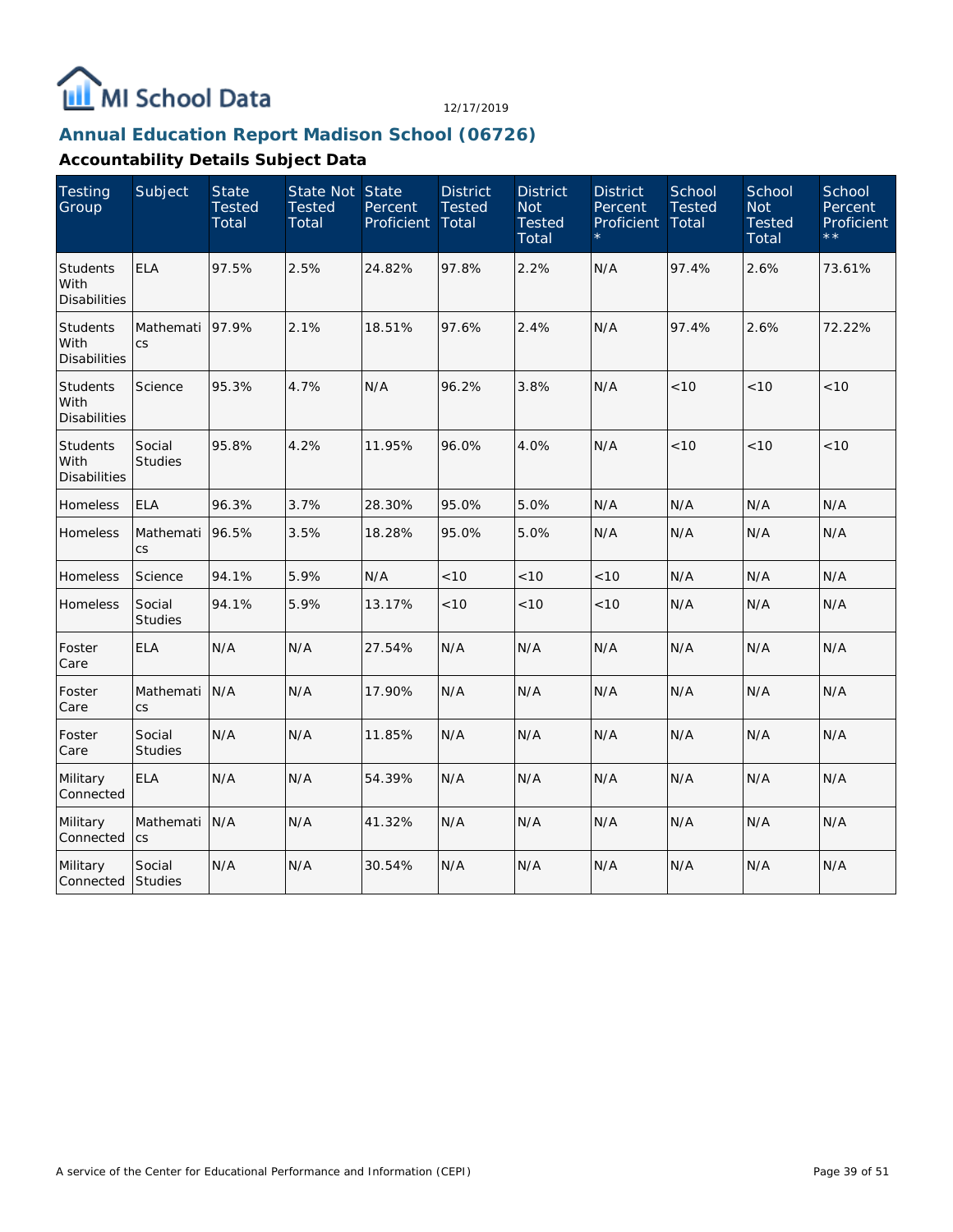

# **Annual Education Report Madison School (06726)**

## **High School Graduation: Four-Year Adjusted Cohort Rate**

| Student Group                        | Baseline Data<br>(2016) | Most Recent<br>Results (2018) | Interim Objective<br>(2020) | Interim Objective<br>(2022) | Long-Term Target<br>(2025) |
|--------------------------------------|-------------------------|-------------------------------|-----------------------------|-----------------------------|----------------------------|
| All Students                         | 79.79%                  | <10                           | 86.30%                      | 89.56%                      | 94.44%                     |
| White                                | 83.48%                  | < 10                          | 88.35%                      | 90.79%                      | 94.44%                     |
| Economically<br>Disadvantaged        | 67.48%                  | < 10                          | 79.46%                      | 85.46%                      | 94.44%                     |
| Students With<br><b>Disabilities</b> | 57.12%                  | < 10                          | 73.71%                      | 82.00%                      | 94.44%                     |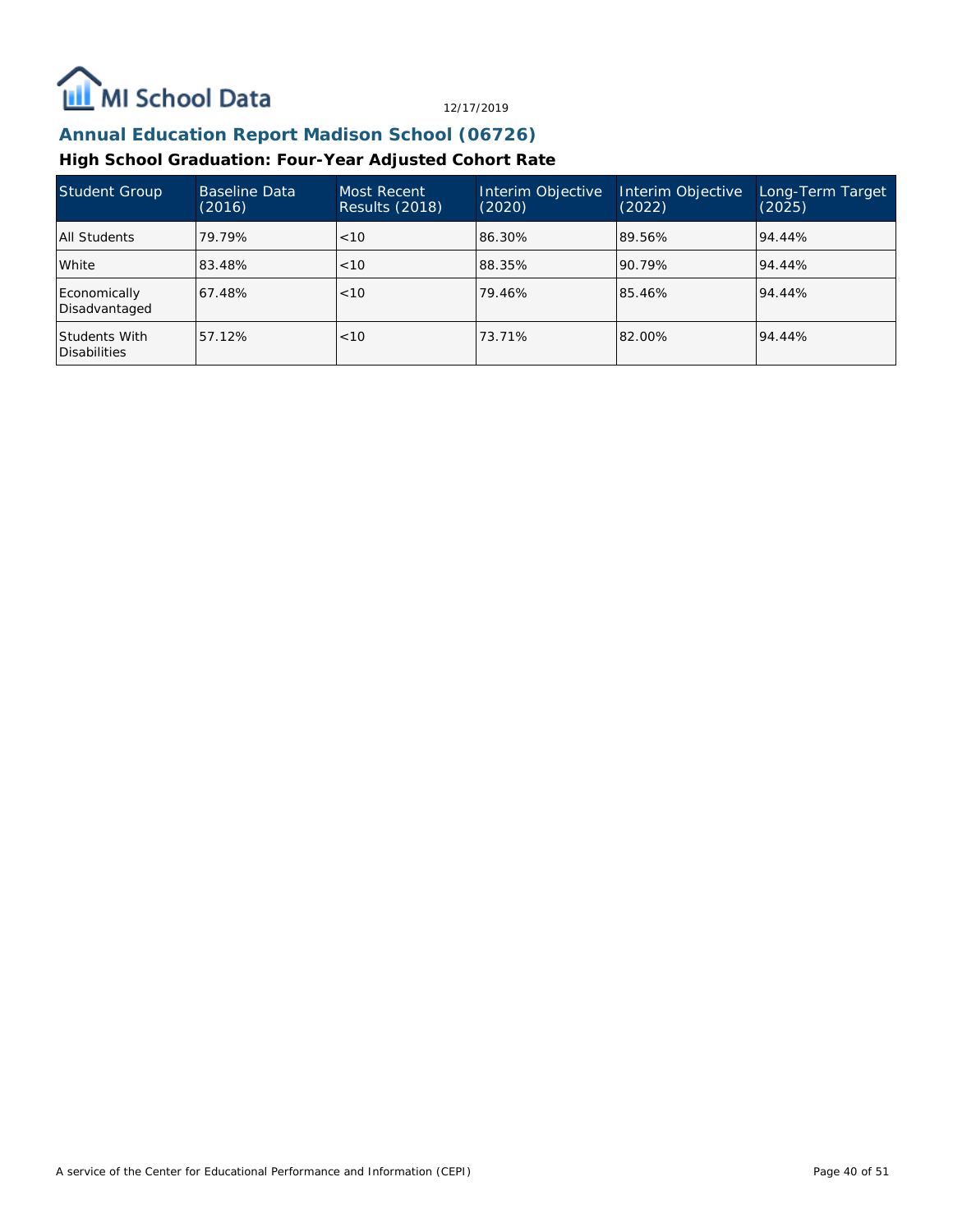

**Annual Education Report Madison School (06726)**

**Percentage of English Learners Making Progress in Achieving English Language Proficiency**

| <b>Student Group</b><br>Baseline Data<br>Most Recent<br>Results (2019) | Interim Objective   Interim Objective   Long-Term Target |
|------------------------------------------------------------------------|----------------------------------------------------------|
|------------------------------------------------------------------------|----------------------------------------------------------|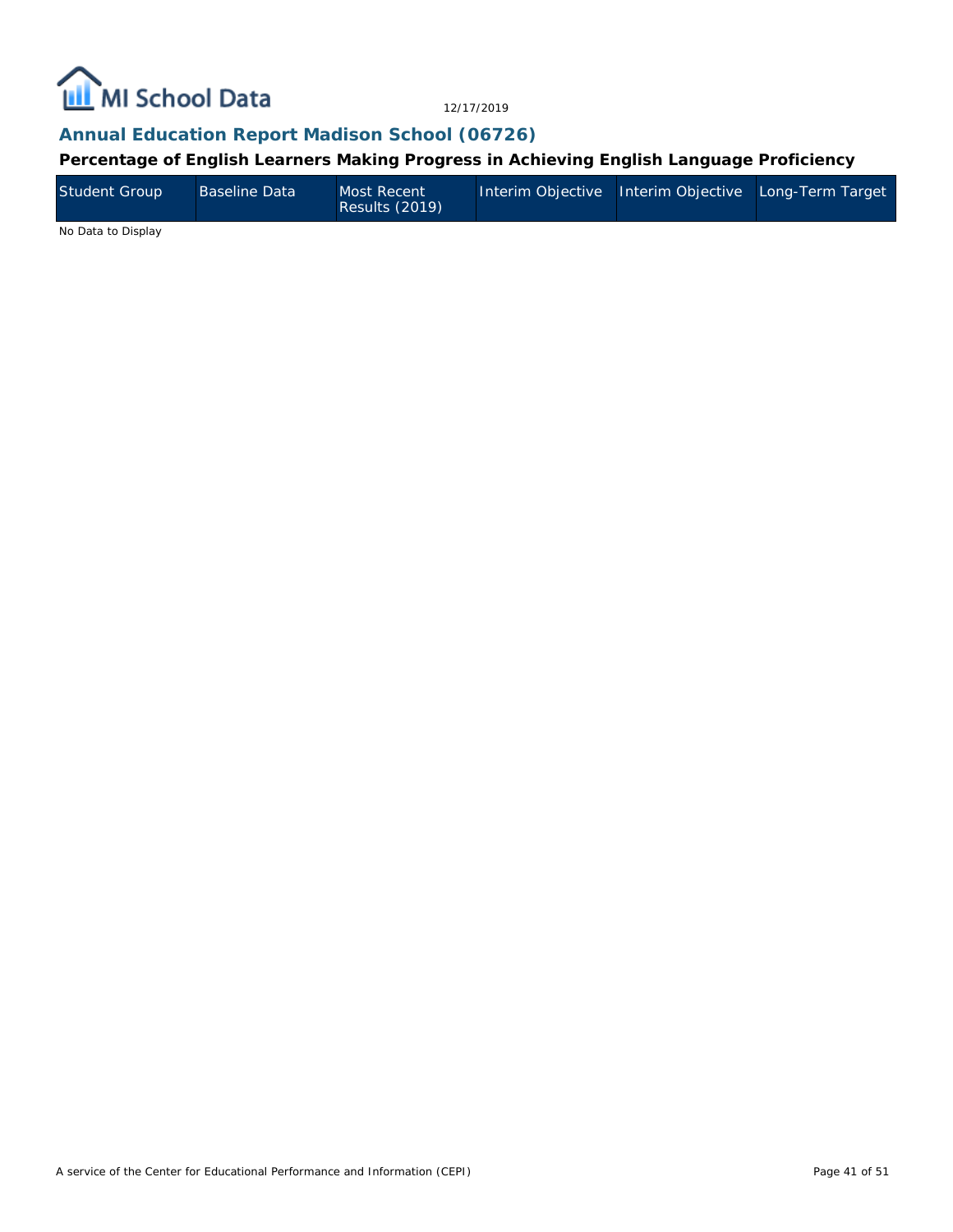

# **Annual Education Report Madison School (06726)**

## **Accountability Details Attendance Data**

| <b>Student Group</b> | <b>Statewide</b> | <b>District</b> | School |
|----------------------|------------------|-----------------|--------|
| <b>All Students</b>  | 80.30%           | N/A             | 44.23% |

*\* All data based on students enrolled for a full academic year.*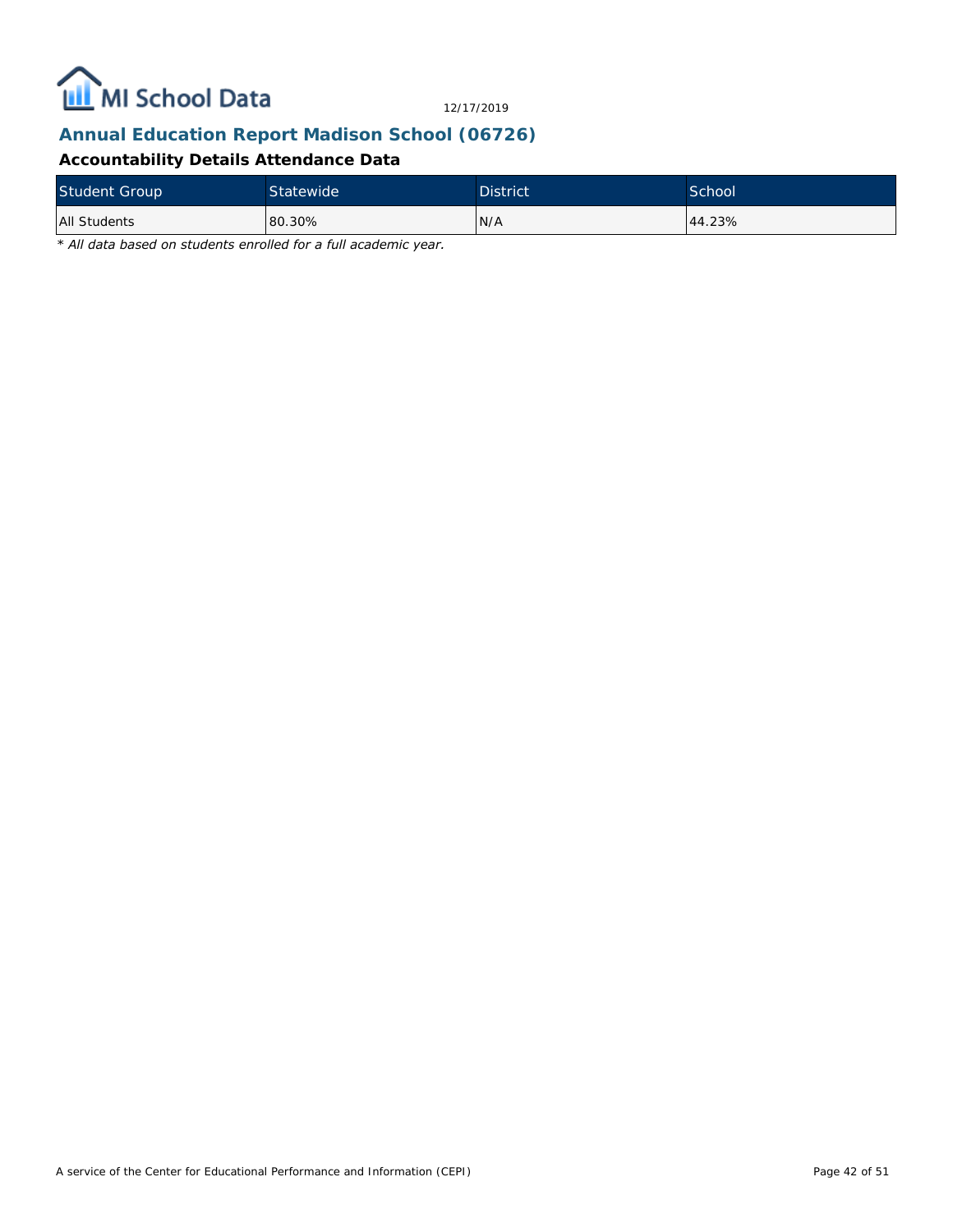# MI School Data

12/17/2019

# **Annual Education Report Madison School (06726)**

## **Academic Proficiency**

| <b>Student Group</b>                 | <b>Student Group</b> | Baseline Data (2016) Most Recent Results | (2019) | Interim Objective<br>(2020) | Interim Objective<br>(2022) | Long-Term Target<br>(2025) |
|--------------------------------------|----------------------|------------------------------------------|--------|-----------------------------|-----------------------------|----------------------------|
| All Students                         | <b>ELA</b>           | 49.14%                                   | 73.61% | 53.97%                      | 56.38%                      | 60.00%                     |
| Economically<br>Disadvantaged        | <b>ELA</b>           | 32.83%                                   | 78.00% | 44.90%                      | 50.94%                      | 60.00%                     |
| English Learners                     | <b>ELA</b>           | 22.25%                                   | < 10   | 39.03%                      | 47.42%                      | 60.00%                     |
| Students With<br><b>Disabilities</b> | <b>ELA</b>           | 18.87%                                   | 73.61% | 37.15%                      | 46.29%                      | 60.00%                     |
| <b>Black or African</b><br>American  | <b>ELA</b>           | 23.26%                                   | 75.00% | 39.59%                      | 47.75%                      | 60.00%                     |
| Asian                                | <b>ELA</b>           | 70.34%                                   | < 10   | 70.34%                      | 70.34%                      | 60.00%                     |
| Hispanic of Any Race                 | <b>ELA</b>           | 36.15%                                   | 83.33% | 46.75%                      | 52.05%                      | 60.00%                     |
| Two or More Races                    | <b>ELA</b>           | 46.76%                                   | < 10   | 52.64%                      | 55.59%                      | 60.00%                     |
| White                                | <b>ELA</b>           | 56.05%                                   | 68.89% | 57.81%                      | 58.68%                      | 60.00%                     |
| All Students                         | Mathematics          | 37.55%                                   | 72.22% | 41.99%                      | 44.22%                      | 47.55%                     |
| Economically<br>Disadvantaged        | Mathematics          | 21.92%                                   | 72.00% | 33.31%                      | 39.01%                      | 47.55%                     |
| English Learners                     | <b>Mathematics</b>   | 21.04%                                   | < 10   | 32.82%                      | 38.71%                      | 47.55%                     |
| Students With<br>Disabilities        | Mathematics          | 15.57%                                   | 72.22% | 29.78%                      | 36.89%                      | 47.55%                     |
| Black or African<br>American         | Mathematics          | 12.43%                                   | 83.33% | 28.04%                      | 35.85%                      | 47.55%                     |
| Asian                                | Mathematics          | 68.19%                                   | < 10   | 68.19%                      | 68.19%                      | 47.55%                     |
| Hispanic of Any Race                 | Mathematics          | 23.63%                                   | 66.67% | 34.26%                      | 39.58%                      | 47.55%                     |
| Two or More Races                    | <b>Mathematics</b>   | 34.42%                                   | < 10   | 40.26%                      | 43.17%                      | 47.55%                     |
| White                                | Mathematics          | 43.95%                                   | 68.89% | 45.55%                      | 46.35%                      | 47.55%                     |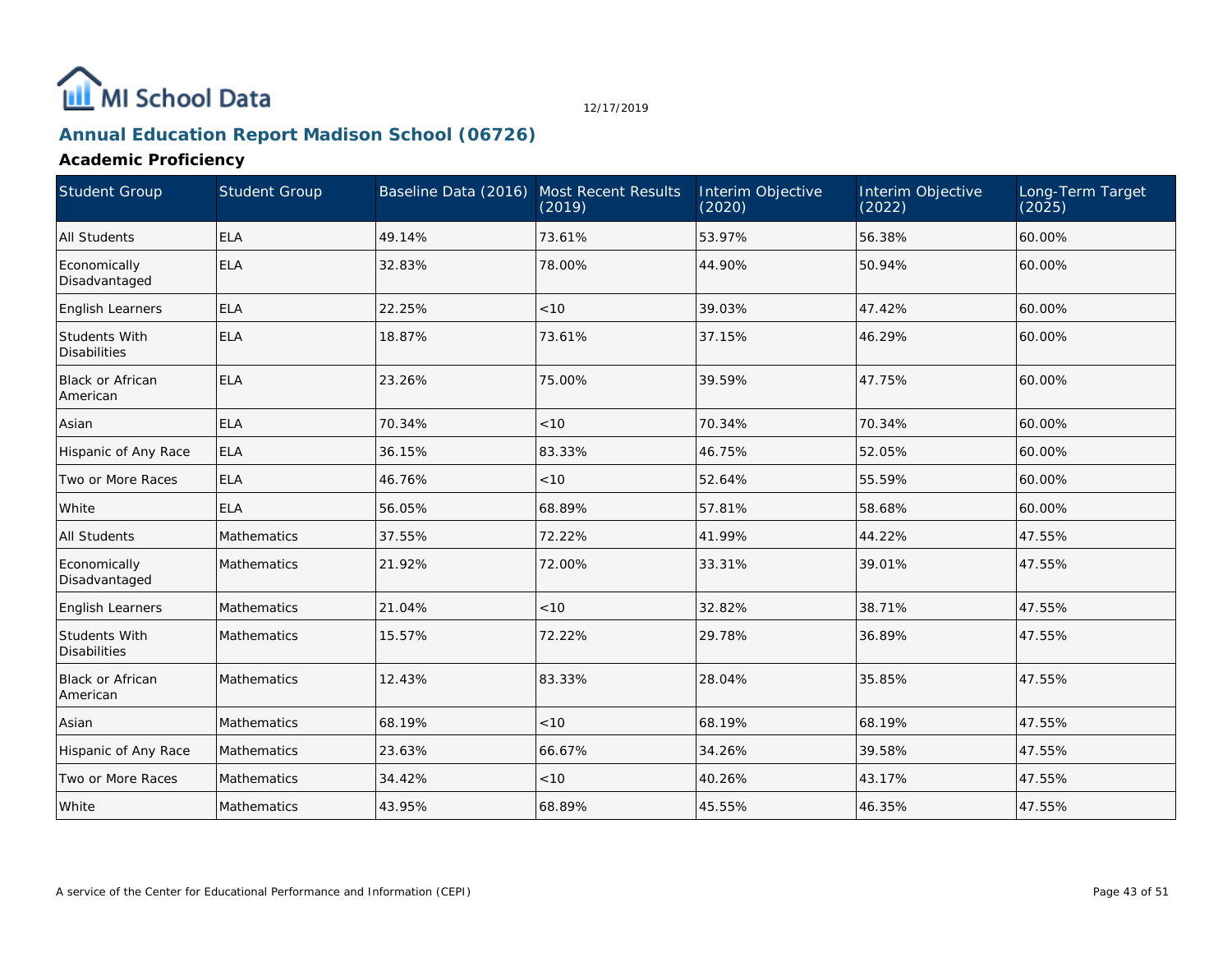

## **Annual Education Report Madison School (06726)**

## **Accountability Index Data**

| School Name Proficiency | <b>Index Value</b> | Growth<br><b>Index Value</b> | Graduation<br>Rate Index<br>Value | <b>EL Progress</b><br>Index Value   Quality/Stud   Participation   Participation   Value | School<br>ent Success<br>Index Value | General<br>Index Value Index Value | EL   |       | Overall Index Accountabilit<br>v Status | Reason for<br><b>Identification</b> |
|-------------------------|--------------------|------------------------------|-----------------------------------|------------------------------------------------------------------------------------------|--------------------------------------|------------------------------------|------|-------|-----------------------------------------|-------------------------------------|
| Madison<br>School       | 100.00             | 0.00                         | 0.00                              | 0.00                                                                                     | 40.47                                | 100.00                             | 0.00 | 81.47 | IN/A                                    | N/A                                 |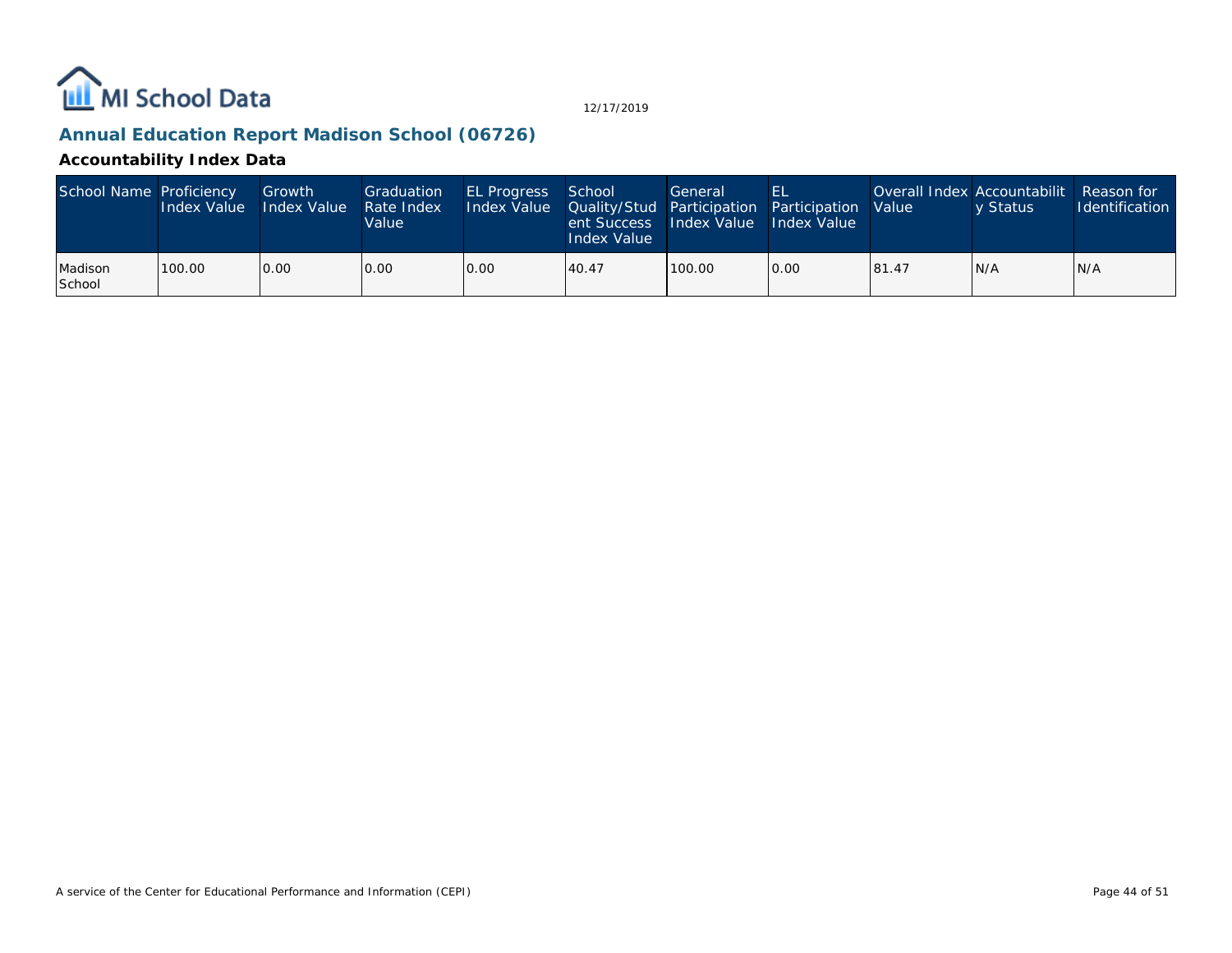

## **Annual Education Report Madison School (06726)**

#### **Professional Qualifications of All Public Elementary and Secondary School Teachers**

|                        | Other <sup>1</sup> | B.A. | M.A. | <b>P.H.D.</b> |
|------------------------|--------------------|------|------|---------------|
| Madison School (06726) |                    | ∣ 26 |      | ١U            |

*Professional Qualifications are defined by the State and may include information such as the degrees of public school teachers (e.g., percentage of teachers with Bachelors Degrees or Masters Degrees) or the percentage of fully certified teachers*

#### **Inexperienced Teachers**

|                                  | <b>Total Number Number</b><br>of Staffing<br>Group |      | Percent<br>Inexperience Inexperience Poverty | Count High-<br><b>Schools</b> | Percent High- Count Low-<br>Poverty<br><b>Schools</b> | Poverty<br><b>Schools</b> | <b>Percent Low-</b><br>Poverty<br>Schools |
|----------------------------------|----------------------------------------------------|------|----------------------------------------------|-------------------------------|-------------------------------------------------------|---------------------------|-------------------------------------------|
| Madison School 130.00<br>(06726) |                                                    | 7.00 | 23.3%                                        | N/A                           | N/A                                                   | N/A                       | IN/A                                      |

#### **Inexperienced Principals and Other School Leaders**

|                                 | <b>Total Number Number</b><br>of Staffing<br>Group |      | Percent<br>Inexperience Inexperience | Count High-<br>Poverty<br><b>Schools</b> | Percent High- Count Low-<br>Poverty<br><b>Schools</b> | Poverty<br><b>Schools</b> | Percent Low-<br>Poverty<br><b>Schools</b> |
|---------------------------------|----------------------------------------------------|------|--------------------------------------|------------------------------------------|-------------------------------------------------------|---------------------------|-------------------------------------------|
| Madison School 11.00<br>(06726) |                                                    | 0.00 | $0.0\%$                              | N/A                                      | N/A                                                   | N/A                       | IN/A                                      |

#### **Teacher Emergency or Provisional Credentials**

|                                 | of Teachers | Total Number Number with Percent with Count High-<br>Emergency or Emergency or Poverty<br>Provisional<br><b>Credentials</b> | Provisional<br><b>Credentials</b> | Schools | Percent High- Count Low-<br>Poverty<br><b>Schools</b> | Poverty<br><b>Schools</b> | <b>Percent Low-</b><br>Poverty<br>Schools |
|---------------------------------|-------------|-----------------------------------------------------------------------------------------------------------------------------|-----------------------------------|---------|-------------------------------------------------------|---------------------------|-------------------------------------------|
| Madison School 30.00<br>(06726) |             | 0.00                                                                                                                        | $0.0\%$                           | IN/A    | N/A                                                   | IN/A                      | IN/A                                      |

#### **Out-of-Field Teachers**

|                                 | Total Number Number of<br>of Teachers | Out-of-Field<br><b>Teachers</b> | Percent of<br>Out-of-Field<br>Teachers | Count High-<br>Poverty<br><b>Schools</b> | Percent High- Count Low-<br>Poverty<br>Schools | Poverty<br><b>Schools</b> | <b>Percent Low-</b><br>Poverty<br>Schools |
|---------------------------------|---------------------------------------|---------------------------------|----------------------------------------|------------------------------------------|------------------------------------------------|---------------------------|-------------------------------------------|
| Madison School 30.00<br>(06726) |                                       | 0.00                            | $0.0\%$                                | N/A                                      | N/A                                            | IN/A                      | IN/A                                      |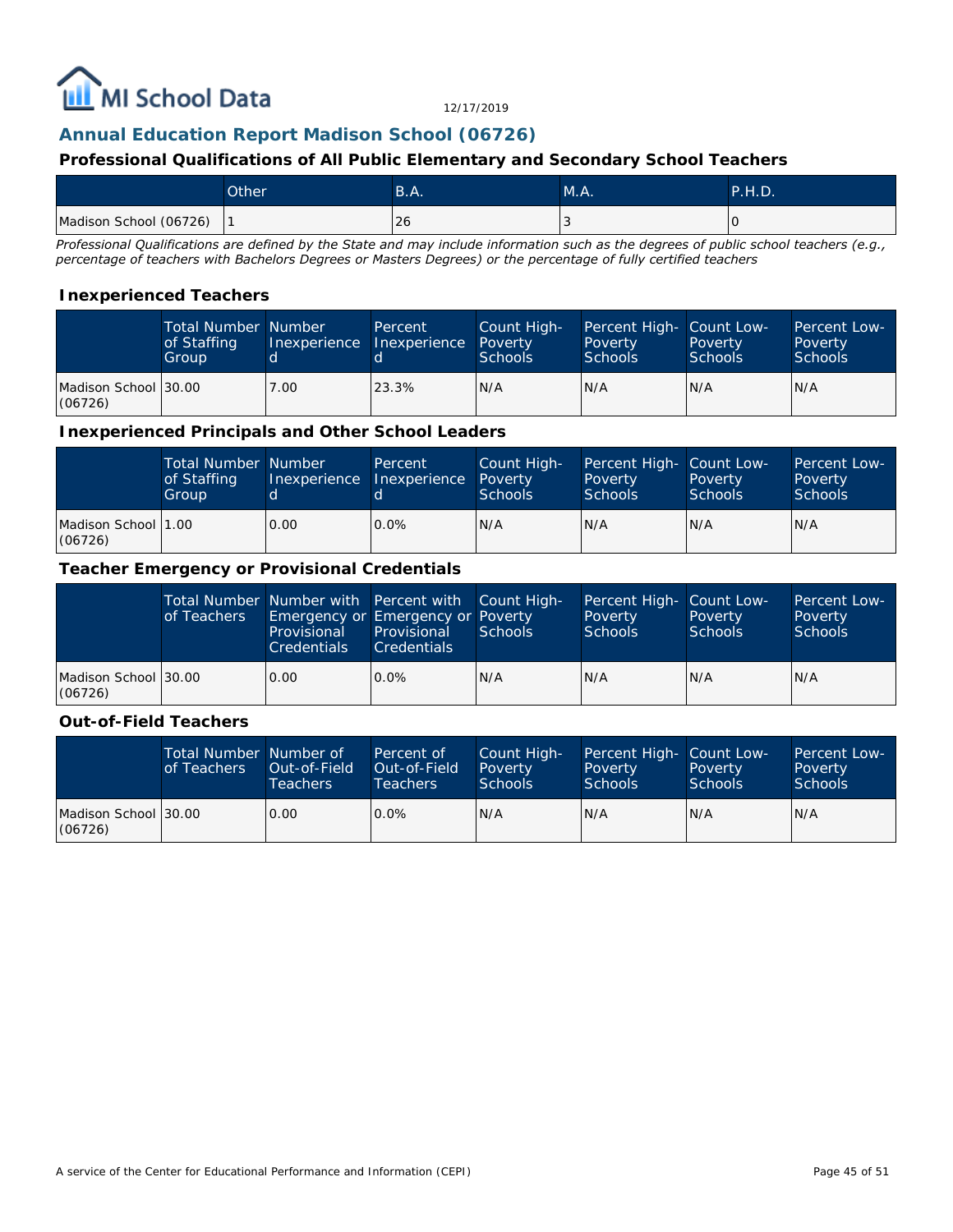

## **Annual Education Report Madison School (06726)**

**LEA School Improvement Fund Recipients**

| <b>District Name</b> | School Name | <b>Type of School</b> | <b>Funds Received</b> | Strategies<br>Implemented |
|----------------------|-------------|-----------------------|-----------------------|---------------------------|
| No Data to Display   |             |                       |                       |                           |

A service of the Center for Educational Performance and Information (CEPI)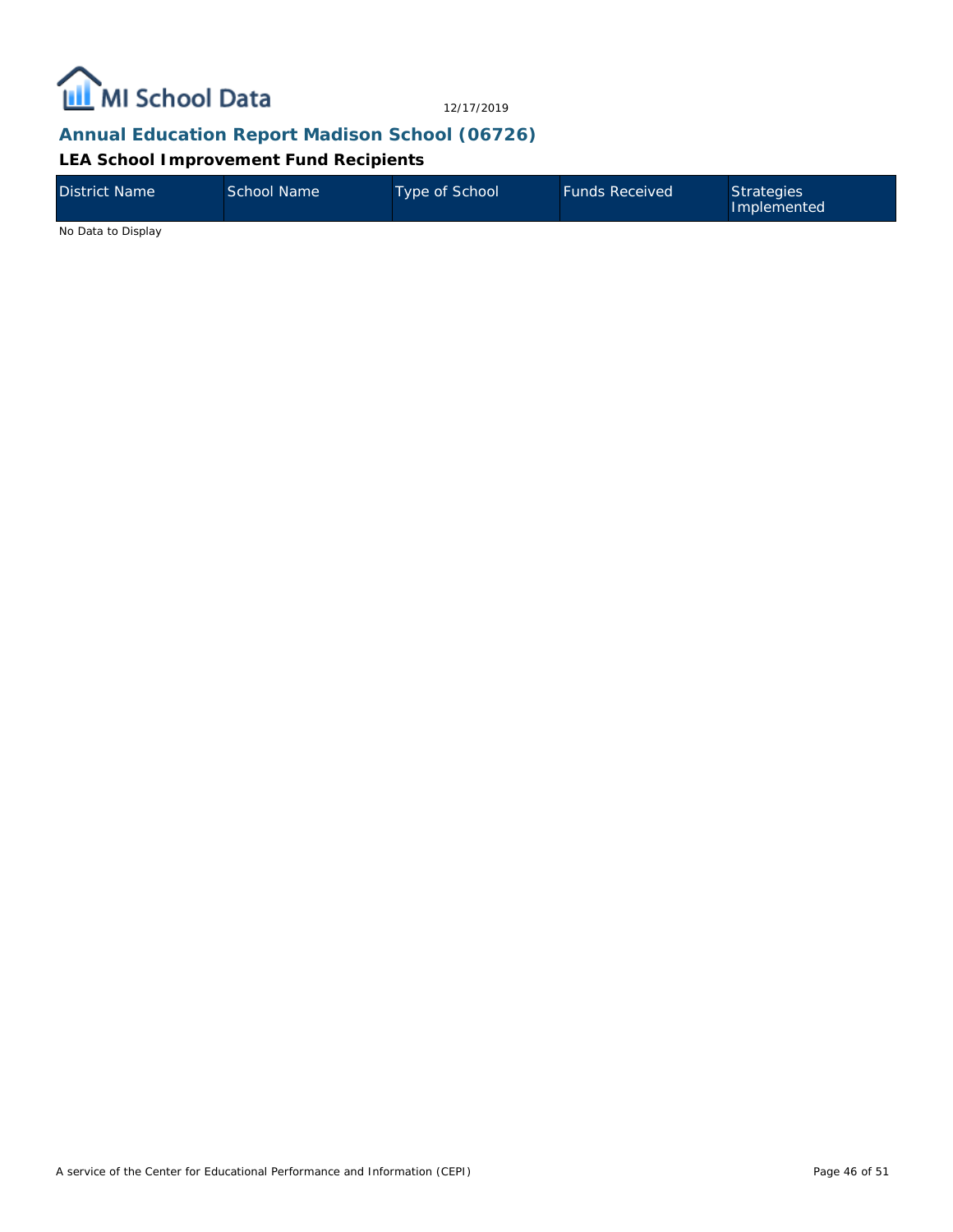

# **Annual Education Report Madison School (06726)**

#### **NAEP Grade 4 Math**

|                                                                                                                                                                                                    | Percent of<br><b>Students</b>              | Percent below<br><b>Basic</b>                         | Percent Basic                                          | Percent Proficient                                    | Percent Advanced         |
|----------------------------------------------------------------------------------------------------------------------------------------------------------------------------------------------------|--------------------------------------------|-------------------------------------------------------|--------------------------------------------------------|-------------------------------------------------------|--------------------------|
| <b>All Students</b>                                                                                                                                                                                | 100                                        | 24                                                    | 41                                                     | 29                                                    | 7                        |
| Male<br>Female                                                                                                                                                                                     | 51<br>49                                   | 22<br>25                                              | 40<br>42                                               | 30<br>28                                              | 8<br>5                   |
| National Lunch<br>Program Eligibility<br>Eligible<br>Not Eligible<br>Info not available                                                                                                            | 51<br>49<br>$\pm$                          | 36<br>12<br>$\ddagger$                                | 44<br>37<br>$\ddagger$                                 | 18<br>40<br>$\ddagger$                                | 2<br>11<br>$^{\ddagger}$ |
| Race/Ethnicity<br>White<br><b>Black or African</b><br>American<br>Hispanic<br>Asian<br>American Indian or<br>Alaska Native<br>Native Hawaiian or<br>Other Pacific<br>Islander<br>Two or More Races | 65<br>17<br>9<br>3<br>‡<br>$\ddagger$<br>5 | 15<br>51<br>34<br>9<br>$\ddagger$<br>$\ddagger$<br>29 | 41<br>39<br>45<br>32<br>$\ddagger$<br>$\ddagger$<br>42 | 36<br>9<br>17<br>37<br>$\ddagger$<br>$\ddagger$<br>22 | 8<br>4<br>22<br>ŧ        |
| Student classified as<br>having a disability<br><b>SD</b><br>Not SD                                                                                                                                | 11<br>89                                   | 60<br>19                                              | 29<br>42                                               | 10<br>31                                              |                          |
| Student is an English<br>Language Learner<br><b>ELL</b><br>Not ELL                                                                                                                                 | 10<br>90                                   | 37<br>22                                              | 46<br>40                                               | 14<br>31                                              | 2                        |

*‡ Reporting Standards not met. Note: Observed differences are not necessarily statistically significant. Detail may not sum to total because of rounding. SOURCE: U.S. Department of Education. Institute for Education Sciences. National Center for Education Statistics. National Assessment of Educational Progress (NAEP) 2019 Mathematics Achievement.*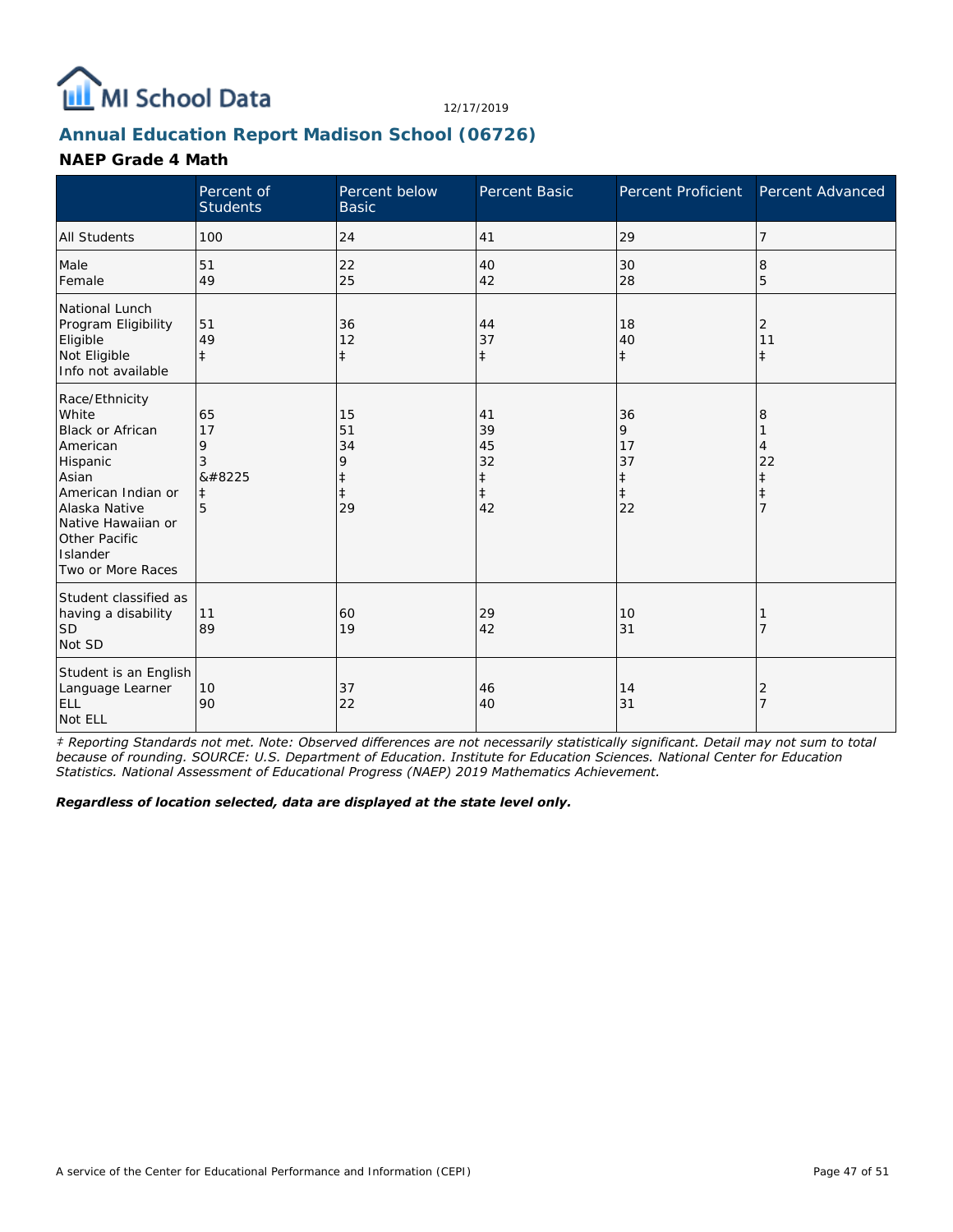

# **Annual Education Report Madison School (06726)**

#### **NAEP Grade 8 Math**

|                                                                                                                                                                                                    | Percent of<br><b>Students</b>         | Percent below<br><b>Basic</b>            | Percent Basic                                          | Percent Proficient                                    | Percent Advanced        |
|----------------------------------------------------------------------------------------------------------------------------------------------------------------------------------------------------|---------------------------------------|------------------------------------------|--------------------------------------------------------|-------------------------------------------------------|-------------------------|
| <b>All Students</b>                                                                                                                                                                                | 32                                    | 68                                       | 31                                                     | 9                                                     |                         |
| Male<br>Female                                                                                                                                                                                     | 51<br>49                              | 33<br>31                                 | 67<br>69                                               | 31<br>31                                              | 10<br>$\overline{7}$    |
| National Lunch<br>Program Eligibility<br>Eligible<br>Not Eligible<br>Info not available                                                                                                            | $\overline{4}$<br>55<br>$\ddagger$    | 48<br>19<br>$\ddagger$                   | 52<br>81<br>$\ddagger$                                 | 16<br>43<br>$\ddagger$                                | 3<br>13<br>$\ddagger$   |
| Race/Ethnicity<br>White<br><b>Black or African</b><br>American<br>Hispanic<br>Asian<br>American Indian or<br>Alaska Native<br>Native Hawaiian or<br>Other Pacific<br>Islander<br>Two or More Races | 70<br>15<br>8<br>3<br>$\ddagger$<br>4 | 25<br>64<br>41<br>14<br>$\ddagger$<br>39 | 75<br>36<br>59<br>86<br>$\ddagger$<br>$\ddagger$<br>61 | 37<br>9<br>16<br>52<br>$\ddagger$<br>$\ddagger$<br>24 | 11<br>2<br>21<br>⇟<br>4 |
| Student classified as<br>having a disability<br><b>SD</b><br>Not SD                                                                                                                                | 10<br>90                              | 75<br>27                                 | 25<br>73                                               | 5<br>34                                               | 0<br>9                  |
| Student is an English<br>Language Learner<br><b>ELL</b><br>Not ELL                                                                                                                                 | 6<br>94                               | 60<br>30                                 | 40<br>70                                               | 8<br>32                                               | 9                       |

*‡ Reporting Standards not met. NOTE: Observed differences are not necessarily statistically significant. Detail may not sum to total because of rounding. SOURCE: U.S. Department of Education. Institute for Education Sciences. National Center for Education Statistics. National Assessment of Educational Progress (NAEP) 2019 Mathematics Achievement.*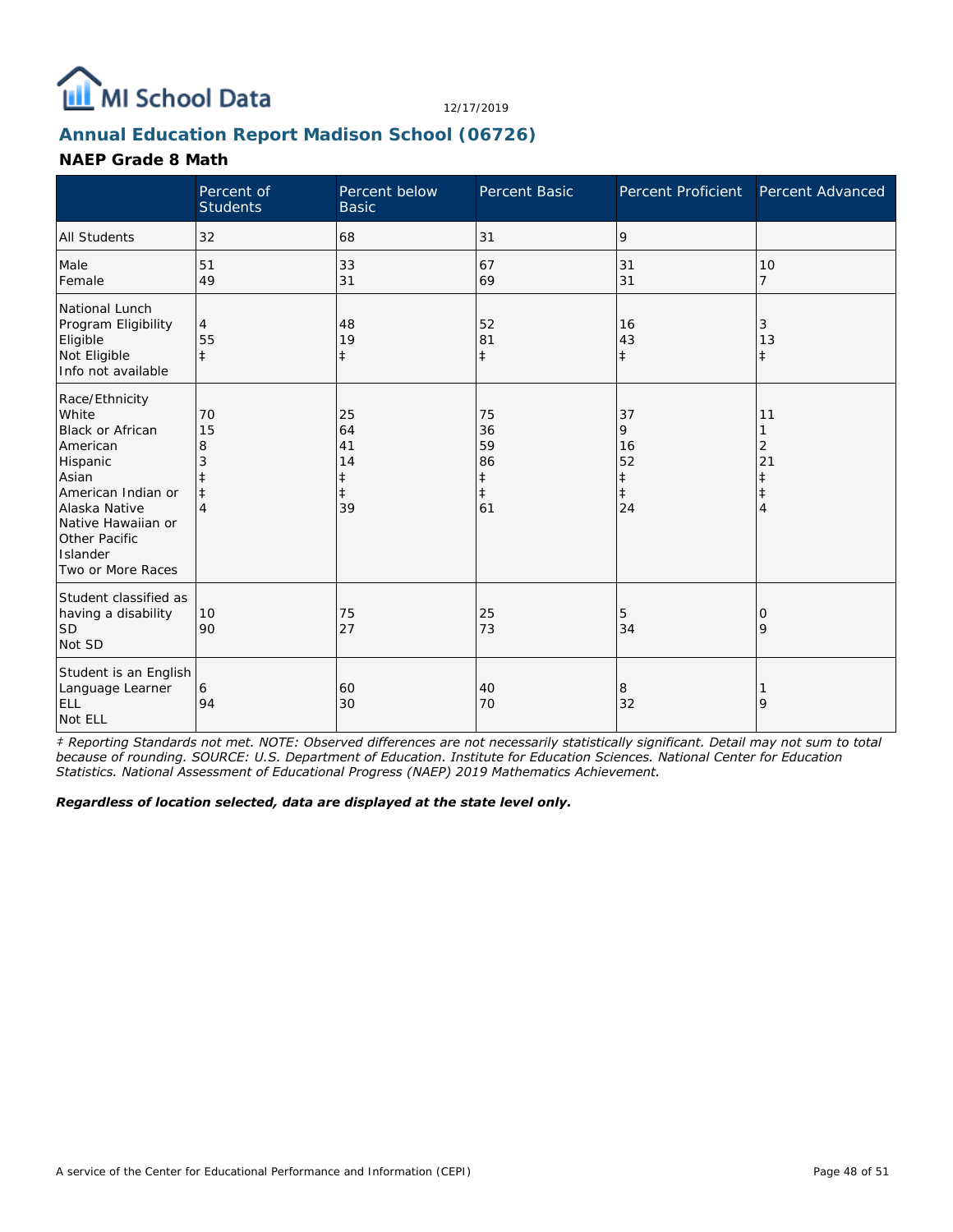

# **Annual Education Report Madison School (06726)**

#### **NAEP Grade 4 Reading**

|                                                                                                                                                                                                    | Percent of<br><b>Students</b> | Percent below<br><b>Basic</b>                          | Percent Basic                                          | Percent Proficient                                     | Percent Advanced                         |
|----------------------------------------------------------------------------------------------------------------------------------------------------------------------------------------------------|-------------------------------|--------------------------------------------------------|--------------------------------------------------------|--------------------------------------------------------|------------------------------------------|
| <b>All Students</b>                                                                                                                                                                                | 100                           | 36                                                     | 64                                                     | 32                                                     | 7                                        |
| Male<br>Female                                                                                                                                                                                     | 51<br>49                      | 40<br>32                                               | 60<br>68                                               | 28<br>36                                               | 6<br>9                                   |
| National Lunch<br>Program Eligibility<br>Eligible<br>Not Eligible<br>Info not available                                                                                                            | 53<br>47<br>$\pm$             | 49<br>21<br>$\ddagger$                                 | 51<br>79<br>$\ddagger$                                 | 20<br>45<br>$\ddagger$                                 | 3<br>13<br>$\pm$                         |
| Race/Ethnicity<br>White<br><b>Black or African</b><br>American<br>Hispanic<br>Asian<br>American Indian or<br>Alaska Native<br>Native Hawaiian or<br>Other Pacific<br>Islander<br>Two or More Races | 65<br>18<br>9<br>$\ddagger$   | 29<br>58<br>50<br>18<br>$\ddagger$<br>$\ddagger$<br>33 | 71<br>42<br>50<br>82<br>$\ddagger$<br>$\ddagger$<br>67 | 37<br>15<br>18<br>44<br>$\ddagger$<br>$\ddagger$<br>35 | 9<br>2<br>$\overline{2}$<br>15<br>⇟<br>8 |
| Student classified as<br>having a disability<br><b>SD</b><br>Not SD                                                                                                                                | 10<br>90                      | 74<br>31                                               | 26<br>69                                               | 10<br>34                                               | 8                                        |
| Student is an English<br>Language Learner<br><b>ELL</b><br>Not ELL                                                                                                                                 | 11<br>89                      | 57<br>33                                               | 43<br>67                                               | 14<br>34                                               | 3<br>8                                   |

*# Rounds to zero*

*‡ Reporting Standards not met. NOTE: Observed differences are not necessarily statistically significant. Detail may not sum to total because of rounding. SOURCE: U.S. Department of Education, Institute of Education Sciences, National Center for Education Statistics, National Assessment of Educational Progress (NAEP), 2019 Reading Assessment.*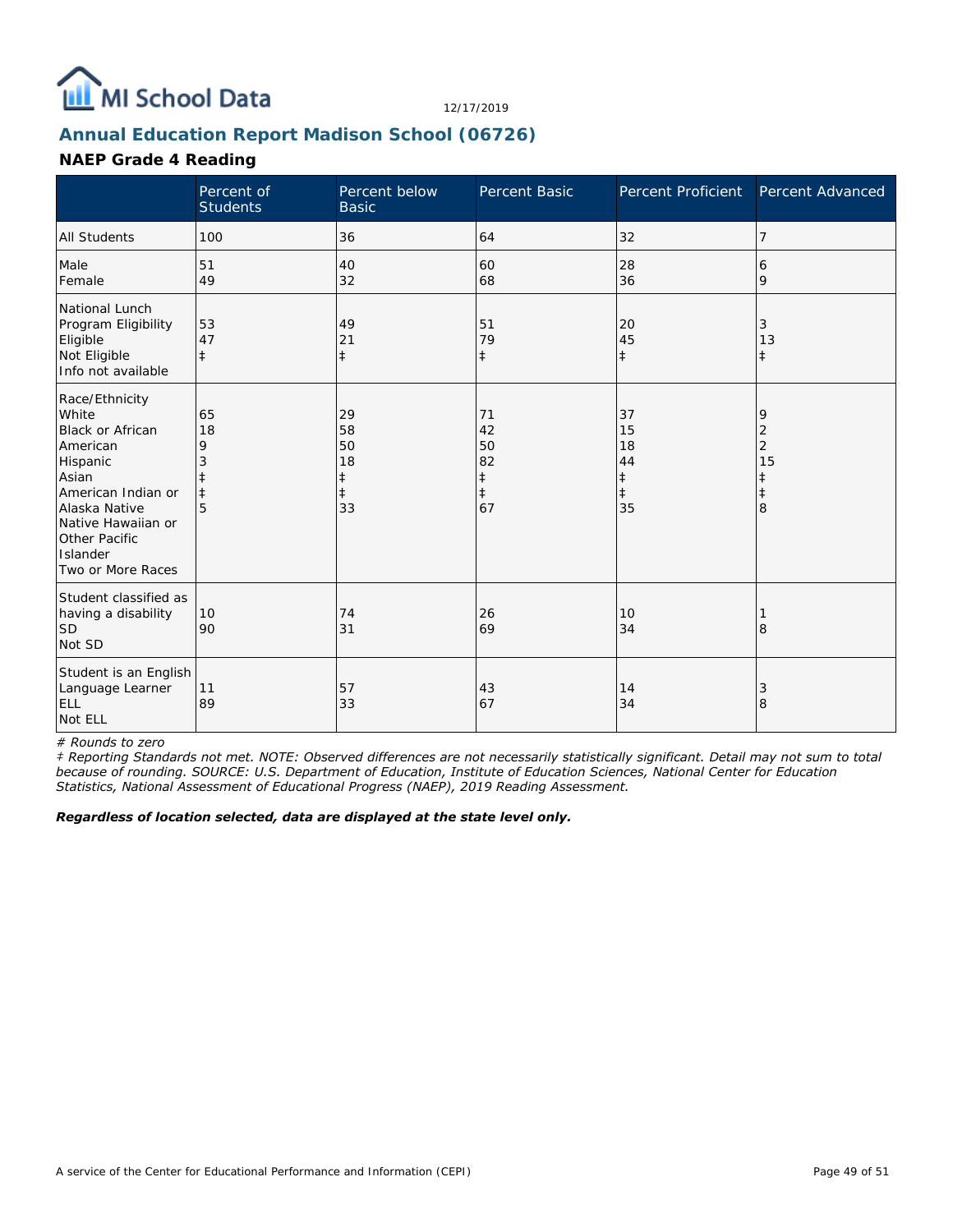

# **Annual Education Report Madison School (06726)**

#### **NAEP Grade 8 Reading**

|                                                                                                                                                                                          | Percent of<br><b>Students</b> | Percent below<br><b>Basic</b>                          | Percent Basic                                          | Percent Proficient                                     | Percent Advanced |
|------------------------------------------------------------------------------------------------------------------------------------------------------------------------------------------|-------------------------------|--------------------------------------------------------|--------------------------------------------------------|--------------------------------------------------------|------------------|
| <b>All Students</b>                                                                                                                                                                      | 100                           | 27                                                     | 73                                                     | 31                                                     | 3                |
| Male<br>Female                                                                                                                                                                           | 51<br>49                      | 32<br>21                                               | 68<br>79                                               | 26<br>37                                               | 2<br>3           |
| National Lunch<br>Program Eligibility<br>Eligible<br>Not Eligible<br>Info not available                                                                                                  | 47<br>52<br>$\pm$             | 39<br>15<br>$\ddagger$                                 | 61<br>85<br>$\ddagger$                                 | 19<br>43<br>$\ddagger$                                 | İ                |
| Race/Ethnicity<br>White<br><b>Black or Afican</b><br>American<br>Hispanic<br>Asian/Native<br>Hawaiian or Pacific<br>Islander<br>American Indian or<br>Alaska Native<br>Two or More Races | 70<br>15<br>8                 | 22<br>48<br>36<br>14<br>$\ddagger$<br>$\ddagger$<br>23 | 78<br>52<br>64<br>86<br>$\ddagger$<br>$\ddagger$<br>77 | 35<br>12<br>22<br>56<br>$\ddagger$<br>$\ddagger$<br>40 | 3<br>Ω<br>6<br>5 |
| Student classified as<br>having a disability<br><b>SD</b><br>Not SD                                                                                                                      | 11<br>89                      | 71<br>21                                               | 29<br>79                                               | 5<br>35                                                | 0<br>3           |
| Student is an English<br>Language Learner<br><b>ELL</b><br>Not ELL                                                                                                                       | 6<br>94                       | 57<br>25                                               | 43<br>75                                               | 6<br>33                                                | 0<br>3           |

*# Rounds to zero*

*‡ Reporting Standards not met. NOTE: Observed differences are not necessarily statistically significant. Detail may not sum to total because of rounding. SOURCE: U.S. Department of Education, Institute of Education Sciences, National Center for Education Statistics, National Assessment of Educational Progress (NAEP), 2019 Reading Assessment.*